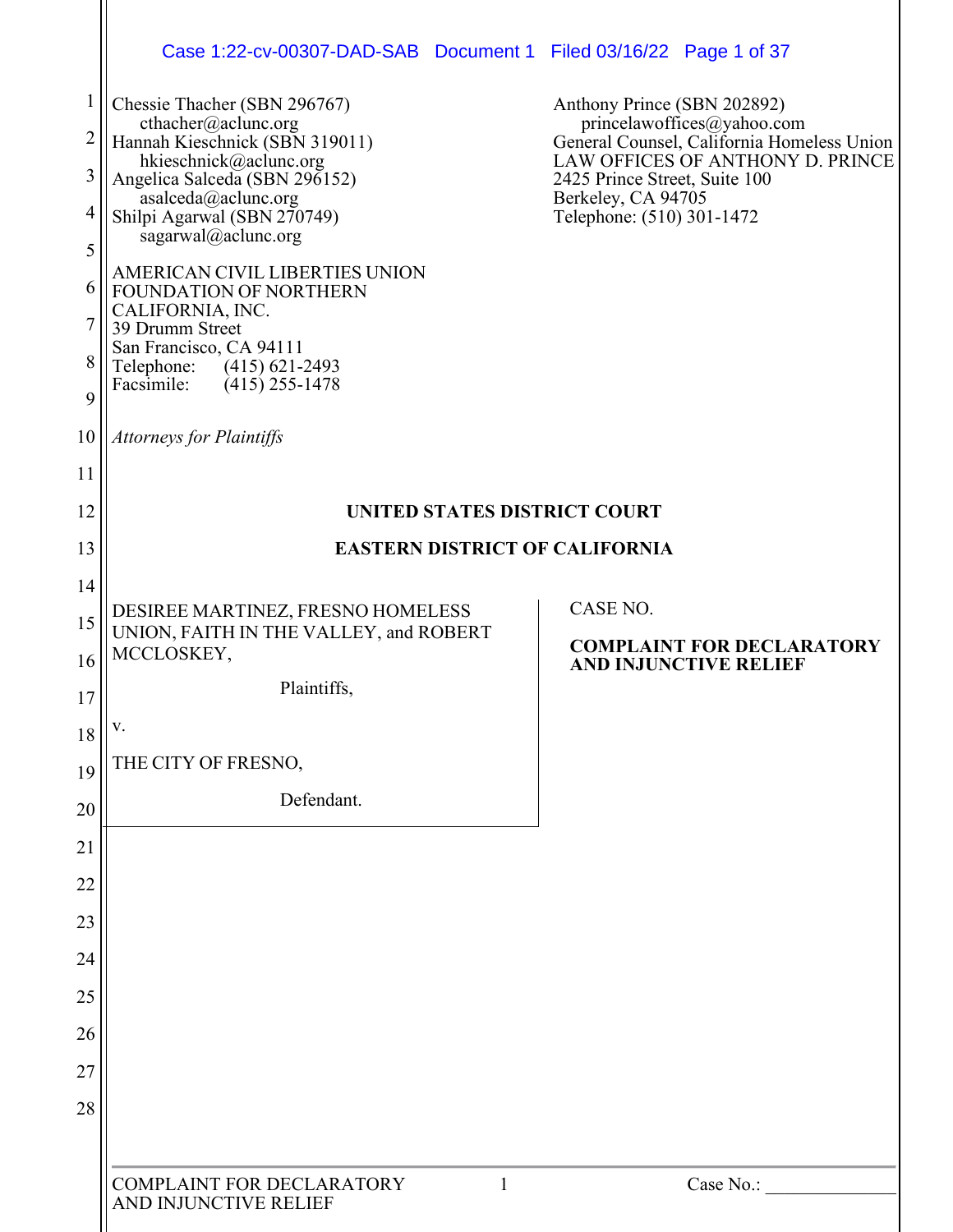1 2 3 Plaintiffs Desiree "Dez" Martinez, Fresno Homeless Union, Faith in the Valley, and Robert McCloskey (collectively, "Plaintiffs") bring this case against the City of Fresno ("Fresno" or "City") for deprivation of rights enshrined in federal and state law, and allege as follows.

**INTRODUCTION**

5 6 7 8 9 10 11 12 13 14 15 1. Fresno has a severe housing crisis, a growing population of unhoused residents, and a long history of mistreating its unhoused community. Despite the lack of readily available shelter beds, the City deems encampments where houseless people live a "public nuisance" and targets these locations for abatement with frequent dismantling, or "sweeps." The City often carries out this abatement activity by destroying precious belongings and life-saving items without due process and by deploying excessive force to make people pack up and move to a new location—sometimes only a few blocks away. Plaintiffs regularly frequent such encampments to share resources, offer support, document conditions, and, in the case of the Fresno Homeless Union, represent and organize unhoused people in defense of their rights and for permanent housing. Plaintiffs also regularly show up at sweeps on public property to provide representation, legal support, and critical assistance or, simply, to observe, document, and report on the City's actions.

16 17 18 19 20 21 22 23 24 25 2. As recently amended, Section 10-616 of the Fresno Municipal Code addressing administrative nuisance abatements ("the Ordinance")<sup>[1](#page-1-0)</sup> represents the City's latest unlawful efforts directed at unhoused people. But the Ordinance also signals a new, more sinister approach: the criminalization of concerned citizens and reporters trying to address or alleviate the unhoused community's plight. The recent amendments impose high administrative fines and misdemeanor sanctions for "unauthorized entry" into an area—such as a public park where unhoused people are living—"while an abatement is in progress." The Ordinance fails, however, to define what activities constitute "the work of abatement" and is woefully vague as to what stage in the long and traumatic process of an encampment sweep, Plaintiffs, advocates, representatives, unhoused individuals, journalists, and other members of the public will be barred entry or face sanctions.

26 27 3. By punishing the type of advocacy, speech, expressive conduct, and association that Plaintiffs engage in before and during an encampment sweep, the Ordinance threatens to restrict or chill

<span id="page-1-0"></span>28

4

<sup>1</sup> A true and correct copy of the amended and adopted Ordinance is attached hereto as Exhibit A.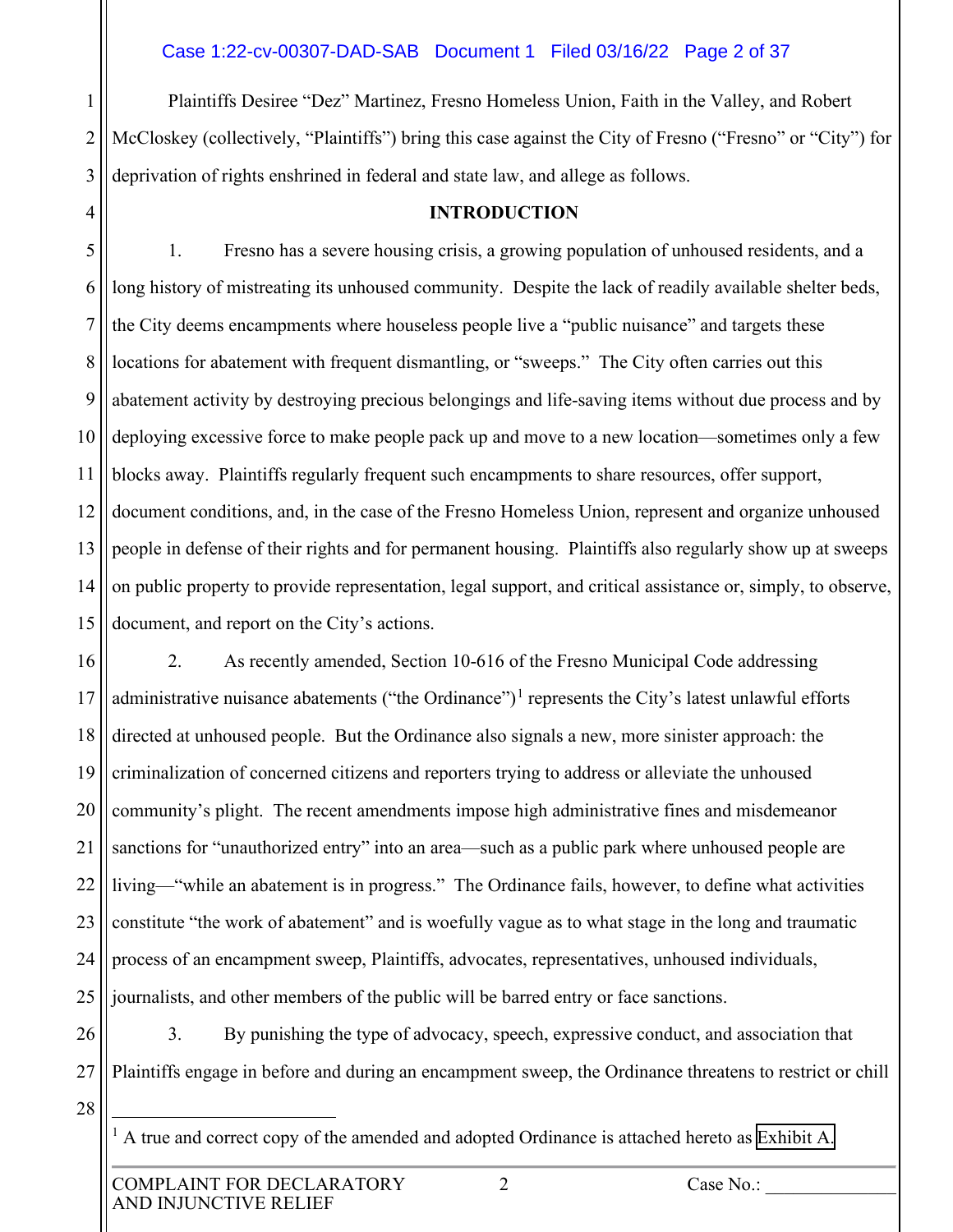#### Case 1:22-cv-00307-DAD-SAB Document 1 Filed 03/16/22 Page 3 of 37

1 2 3 fundamental rights protected under the United States and California Constitutions. The Ordinance further contravenes California statutory law because it purports to evade liability for wrongful acts that occur during nuisance abatement.

4 5 6 7 8 4. Public scrutiny is essential to government accountability. This Ordinance provides the City with a potent tool to hide its misconduct away from public view and then avoid liability for any wrongdoing, thereby increasing the risk of harm to all those involved in a sweep or other abatement activity at an encampment. This Complaint seeks declaratory and injunctive relief to enjoin enforcement of the Ordinance.

9

#### **JURISDICTION AND VENUE**

10 11 12 13 14 5. The Court has original jurisdiction over this action pursuant 28 U.S.C. § 1331 because this action arises under the U.S. Constitution and 42 U.S.C. § 1983. Pursuant to 28 U.S.C. § 1367, this Court also has supplemental jurisdiction over California constitutional and statutory claims. Plaintiffs' state law claims are related to their federal claims, arise out of a common nucleus of operative facts, and form part of the same case or controversy under Article III of the U.S. Constitution.

15 16 17 18 19 6. Venue is proper in the Eastern District of California pursuant to 28 U.S.C. § 1391(b)–(c) because Defendant City of Fresno is within this District and all events giving rise to Plaintiffs' claims occurred in the District. For the same reason, venue is also proper in this Court pursuant to Local Rule 120(d) of the Local Rules of Practice for the United States District Court, Eastern District of California. The relief that Plaintiffs seek is within this Court's power to grant.

20

#### **PARTIES**

21 22 23 24 25 26 27 28 7. Plaintiff **DESIREE "DEZ" MARTINEZ** is a California resident who lives in Fresno, CA. She is an advocate, founder of the Fresno-based groups Homeless in Fresno and We Are Not Invisible, and the president of the Fresno Homeless Union. As the Fresno Homeless Union's lead organizer, Ms. Martinez regularly visits encampments, organizing residents and distributing food, hygiene supplies, and other needed aid to unhoused people. She also attends encampment sweeps to represent and assist people targeted by those sweeps and to document how law enforcement, abatement officers, and other city workers and contractors conduct their official business. Whenever possible, Ms. Martinez tries to "livestream" encampment sweeps and other abatement activity. She then posts her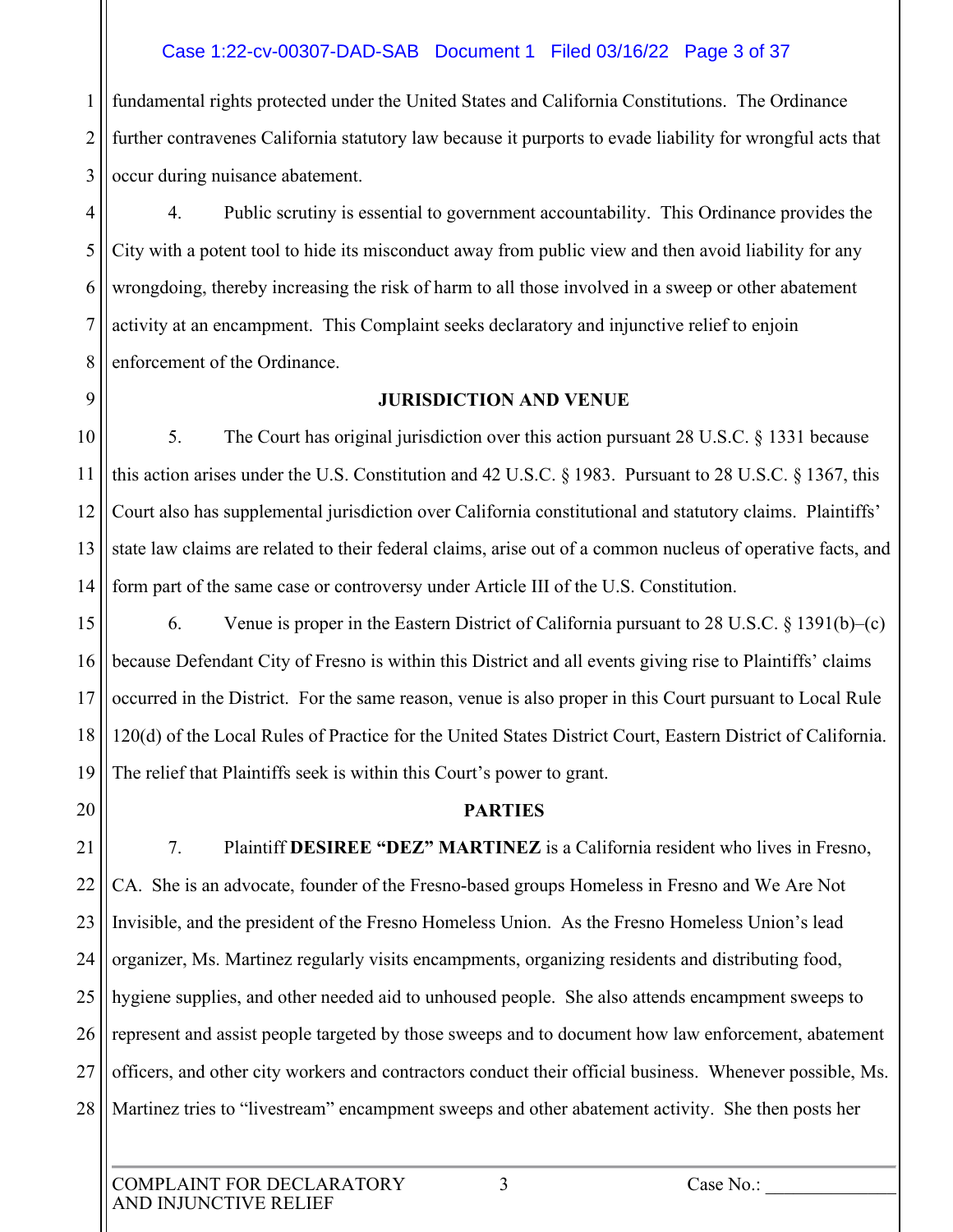#### Case 1:22-cv-00307-DAD-SAB Document 1 Filed 03/16/22 Page 4 of 37

1 2 3 4 5 6 7 8 9 10 11 12 video recordings on the "Homeless in Fresno" Facebook page that she administers, which has a reported 14,000 followers. These recordings form the basis for her advocacy work to educate the wider community about the City's treatment of unhoused people. On the Homeless in Fresno Facebook page, Ms. Martinez also shares political messages about Fresno's housing crisis, information about the Fresno Homeless Union, updates on shelter bed availability, stories of evictions, and news regarding community meals and other assistance for anyone in need. Over the last two years, Ms. Martinez has pushed ceaselessly for improved living conditions for unhoused people, setting up safe protest camps, organizing overnight vigils and rallies at City Hall, and communicating with City leadership. Ms. Martinez conducts much of her advocacy work wearing clothes bearing the name "California Homeless Union" and "We Are Not Invisible" and drives a truck emblazoned with the latter message. Ms. Martinez submitted public comments in opposition to the Ordinance explaining the negative and chilling impact on her advocacy, speech, associational rights, and other protected conduct.

13 14 15 16 17 18 19 20 21 22 23 8. Plaintiff **FRESNO HOMELESS UNION** ("Homeless Union" or "the Union") is an unincorporated association of unhoused and housing-insecure families, individuals, and advocates. It is a member local of the California Homeless Union/Statewide Organizing Council and is affiliated with the National Union of the Homeless. The Union's mission is to organize, represent, and serve Fresno's unhoused community. The majority of its officers and members live in homeless encampments. Through the City's practice of clearing encampments and because of the Ordinance's prohibition on entry to observe, document, and assist during encampment sweeps, Fresno continues to directly interfere with the Union's survival, ability to represent its members, and other fundamental activities. The Homeless Union provided public comments in opposition to the Ordinance explaining the negative and chilling impact on its advocacy, speech, associational rights, and other protected conduct. The Union brings this lawsuit on behalf of itself and on behalf of its members.

24 25 26 27 28 9. Plaintiff **FAITH IN THE VALLEY** is a non-profit organization located in the Central Valley. It is a federated member of PICO California, the largest faith-based community organizing network in California, as well as the National Faith in Action Network. Faith in the Valley uses grassroots organizing and advocacy to address problems of equity encompassing safe and decent housing, jobs and poverty, environmental justice, parks, and police accountability. This work is led by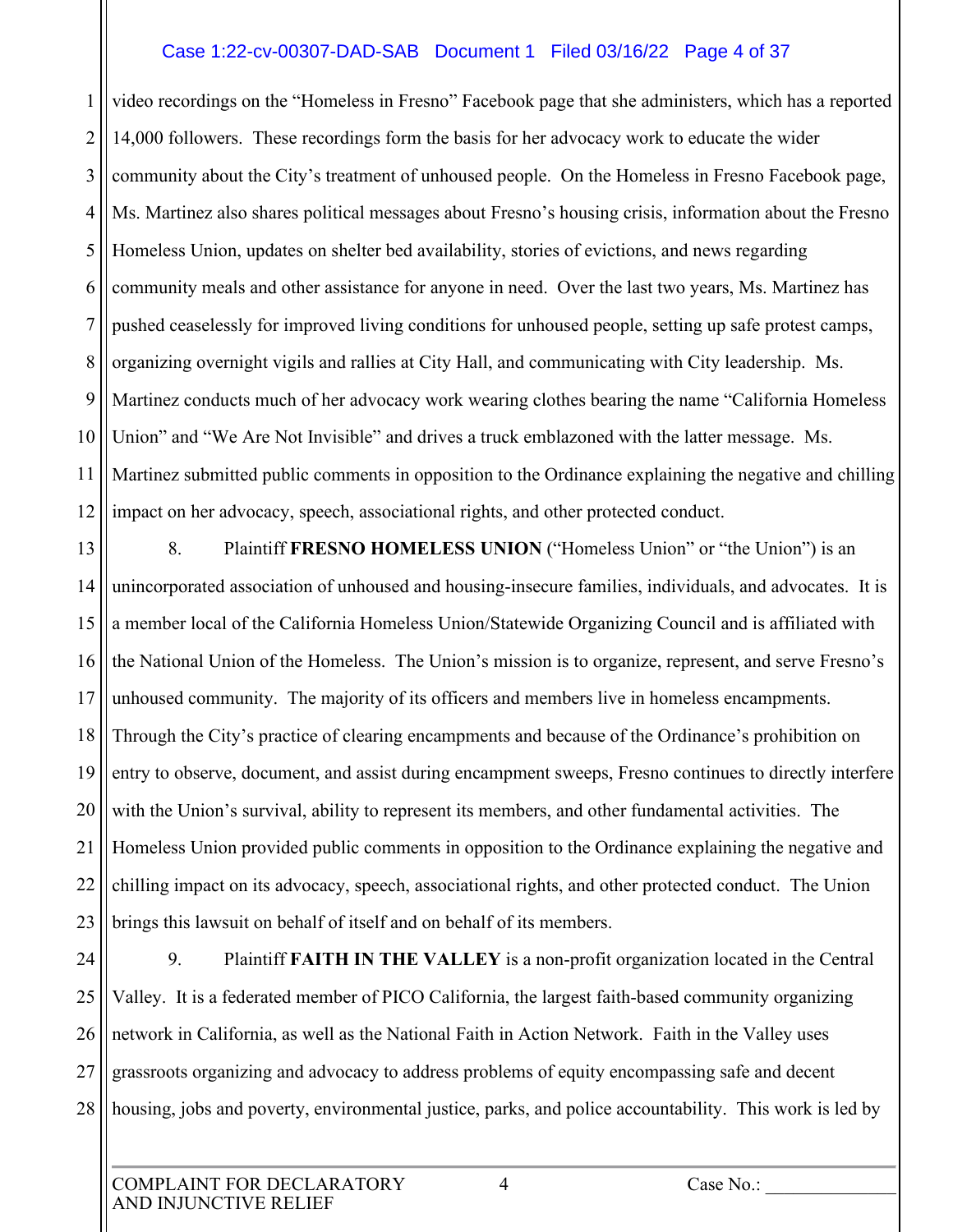#### Case 1:22-cv-00307-DAD-SAB Document 1 Filed 03/16/22 Page 5 of 37

1 2 3 4 5 6 7 8 9 10 11 volunteer leaders who are among the people most impacted by these issues, including low-wage workers, immigrants, and the formerly incarcerated. Faith in the Valley organizers regularly attend the City's encampment sweeps; spearhead mass public comments advocating for affordable housing and an end to sweeps; lead rallies and listening sessions to push elected officials to address Fresno's housing crisis; and work to educate City residents about Fresno's practices. The conditions that Faith in the Valley organizers observe during sweeps and the relationships that they build with unhoused people set the course of its work. Through the City's practice of clearing homeless encampments and because of the Ordinance's prohibition on entry to observe, document, and assist during encampment sweeps, Fresno continues to directly interfere with the mission of Faith in the Valley. Faith in the Valley provided public comments in opposition to the Ordinance explaining the negative and chilling impact on its advocacy, speech, associational rights, and other protected conduct.

12 13 14 15 16 17 18 19 20 21 22 23 10. Plaintiff **ROBERT MCCLOSKEY** is a California resident who lives in Fresno County, CA. Mr. McCloskey is a reporter for Community Alliance, a monthly newspaper that has been published in Fresno since 1996 and has published multiple articles on the City's actions and policies regarding housing and homelessness in the Fresno area.<sup>[2](#page-4-0)</sup> Mr. McCloskey is also an advocate for unhoused individuals in Fresno. As a reporter and an advocate, Mr. McCloskey has observed the City sweep numerous homeless encampments and has advocated on behalf of unhoused individuals during those sweeps and before the City Council. During sweeps, Mr. McCloskey regularly interviews unhoused people and City officials, turning his investigatory work into articles that describe the conditions and conduct he observes. Mr. McCloskey also assists unhoused people during sweeps, documenting mistreatment and helping to preserve their belongings. Mr. McCloskey provided public comments in opposition to the Ordinance explaining the negative and chilling impact on his advocacy, speech, associational rights, and other protected conduct.

24

25

26

11. Defendant **City of Fresno** is a charter city and municipal corporation duly created and existing under the Constitution and laws of the State of California. The City is responsible for amending, approving, and adopting the Ordinance set forth at Section 10-616 of Fresno's Municipal

<span id="page-4-0"></span>27

<sup>2</sup> *See, e.g.*, Bob McCloskey, *Public Funds to Shelter the Unhoused: Crossroads on the Money Trail*, Community Alliance (May 3, 2021, updated Feb. 10, 2022), https://tinyurl.com/5r8ut7t9.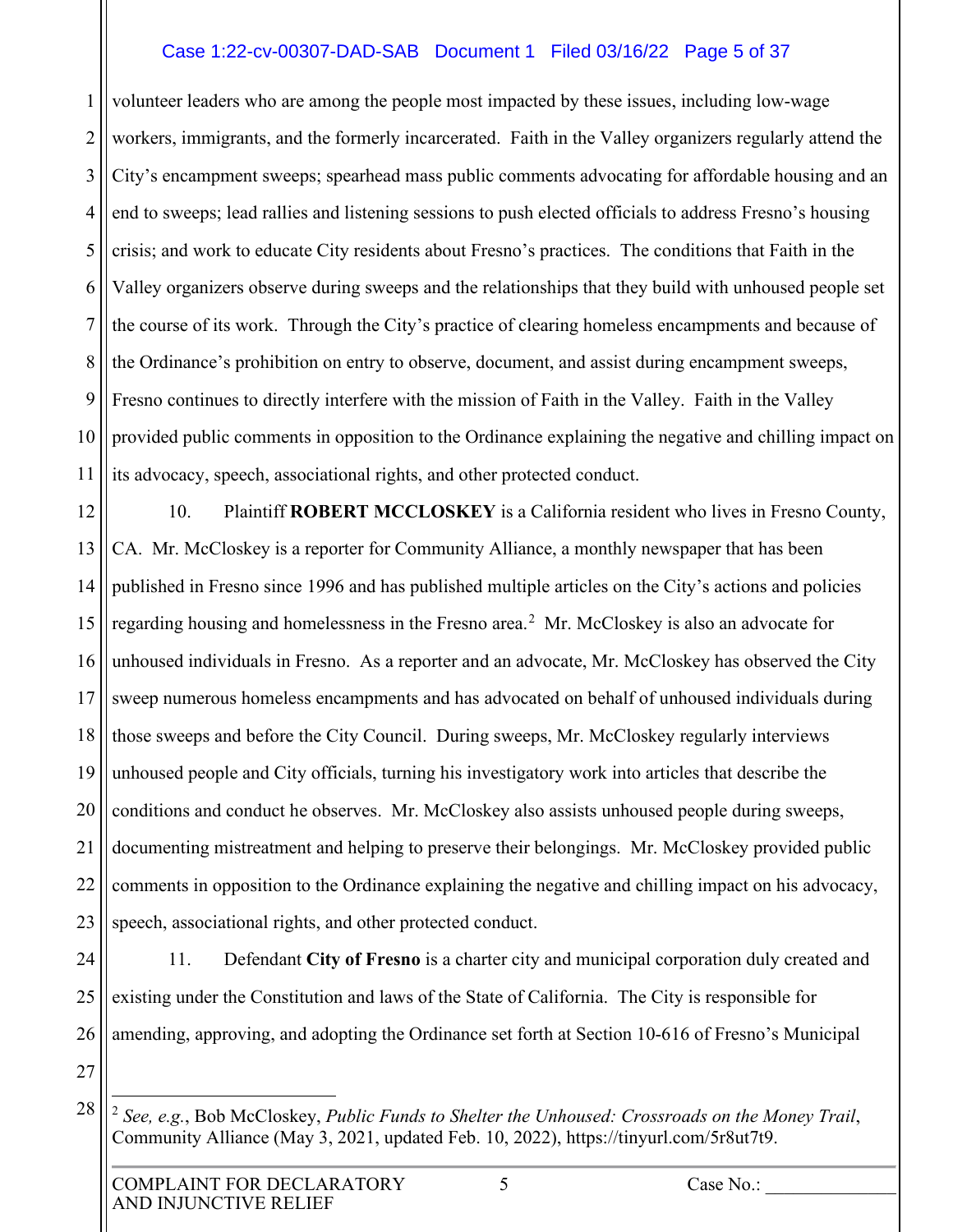1 2 3 Code. Through its agents, including the Mayor, City Council, City Attorney, Code Enforcement, Police Department, Police Chief, and other agents and contractors, it will enforce the challenged Ordinance and will issue citations and prosecute alleged violations thereunder.

4

5

# **FACTUAL ALLEGATIONS**

## **A. Fresno's Housing Crisis**

6 7 8 9 10 11 12 12. Fresno is facing a housing and displacement crisis that has been decades in the making. Growing economic inequality and lack of affordable housing make finding safe, secure housing far out of reach for many. The City estimates that, at present, 5,200 people in the Fresno-Madera region lack housing, and, of this total, 4,200 people live within Fresno City limits. Plaintiffs and others familiar with the situation on the ground believe that the number of people lacking stable housing is vastly higher than the City's estimates. There is, however, no dispute that the crisis is growing. Recent reports to the City Council indicate that, since 2019, the number of unhoused people in the region has increased 60%.

13 14 15 16 17 18 19 20 21 22 23 24 25 13. Surveys conducted as a part of Fresno's comprehensive "Here to Stay Public Comment Report," which was discussed during Fresno's Anti-Displacement Task Force Meeting on December 16, 2021, indicate that the main reasons for displacement include rising rents, evictions, foreclosures, natural disasters, condo conversions, and neighborhood or domestic violence. The Here to Stay Report also observes that those most at risk of displacement are "aging adults, people with disabilities, young adults, veterans and people returning home from institutionalization, farmworkers and people with documentation challenges, third-generation Black households, Southeast Asian residents, and community advocates." Of the displaced persons surveyed in Fresno, the report revealed that "people between the ages of 45 and 54 were over three times more likely to have been displaced"; that "Nonbinary, Questioning, Queer, and Transgender respondents were 300% more likely to have experienced displacement"; and that "people who identified as mixed race, or 'other' were nearly 400% more likely to have been displaced." Significantly, "39.3% of all survey respondents indicated that they had children."

26 27 28 14. And yet, despite the evident and desperate need, Fresno lacks sufficient affordable housing options, permanent supportive housing, space in transitional facilities, and temporary beds in shelters. The City candidly recognizes that it has more unhoused persons than services or beds. For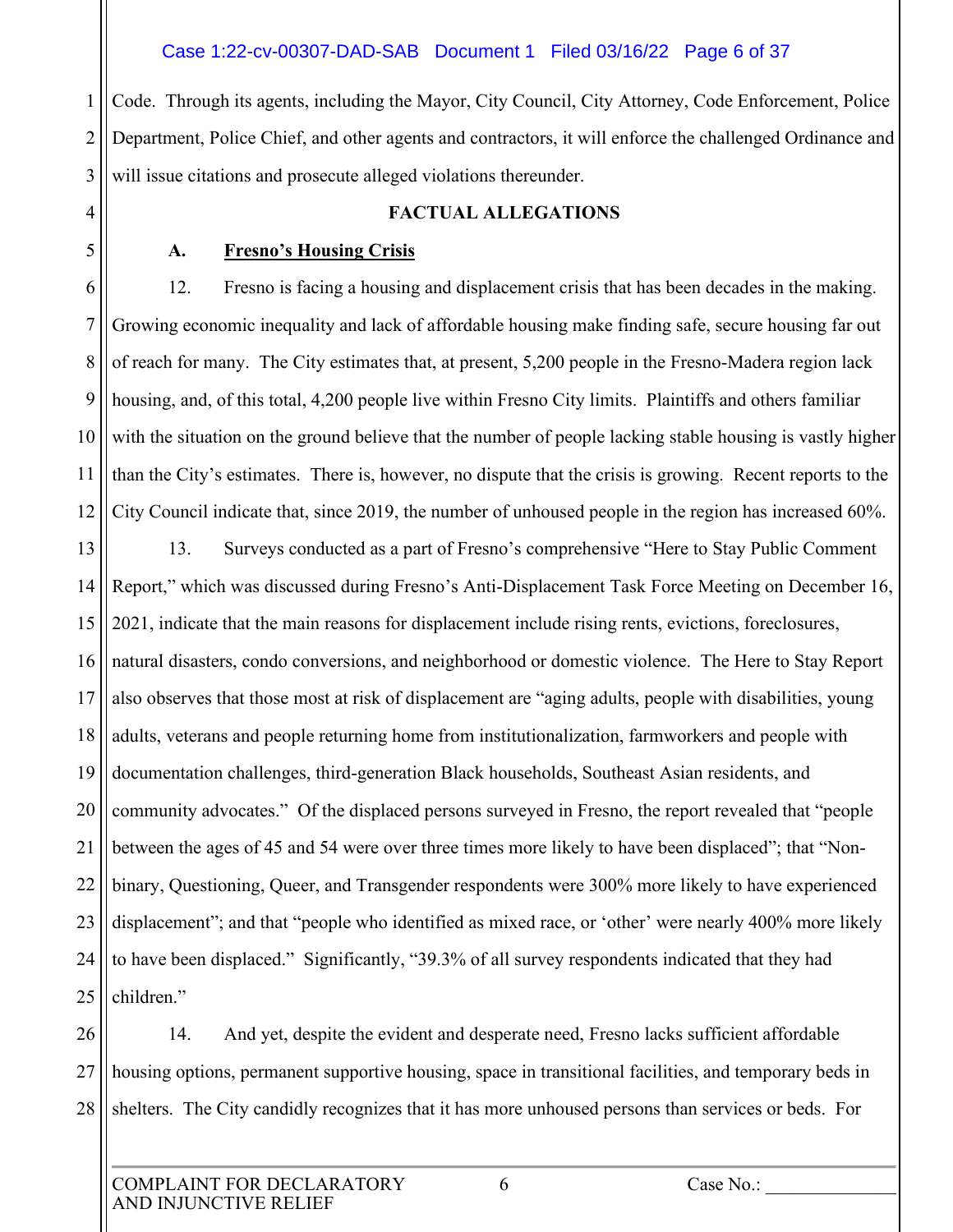### Case 1:22-cv-00307-DAD-SAB Document 1 Filed 03/16/22 Page 7 of 37

1 2 Fresno's more than 4,000 unhoused persons, government reports indicate that the City has only 1,500 beds. The City's shelters regularly turn people away for lack of space.

3 4 5 6 7 8 9 10 15. As a result of Fresno's housing crisis, many people have nowhere to live but in tents and other makeshift shelters in public parks, on public sidewalks, and in other public spaces. Recently, the City estimated that there are 64 "encampments" and 479 "shanties" in the area. The conditions at some of these locations are both unsanitary and unsafe, presenting increased risks of violence, sexual assault, and health problems. Persons who identify as female are particularly vulnerable without secure housing. Lacking housing can also make it more challenging to pursue educational opportunities, find good work, and access social and mental health services or treatments for substance use issues. COVID-19 has exacerbated many of these problems and made houselessness all the more dangerous.

11

## **B. Fresno's Long-Standing Hostility Toward the Unhoused Community**

12 13 14 15 16 17 18 19 16. Like many local governments across California, Fresno has attempted to address its housing and displacement crisis by proposing policies that often fail to respect the dignity and humanity of unhoused people. These polices have subjected unhoused persons to a host of discriminatory practices, prohibiting them from moving freely in public spaces; ejecting them from public accommodations; surveilling, policing, and criminalizing them; fining them exorbitant sums for engaging in basic activities (like sitting, resting, and sleeping outside or having personal belongings in public); and banishing them to remote, often dangerous, areas with challenging access to vital resources like food, water, public transportation, and health care.

20 21 22 23 24 25 17. The rhetoric that public officials use to justify these policies and practices is often dehumanizing. Officials describe unhoused people as a threat to public safety and a form of blight that needs to be "swept up," disappeared, and excluded from the public places where housed people gather. Official narratives treat unhoused people less as neighbors and constituents, and more as scapegoats for a host of dynamic and complex urban challenges. Rarely do these narratives include in the public dialogue the voices, perspectives, and interests of people who have been displaced.

26 27 28 18. Encampment sweeps are an outgrowth of these dehumanizing practices. Despite Fresno's acknowledged lack of sufficient affordable housing and temporary shelter beds, the City has long pursued systematic sweeps and other abatement activities in which law enforcement, abatement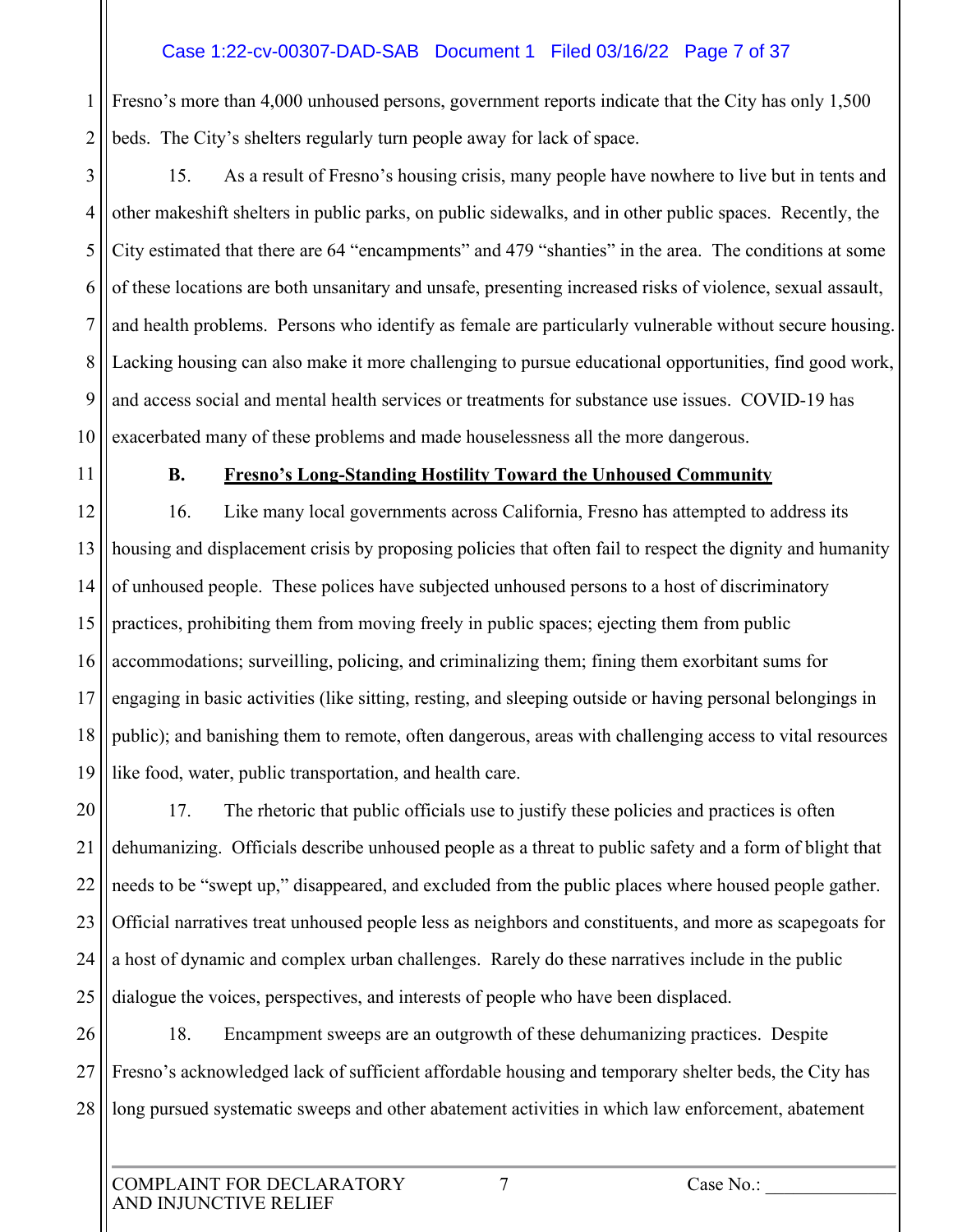#### Case 1:22-cv-00307-DAD-SAB Document 1 Filed 03/16/22 Page 8 of 37

1 2 3 4 5 6 7 8 9 officers, and other city workers and contractors force involuntarily unhoused residents to leave their resting and sleeping places by threatening criminal citation, arrest, and destruction or seizure of property. These sweeps have taken place with little to no notice. In some instances, these sweeps have also been carried out with unreasonable time demands for unhoused persons to pack up precious and vital belongings. City officials have been known to take and destroy tents, bedding, clothing, phones, medicine, food, mobility devices, identifying documents, birth certificates, EBT cards, and even pets and the ashes of loved ones. The destruction is particularly cruel given that many unhoused people suffer from physical ailments and mobility issues and are directed to dismantle their shelters only to move to a different location around the block.

10 11 12 13 14 15 16 19. In 2006, Fresno's manner of conducting encampment sweeps, especially its practice of confiscating and destroying the belongings of unhoused people, formed the basis of a successful class action lawsuit against the City. Specifically, in *Kincaid v. City of Fresno*, No. 1:06-cv-01445-LJO-SKO, a group of unhoused persons alleged that City officials "regularly engage[d] in what amount to raids of areas where homeless people live, during which defendants intentionally and indiscriminately take and destroy personal property owned by homeless people in the area and immediately destroy that property."[3](#page-7-0)

17 18 19 20 21 22 23 24 25 20. The *Kincaid* plaintiffs obtained injunctive relief to stop the City from "seizing the personal property of homeless persons without lawful cause and from immediately destroying any property that it seize[d]"<sup>[4](#page-7-1)</sup> and, later, a favorable settlement. Part of the lawsuit's success was due to the facts that the plaintiffs marshalled in declarations by unhoused people, advocates, and reporters, who were able to witness the sweeps and other abatement activities from a near vantage point. As a result of their proximity to the sweeps, witnesses provided the court with compelling evidence that the City was violating the constitutional rights of unhoused people. One independent reporter, for example, attested that he had observed city workers toss unhoused peoples' tents, bulging with their belongings, straight into a dumpster on numerous occasions. His testimony, accompanied by photographs, contravened the

26

<span id="page-7-0"></span>27

<span id="page-7-1"></span>28 <sup>4</sup> Statement of Decision & Findings re: Plaintiffs' Application for a Preliminary Injunction ¶ 31, *Kincaid*  (Dec. 8, 2006), ECF No. 91 at 83.

<sup>3</sup> Complaint ¶ 2, *Kincaid v. City of Fresno*, No. 1:06-cv-01445-LJO-SKO (E.D. Cal. Oct. 17, 2006), ECF No. 1 at 2.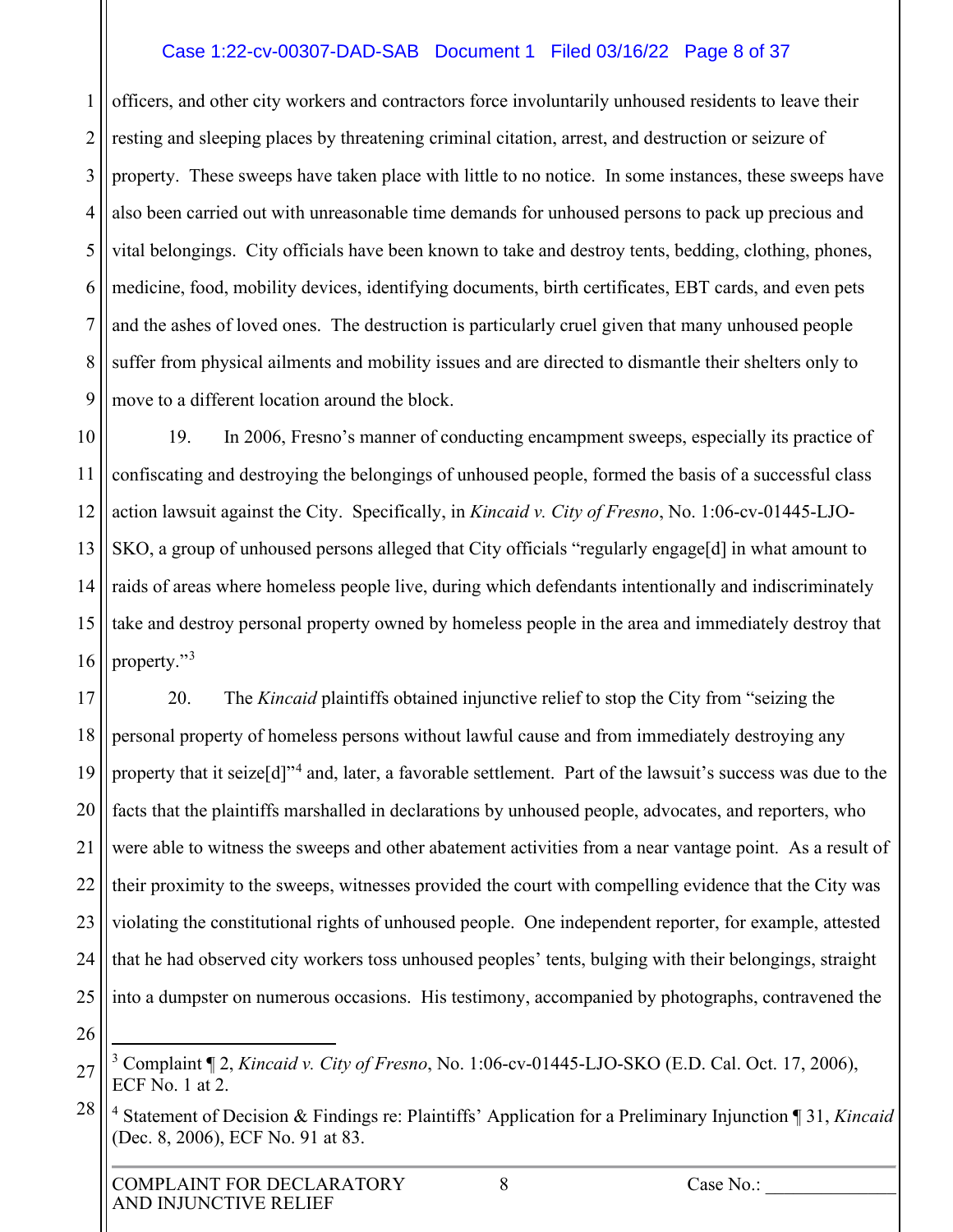# Case 1:22-cv-00307-DAD-SAB Document 1 Filed 03/16/22 Page 9 of 37

1 2 3 City's narrative about what happens during sweeps.<sup>[5](#page-8-0)</sup> Others who were present at the sweeps explained how officers had used force to clear an area<sup>[6](#page-8-1)</sup> and how the presence of advocates and organizers had once saved an unhoused person from being run over by a bulldozer.<sup>[7](#page-8-2)</sup>

4 5 6 7 8 9 10 11 12 13 14 15 16 21. Under the terms of the *Kincaid* settlement agreement, the City agreed to provide between three and seven days notice before conducting a sweep and agreed to not destroy personal property during any sweep.<sup>[8](#page-8-3)</sup> Sustained reports of un-noticed property destruction and other unlawful practices in connection with the City's sweeps and other abatement activity have, however, persisted over the last decade, and many of the problems raised in that litigation still occur today. For example, on February 21, 2020, when Lewis Dewane Brown, an unhoused person, allegedly did "not pack[] fast enough" during an encampment sweep where he had resided for more than one year, he was brutally beaten.<sup>[9](#page-8-4)</sup> Unhoused people who witnessed this beating were cowed and stunned, fleeing the area that day with whatever they could carry on their backs so that they could avoid a similarly violent interaction with law enforcement. Ms. Martinez was not present during the beating of Mr. Brown, and in later describing this incident, a Homeless Union member said that law enforcement officers clearly felt that they "could do that to anybody" so long as organizers and advocates like Ms. Martinez or reporters like Mr. McCloskey were not there to document and speak out.

17 18 19 20 22. At the start of this year, the City began sending out a police-led Homeless Assistance Response Team ("HART") to serve as "compassionate, responsive, lawful and effective outreach leading unsheltered individuals and families to take the first step off the streets and into a new future." But already HART has had problems. In one instance, on a morning in February 2022, Mr. McCloskey

<span id="page-8-0"></span><sup>22</sup> 23 5 Decl. of Mike Rhodes, *Kincaid* (Oct. 17, 2006), ECF No. 14; *see also* Mike Rhodes, *Fresno Homeless Attacked and Insulted by City Workers*, Street Spirit (July 2006), https://www.thestreetspirit.org/July2006/demolished.htm.

<span id="page-8-1"></span><sup>24</sup> 6 Decl. of Logan Siler, *Kincaid* (Nov. 6, 2006), ECF No. 56.

<span id="page-8-2"></span><sup>25</sup> 7 Decl. of Liza Apper, *Kincaid* (Oct. 17, 2006), ECF No. 15.

<span id="page-8-3"></span><sup>26</sup> <sup>8</sup> Settlement Agreement Between Plaintiffs & the Plaintiff Class & Defendants, *Kincaid* (June 5, 2008), ECF No. 304-2.

<span id="page-8-4"></span><sup>27</sup> <sup>9</sup> This incident is the subject of a separate, pending civil rights lawsuit against the City and other defendants: *Brown v. City of Fresno*, No. 1:22-cv-00216-JLT-SAB (E.D. Cal. filed Feb. 21, 2022); *see* 

<sup>28</sup> *also* Mike Rhodes, *Police Brutality Will Be Put on Trial in Fresno*, Community Alliance (Mar. 1, 2022), https://tinyurl.com/262h9azt.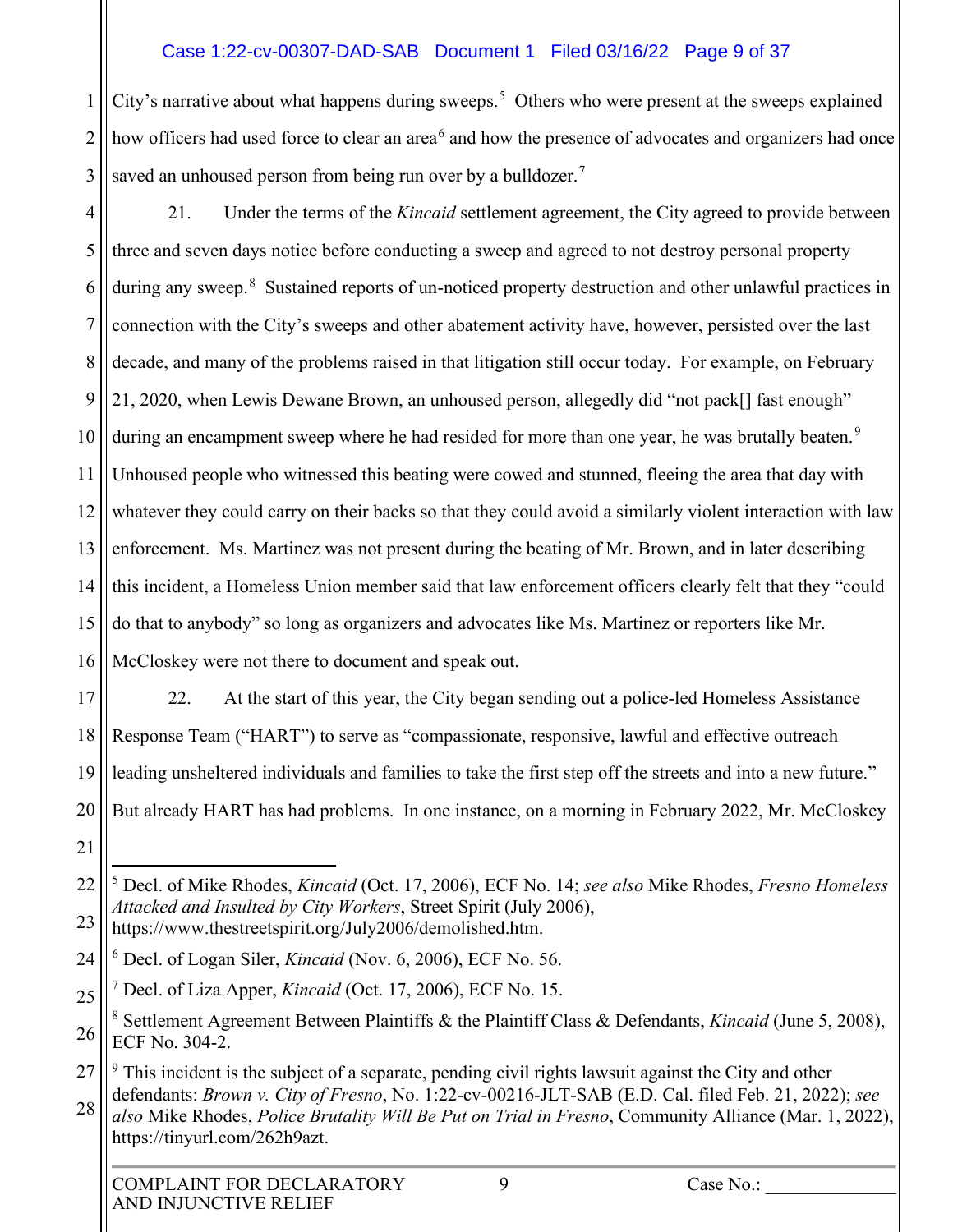#### Case 1:22-cv-00307-DAD-SAB Document 1 Filed 03/16/22 Page 10 of 37

1 2 3 4 5 6 7 8 9 was driving along F Street outside Poverello House, which provides daily meals, social services, and temporary shelter for those in need, when he saw a HART officer interacting with an unhoused person during a sweep. Mr. McCloskey observed the officer aggressively tell a man to get up and then kick the pillow where that man's head was lying. Mr. McCloskey documented this incident, spoke with the officer, and then wrote to the Mayor's Office about it. Due to Mr. McCloskey's advocacy, City officials have since reportedly pledged to reform HART to prevent this sort of misconduct. Mr. McCloskey has also repeatedly documented the City's use of heavy machinery to clear encampments while unhoused persons are still nearby the machinery—just as his own news editor had done in the *Kincaid* litigation 15 years ago.

10 11 12 13 14 15 16 17 18 19 23. In another instance, on March 9, 2022, at an abatement sweep along the Fresno Canal between South Clovis Avenue, East Huntington Avenue, and East Tulare Avenue, which was partially attended by the Mayor and a Councilmember, abatement officers and city workers placed the belongings of the people who were being displaced into large black garbage bags, promising to deliver or store these items for safekeeping. But the workers did not label these items with the names of the individuals to whom they belonged and thus it would have been nearly impossible for those individuals to recover their property. Ms. Martinez and Mr. McCloskey were both on site at the time documenting this conduct. Despite Ms. Martinez's pleading with the workers to label the items, they appeared unwilling to do so. The bags were only labeled after Ms. Martinez got tape and a pen from a city worker and labeled them herself.

20 21 22 23 24 25 24. The City generally performs sweeps and other abatement activity on a near-weekly basis in publicly visible areas where the unhoused reside. As demonstrated by the *Kincaid* litigation and in light of the City's continuing abuses, reporters, advocates, and organized unhoused persons themselves are all fundamental to documenting and shining a light on official wrongdoing during this abatement activity. The Supreme Court has long recognized the necessity of such watchdogs: "many governmental processes operate best under public scrutiny."<sup>[10](#page-9-0)</sup>

26 27 28 25. Just the presence of public observers at a location where an abatement sweep is taking place—including from the moment law enforcement, abatement officers, and other city workers and

<span id="page-9-0"></span><sup>10</sup> *Press-Enter. Co. v. Superior Court*, 478 U.S. 1, 8 (1986).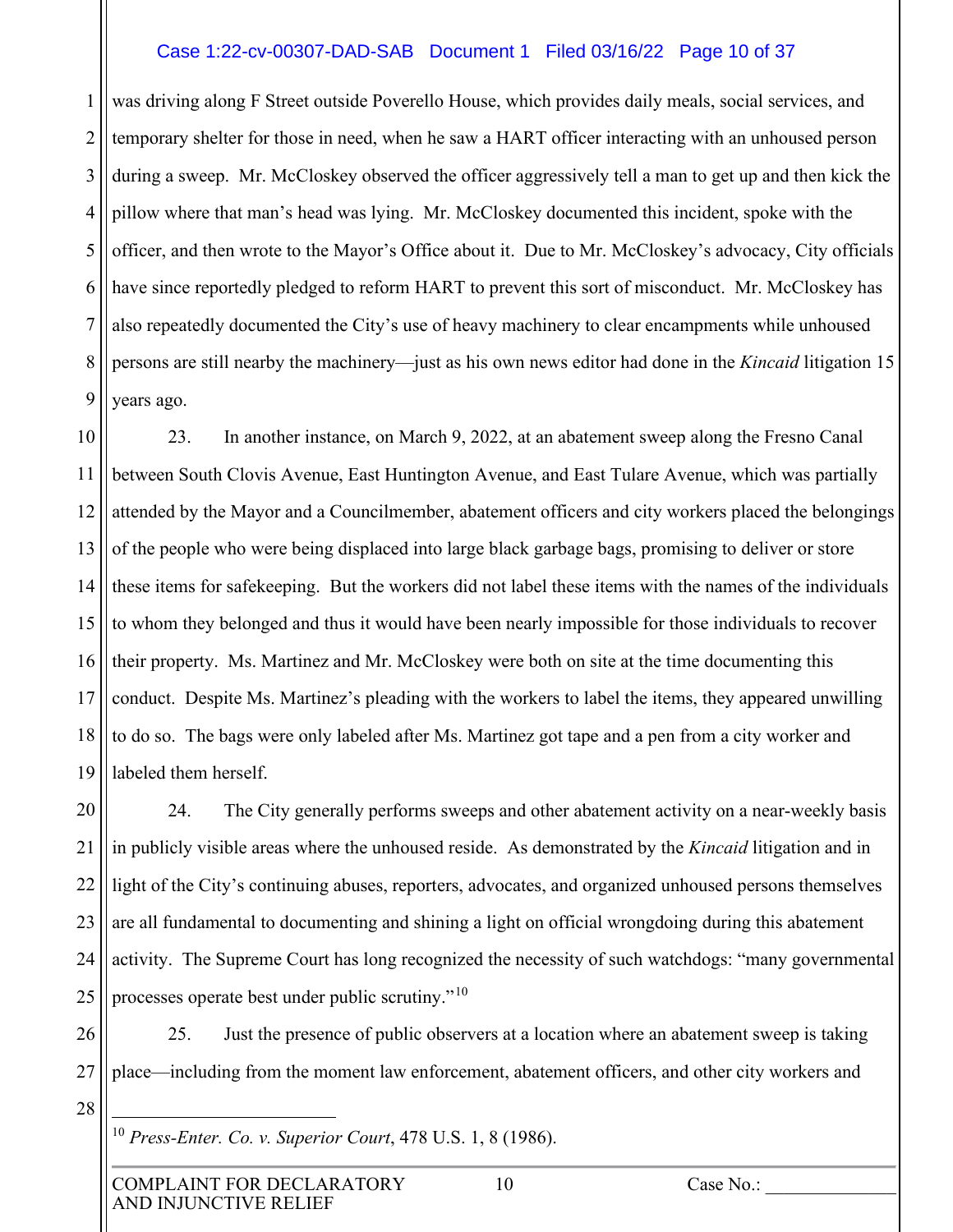### Case 1:22-cv-00307-DAD-SAB Document 1 Filed 03/16/22 Page 11 of 37

1 2 3 4 5 6 7 8 9 10 contractors begin to interact with unhoused persons—is credited by the unhoused community and others with de-escalating conflict, compelling workers to act with greater care, and ensuring that proper procedures are followed with a reasonable amount of time given to pack up. Indeed, as at least one Homeless Union member and unhoused person has observed: "these people would walk over us without Dez. When she is there, she gets out her camera and they behave. If someone's looking at you, you act different." But the Ordinance, by cordoning people off from sweeps and other abatement activity, will have a negative and chilling impact on much of this protected advocacy, speech, expressive conduct, and association, and will interfere with other protected conduct as well, such as unhoused individuals' right to move freely in public spaces like encampments. It will also likely increase the risk of harm to those targeted by the sweeps.

- 11
- 12

#### **C. Encampments Serve as a Symbol and a Sanctuary, Where Advocates and Homeless Union Members Play an Important Role**

13 14 15 16 26. Despite the hardships that unhoused people endure, they also form meaningful "street families." These families gather not only to find and create safer shelter, but also to pool resources and exchange food, water, and information. Having such tight bonds helps people to provide mutual security, and—like any community—generally take care of one another.

17 18 19 20 21 22 23 24 25 27. While unhoused people may form encampments to survive and stay safe, they also do so to send a powerful collective message about the housing crisis in Fresno and to visually demonstrate their lived struggle with housing insecurity. Unhoused individuals, including members of the Homeless Union, send this message by, among other things, donning We Are Not Invisible and Homeless Union apparel in protest of the City's policies, particularly during sweeps. They also reside and gather in and around public parks and other open spaces that are purposefully conspicuous to the public and City leaders. Some of these public places include, but are not limited to, Pilibos Park, Roeding Park, and Chukchansi Park and even the public sidewalks in front of Poverello House, an area that the City tends to sweep daily.

26 27 28 28. The locations where unhoused people choose to gather and find shelter constitute and convey a political statement about housing that cannot, and should not, be ignored. Moreover, the tents that unhoused persons erect in these locations also convey a message recognized, both by the public and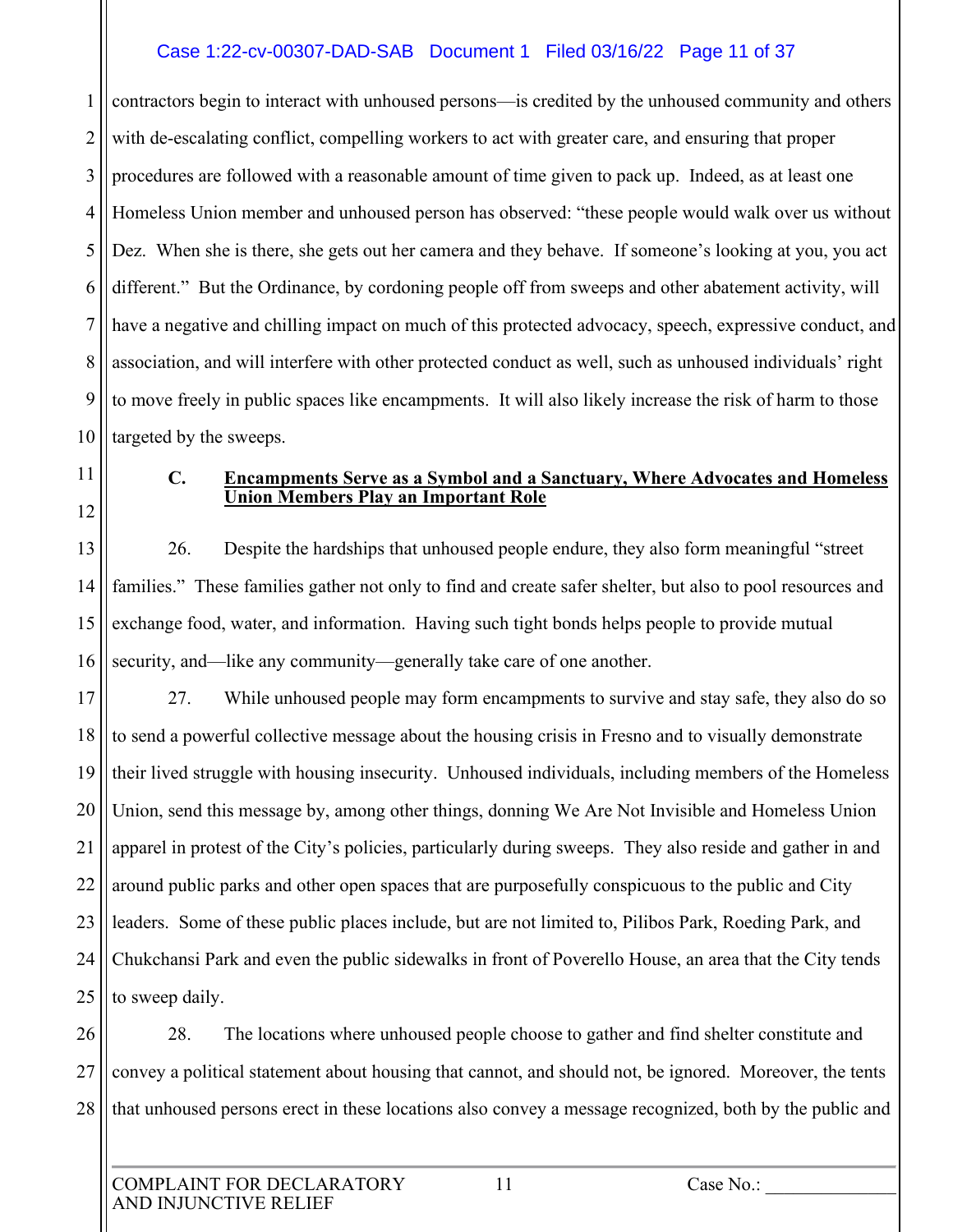#### Case 1:22-cv-00307-DAD-SAB Document 1 Filed 03/16/22 Page 12 of 37

1 2 3 numerous courts, as playing a symbolic role in protests.<sup>[11](#page-11-0)</sup> The fact that the City's treatment of its unhoused population is one of the most pressing issues of concern, and a frequent focus of demonstrations in Fresno, also provides significant context for these collective symbolic efforts.<sup>[12](#page-11-1)</sup>

4 5 6 7 8 9 10 11 12 13 14 15 16 29. Showing up and speaking at the site of an encampment furthers this powerful message about Fresno's housing crisis. Plaintiffs, Union members, and other advocates, organizers, and unhoused people come together to convey solidarity with the unhoused and to protest the City's dehumanizing treatment of the unhoused community. Plaintiffs are frequently present in the encampments organizing residents in support of the residents' own interests, sharing food, water, prayer, rides, assistance, and information. Plaintiffs also gather to break bread, which, like the tent, is a wellrecognized symbol of shared humanity dating back to biblical times. As one member of the Homeless Union puts it, "If we have it, we give it. The broader community stereotypes you when you're homeless. They think you're the lowest. We fight that by trying to build community, by cooking for one another." Mutual aid is also especially symbolic. As another Union member who comes to encampments during sweeps to help, to be seen, and to be heard, says: "If you don't speak up and visualize who you are, they'll just walk around you. I come out to see how people are and to help them. If you don't speak up, you'll be unheard."

17 18 19 20 21 22 23 30. Plaintiffs, as well as other advocates, organizers, and Union members in the community, are instrumental in addressing the housing crisis in Fresno. Ms. Martinez, for example, has been able to build trust over many years by advocating on behalf of her unhoused neighbors and family. As lead organizer for the Homeless Union, she regularly visits encampments to distribute food, hygiene supplies, and other essential aid to houseless people. She also regularly connects unhoused people with City services, directing people to shelter beds and free meal gatherings. Other advocates and organizers share this mission and sense of purpose. One regular visitor to Fresno's encampments has publicly

<span id="page-11-0"></span><sup>25</sup> <sup>11</sup> *See, e.g.*, *Watters v. Otter*, 955 F. Supp. 2d 1178, 1182 (D. Idaho 2013) ("Occupy Boise's tent city is a political protest of income inequality. As such, it is express conduct covered by the First Amendment."); *cf. Clark v. Community for Creative Non-Violence*, 468 U.S. 288, 293–94 (1984)

<sup>26</sup> 27 (assuming without deciding that "symbolic tents [] may be expressive and part of the message delivered by [a] demonstration").

<span id="page-11-1"></span><sup>28</sup> <sup>12</sup> *See, e.g.*, Cassandra Garibay, *'Urgency Isn't There.' Fresno Renters, Unhoused Call on City to Address Housing Crisis Now*, The Fresno Bee (Mar. 4, 2022, updated Mar. 9, 2022), https://tinyurl.com/82srtcw2.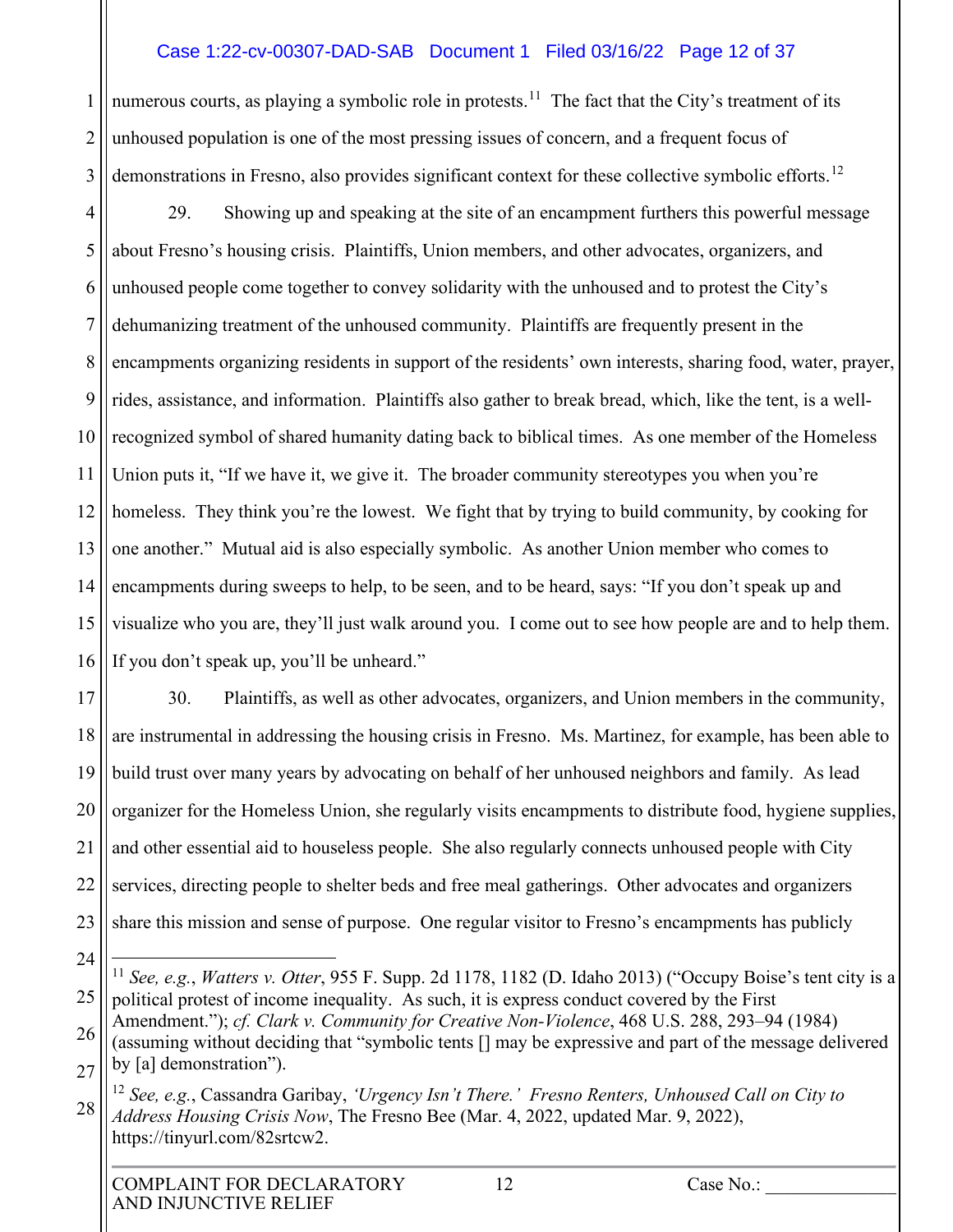#### Case 1:22-cv-00307-DAD-SAB Document 1 Filed 03/16/22 Page 13 of 37

1 2 3 4 explained the relationship as follows: the unhoused "people trust us . . . because we treat them like people and human beings." Advocates, organizers, and Union members assist over the long term by reminding individuals of their civil rights, providing rides to medical and social-services appointments, and, as explained above, coming together to share meals, information, and other resources.

5 6 7 8 9 10 11 12 13 14 15 16 31. Many advocates and organizers, including leaders and volunteers with Faith in the Valley, are motivated to do this work because their faith compels them to do so. Faith in the Valley believes that "a different, better future is possible for the Central Valley . . . . A future in which everyone is included, treated as sacred, has a chance to thrive and live a healthy, decent life."<sup>13</sup> To make this future a reality, Faith in the Valley works directly with Fresno's unhoused persons, centering them in the organization's faith-led activism. An outreach worker and advocate with Christ Helping Hands Ministry echoed a similar sentiment in public comments, explaining that she builds "relationships with [her] friends on these streets" through prayer and encouragement. Because of her faith, this advocate states that she is willing to "assist[] with whatever needs to get done," including giving rides and even paying for motel rooms when individuals are displaced. Similarly, a pastor from Fresno's Big Red Church publicly emphasized that, "Our church depends on advocates like Dez Martinez to live out our very basic commitment to our faith" and "treat our unhoused neighbors with . . . human dignity."

17 18 19 20 21 22 23 24 25 26 32. The unhoused community echoes the importance of having trusted representatives, organizers, and advocates on site during sweeps, which are long and traumatic events, because that is "when they're needed most." Known advocates and Homeless Union organizers provide a familiar face and are reliable defenders of those threatened with or experiencing a sweep. They help to prevent escalation of aggressive abatement actions and the harm that often arises therefrom, and they also assist with communications between the targets of sweeps and the law enforcement, abatement officers, and other city workers and contractors conducting such sweeps and other abatement activity. In particular, abatement crews typically start their work while unhoused individuals are still present at a site and gathering their belongings. Crews often forcefully hurry and threaten them, disregarding their physical safety and seizing and destroying vital possessions, including personal documents, family memorabilia,

<span id="page-12-0"></span><sup>28</sup> <sup>13</sup> *See* "Our Vision," Faith in the Valley, *available at* https://faithinthevalley.org/ (last accessed Mar. 16, 2022).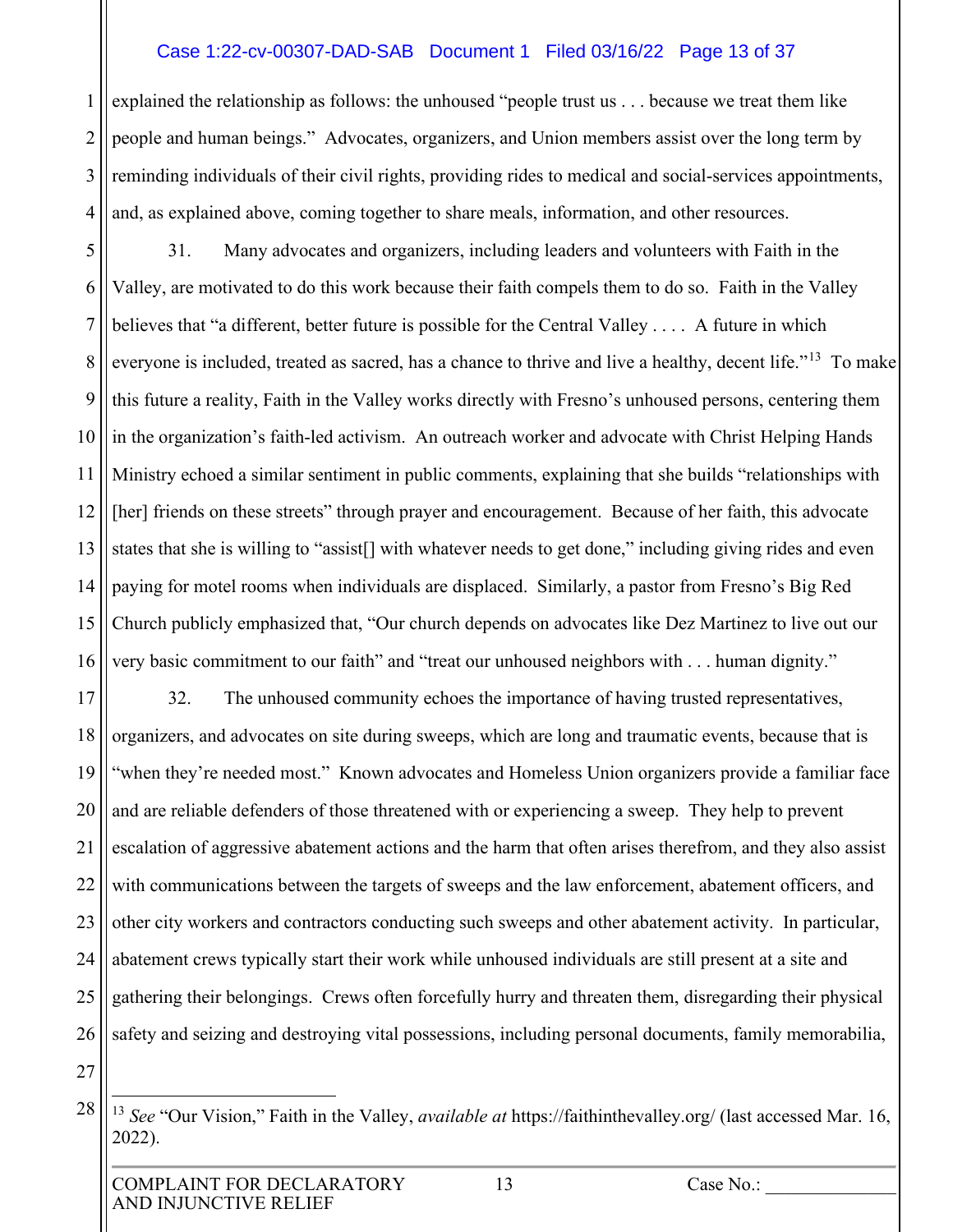#### Case 1:22-cv-00307-DAD-SAB Document 1 Filed 03/16/22 Page 14 of 37

1 2 and life-saving medicines. Union representatives, advocates, and others also help to protest, object to, and document any inhumane or unlawful treatment they witness.

3 4 5 6 7 8 9 10 11 33. Not everyone can play the role of advocate or representative; only those who respect the organizing of unhoused people themselves and who have taken the time to build long-term, trusting relationships can play this role. As one unhoused person pleaded with the City Council when discussing encampment sweeps: "If you guys take [our union representatives and advocates] away, we have nobody" because the City-run or -supported "programs don't listen." Another Homeless Union member put it similarly, stating: when Ms. Martinez is not present, abatement crews come "with no warning and throw your stuff on the back of a trash truck—that tells you what they feel about you." In other words, unhoused individuals want and need to be able to associate with the representatives and advocates of their choice, not the City's.

12 13 14 15 16 17 18 19 20 21 22 23 34. Despite their vehement opposition to encampment sweeps, organizers, advocates, and reporters like Ms. Martinez, Mr. McCloskey, the Fresno Homeless Union, and volunteers of Faith in the Valley do not interfere with the legitimate functions of law enforcement, abatement officers, and other city workers and contractors. Nor do they endanger anyone by being present during sweeps. Instead, they increase public safety and reduce the risk of harm to all involved. In addition to protecting the personal belongings and physical wellbeing of unhoused individuals and defusing potential negative interactions, advocates, organizers, and reporters make sweeps safer by witnessing and documenting official actions. Plaintiffs want to continue playing this vital role during sweeps. But the Ordinance, by cordoning people off from sweeps and other abatement activity, will have a negative and chilling impact on much of this protected advocacy, speech, expressive conduct, and association, and will interfere with other protected conduct as well, such as unhoused individuals' right to move freely in public spaces like encampments.

24

# **D. Events Taking Place Just Prior to Amendment of the Ordinance**

25 26 27 28 35. On January 4, 2022, Ms. Martinez learned that the City had directed several individuals, including a military veteran, who were living in makeshift shelters near the corner of Kings Canyon and South Clovis Avenue to pack up and leave the site. The City had reportedly done so without offering any space in a shelter. Ms. Martinez arrived at the location to find these individuals congregated in a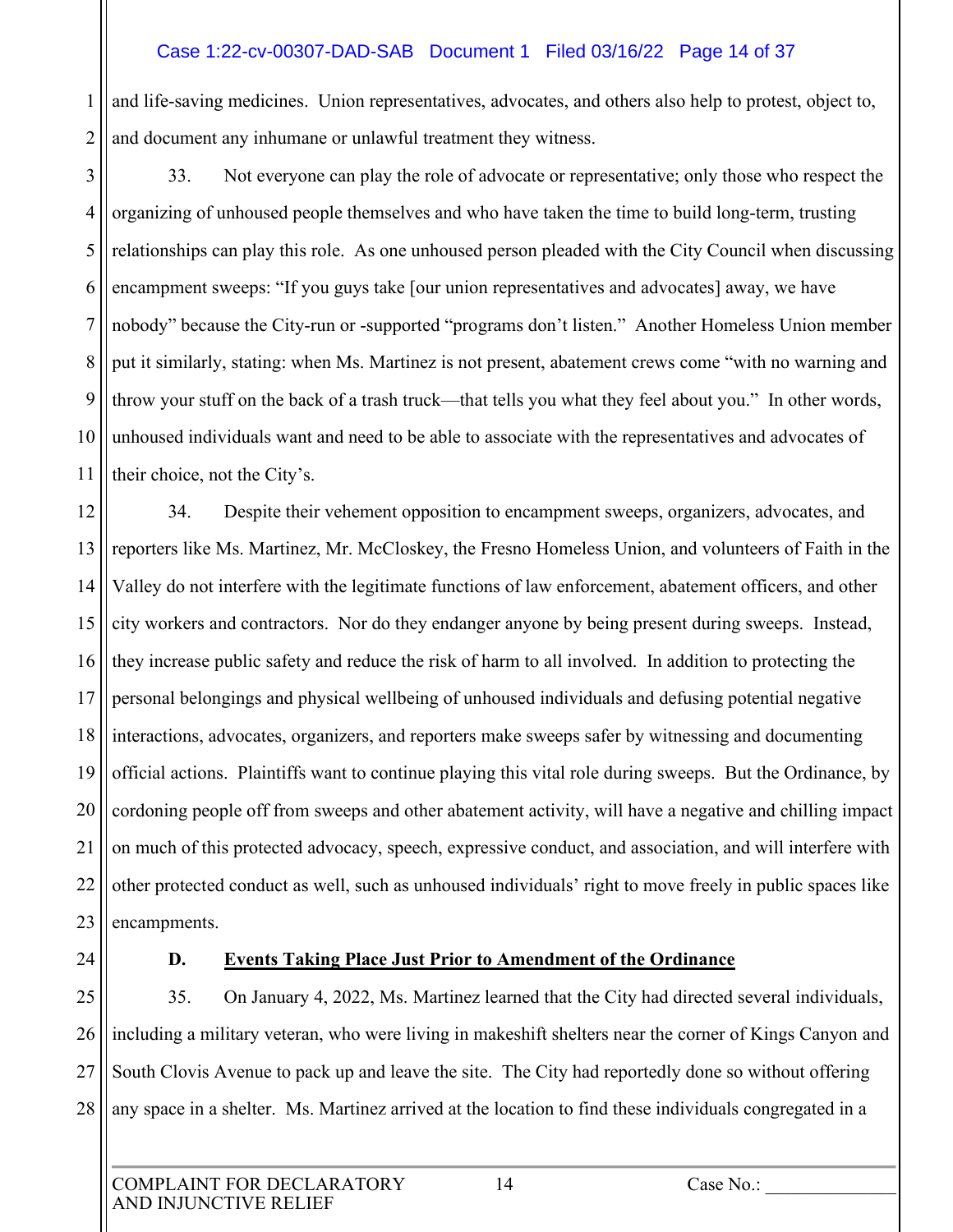#### Case 1:22-cv-00307-DAD-SAB Document 1 Filed 03/16/22 Page 15 of 37

1 2 3 parking lot a short distance away. She discovered that they had lost many of their belongings during the site sweep and other abatement activity. Although the abatement activity still seemed to be "taking place," the site did not appear to be off-limits or behind any clearly demarcated barrier.

4 5 6 7 8 9 10 11 36. As Ms. Martinez almost always does when monitoring sweeps and other abatement activity, she used her cell phone to record what was happening. Ms. Martinez approached an officer with the Fresno Police Department to discuss the problematic manner in which the sweep had occurred. During their discussion, which remained respectful and friendly at all times, Ms. Martinez noted that semi-trucks had been allowed to park at the same location for an extended period of time, which she believed to be a code violation. She further pointed out the unfairness that "people get to park all the time, but people don't get to live." The officer suggested that Ms. Martinez raise her question with the code enforcement officers onsite at the time.

12 13 14 15 16 17 18 19 37. When Ms. Martinez approached the two men whom the officer had identified, they refused to acknowledge who was in charge and both refused to speak with her so long as she was recording their interaction. Ms. Martinez attempted to engage the men further, at which point recorded video footage shows that one of the men—later identified as Howard Lacy—laid his hands on Ms. Martinez and covered her camera, forcefully stating, "we don't talk to the press." Mr. Lacy was then issued a Notice to Appear for misdemeanor battery under Penal Code § 242. On information and belief, Mr. Lacy is a City employee who has worked in some capacity for the Fresno Code Enforcement Department for approximately 17 years.

20

# **E. The Proposed Ordinance and the Community Outcry Opposing It**

21 22 23 24 38. On January 5, 2022, the day after the incident between Ms. Martinez and Mr. Lacy, the City Attorney initiated legislative action to propose amending Section 10-616 at the upcoming City Council meeting scheduled for January 13, 2022.<sup>14</sup> Section 10-616 of the Fresno Municipal Code had last been amended 20 years earlier in 2002.

25 26 39. At the January 13, 2022 City Council Meeting, the City Attorney introduced an early version of the Ordinance "to clarify limits on access to restricted areas where abatements are taking

<span id="page-14-0"></span><sup>14</sup> *See* City of Fresno Legislation Details (With Text) File # ID 22-98, *available at*  https://tinyurl.com/mwsmtzm7 (last accessed Mar. 16, 2022).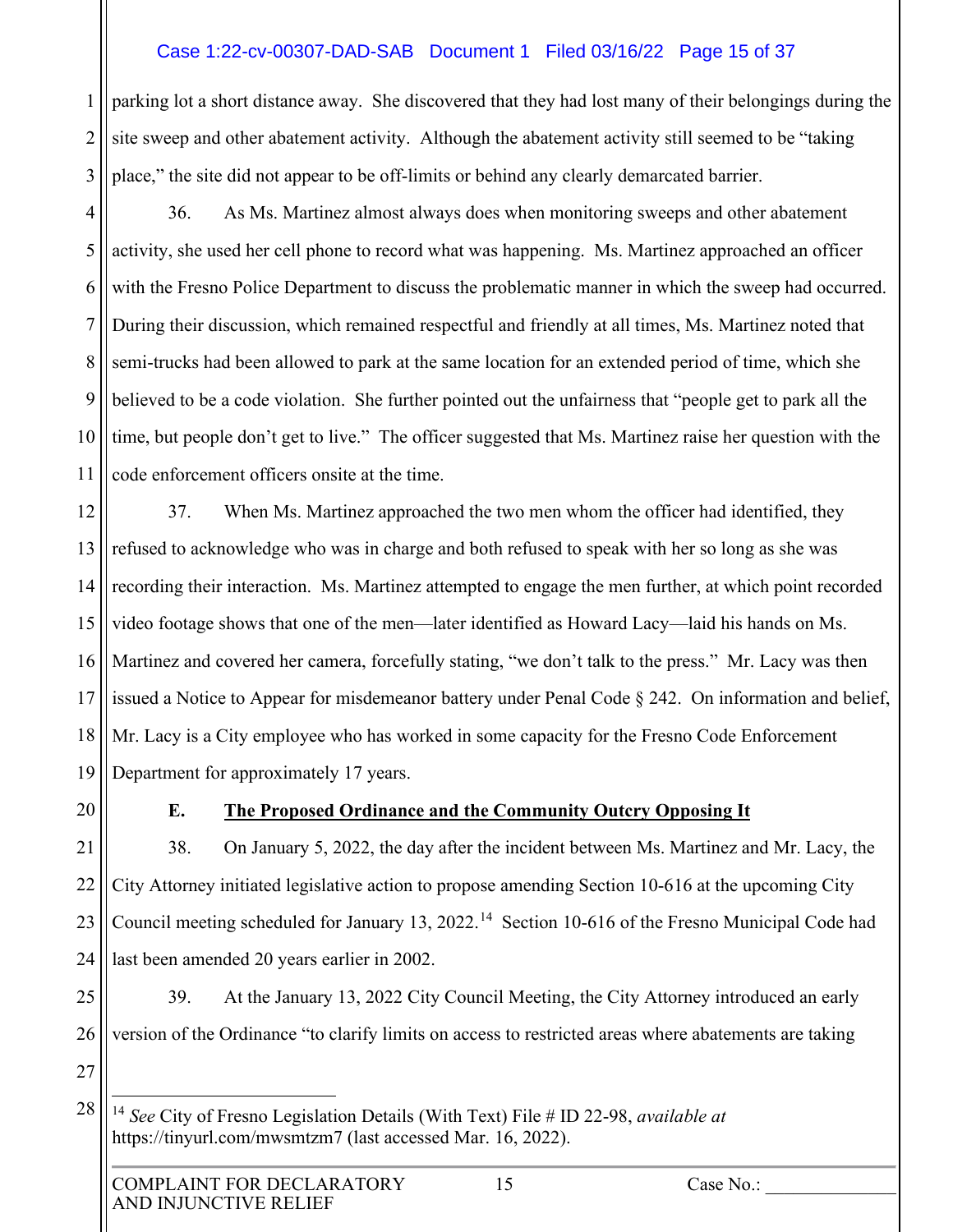#### Case 1:22-cv-00307-DAD-SAB Document 1 Filed 03/16/22 Page 16 of 37

1 2 3 4 5 place." Prior to the proposed amendments, Section 10-616 had permitted only a "Director" to enter private property to abate a nuisance and also prohibited persons from interfering with this work or "any necessary act preliminary to or incidental to such work . . . ." Section 10-616 previously had not included an explicit reference to public property, created a restricted area, required authorization to enter such an area, or imposed criminal or civil penalties for an unauthorized entry.

6 7 8 9 10 11 12 40. The City Attorney's proposed amendments sought to extend the Director's authority to all "city employees or a contractor retained by the City" who were conducting nuisance abatement on both private and public property. The amendments also sought to allow "city employees or a retained contractor" to "designate a restricted area by erecting a barrier or cordon off an area of public or private property where an abatement is taking place." In addition, the amendments added new penalties for violations, stating that any violation would be "punishable either as a misdemeanor for intentional violations, or as an administrative citation with administrative penalty of up to  $$250...$ "

13 14 15 16 17 18 19 20 21 41. Numerous concerned citizens, advocates, and reporters, including Ms. Martinez, Mr. McCloskey, Fresno Homeless Union members, and Faith in the Valley organizers, provided public comments opposing the proposed amendments at the January 13, 2022 Council meeting. They explained the important roles that advocates and representatives for the unhoused, as well as other witnesses, serve during encampment sweeps to help de-escalate conflict, save personal property, and document abuses of authority. Many speakers, especially those from the unhoused community, commented that the work of advocates, representatives, and observers made them feel safer and bridged gaps in service that the City seemed unwilling or unable to provide, thereby constituting a great benefit to the City.

22 23 24 25 26 27 28 42. Plaintiffs and others told Councilmembers that, if the amendments were adopted, they feared they would be criminalized for providing compassionate and vital assistance, which they performed as an extension of their political beliefs, religious faith, and civic values. The speakers expressed confusion around the vagueness of what it means for "an abatement" to be "taking place" in the context of an encampment sweep. Speakers worried that they could be punished for trying to access a location to retrieve personal property, to help others safely pack up their belongings, or to assist their "street family" with other needs and information-sharing. Such confusion appears well-founded.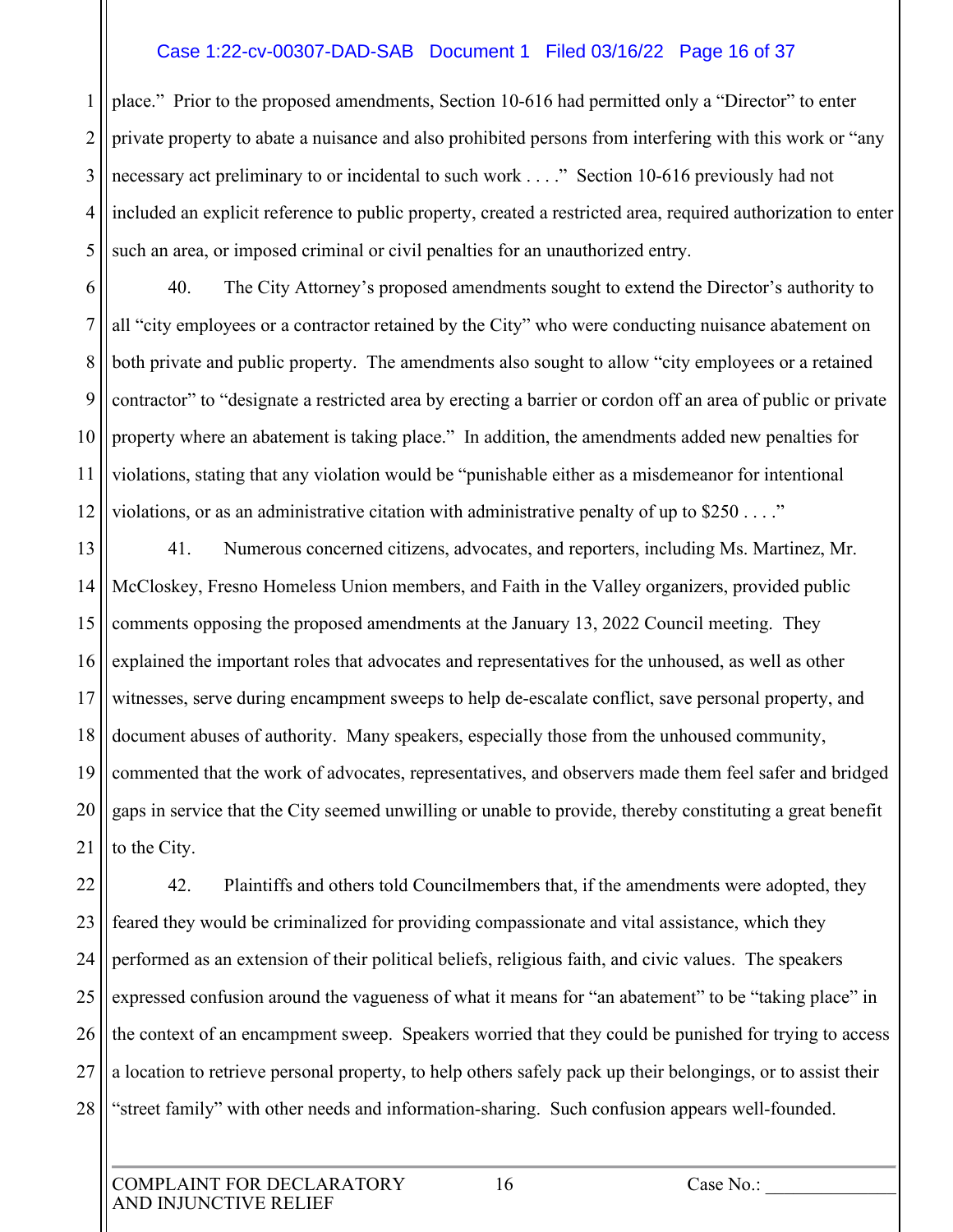#### Case 1:22-cv-00307-DAD-SAB Document 1 Filed 03/16/22 Page 17 of 37

1 2 3 4 5 Section 10-616's pre-amendment language had made clear that the statute applies to "the work of abatement" as well as the performance of "any necessary act preliminary to or incidental to such work," and the proposed amendments failed to clarify whether the City was claiming authority to cordon off areas during "preliminary" and "incidental" abatement work and what such work might include during an encampment sweep.

6 7 8 43. After public comment closed, Councilmembers and the City Attorney discussed the Council's concerns and questions "regarding discretion on the severity of penalties." The Council thereafter continued discussion of the Ordinance to its next meeting.

9 10 11 12 13 14 15 16 44. The City Council convened again on January 27, 2022, and a revised version of the proposed Ordinance appeared on the Consent Calendar. Although Section 10-616 previously had not mentioned an "occupied location" or any type of "advocate," the revision that appeared in the January 27 version used these terms to clearly implicate encampment sweep activity. This revision read: "Subject to particular restrictions mandated by safety concerns or emergency procedures, prior to any abatement taking place at an occupied location, those persons authorized to provide services to the occupants or advocate on their behalf shall be permitted a reasonable time to make contact with the occupants and assist prior to the area being secured as provide herein."

17 18 19 20 21 45. Statements by Councilmembers suggest that they considered this revision as a way of protecting advocates for the unhoused community. But this proposed "safety valve" did not quell concerns. Among other issues, the new language appeared to single out for special treatment an undefined category of advocates who needed to be vetted for authorization in some unspecified way, inviting arbitrary and discriminatory enforcement by city workers and abatement officers.

22 23 24 25 26 27 28 46. Public comments by Ms. Martinez, Mr. McCloskey, and Faith in the Valley, as well as many others, explained why the proposed Ordinance remained an overbroad, "anti-Dez," anti-advocate measure that risked impairing important work and restricting protected activities through the threat of criminal sanctions. They reemphasized the important role that advocates, representatives, Union organizers, and witnesses serve during encampment sweeps to ensure fair treatment of unhoused people, a role which serves to increase public safety—not compromise it. As an example, one unhoused person told the Council about the destruction that she had experienced and witnessed during the encampment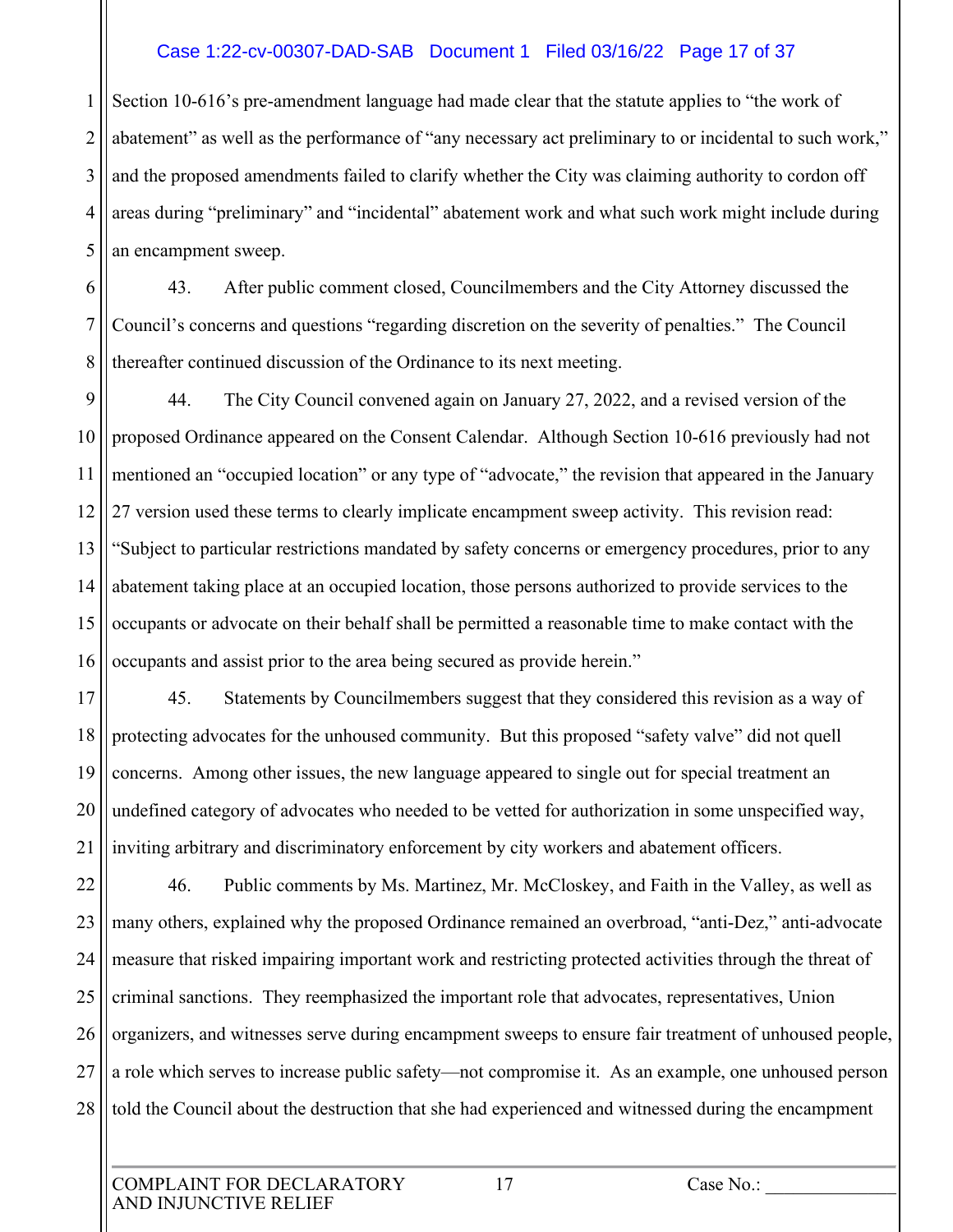## Case 1:22-cv-00307-DAD-SAB Document 1 Filed 03/16/22 Page 18 of 37

1 2 sweeps, bemoaning the loss of precious items, including the ashes of a loved one, as well as her belief that the encampment sweeps were safer when witnesses were present and cameras rolling.

3 4 5 6 7 8 9 47. In addition, speakers for the Homeless Union read aloud a letter opposing the Ordinance. That letter, together with a further submission from the Regional Advisor of Faith in the Valley, now comprise the City Council's official "Email / eComment Report," a true and correct copy of which is available in the City's public records.<sup>15</sup> The Homeless Union's letter expressly stated that the Ordinance violated, on its face, state and federal constitutional law and advised the Council that, if the Ordinance were to pass as proposed, all available legal remedies would be pursued, "including application for a temporary restraining order and preliminary injunction barring its enforcement."

10 11 12 13 14 15 16 17 18 19 20 21 48. At the next City Council meeting on February 10, 2022, the Ordinance was reintroduced. Many members of the public, again spoke against the Ordinance, including unhoused persons, advocates for the unhoused community like Ms. Martinez, Mr. McCloskey, and representatives of Faith in the Valley and the Homeless Union, students, a pastor, a church volunteer, a professor, and numerous others. Their message to the City Council echoed prior comments in opposition to the Ordinance, explaining that the proposed amendments risked criminalizing people who provide vital assistance when the City's processes and services fall short. In particular, the speakers expressed renewed concerns that the Ordinance was so vague and overbroad that, to avoid criminal sanctions and financial penalties, they would have to restrain themselves from exercising their fundamental rights and engaging in important and protected activities during sweeps, like associating with and advocating for unhoused community members and observing and documenting law enforcement, abatement officers, and other city workers and contractors performing their duties in public.

22 23 24 25 49. After public comment on the Ordinance closed, the City Attorney discussed a revision performed at the direction of the Council, whereby the word "authorized" was deleted from the following sentence: "Subject to particular restrictions mandated by safety concerns or emergency procedures, prior to any abatement taking place at an occupied location, those persons **authorized** to

26 27

<span id="page-17-0"></span><sup>15</sup> Fresno City Council, Email / eComment Report re: File ID 22-200, 1-C, *available at* https://tinyurl.com/fxdwwv76 (last accessed Mar. 16, 2022).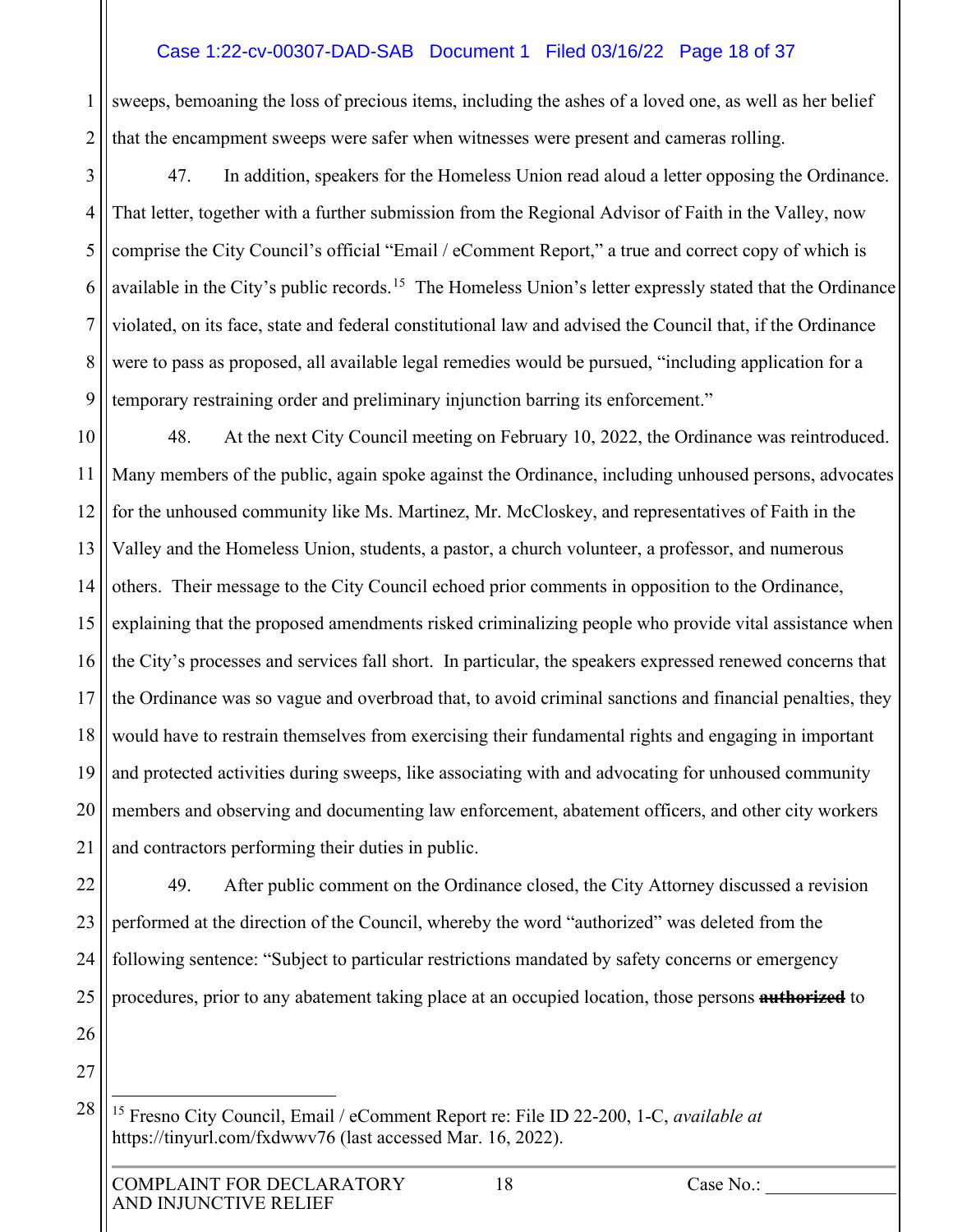#### Case 1:22-cv-00307-DAD-SAB Document 1 Filed 03/16/22 Page 19 of 37

1 2 provide services to the occupants or advocate on their behalf shall be permitted a reasonable time to make contact with the occupants and assist prior to the area being secured as provided herein."

3 4 5 6 7 8 50. Despite removing the word "authorized" from this particular sentence, the proposed amendments still contained fatal flaws. The amendments, for example, continued to include provisions regarding "authorization" that would allow city employees and contractors to arbitrarily decide who to permit, exclude, or punish for entering an abatement area. Specifically, the amendments read: "No person shall enter the restricted area without express authorization from city employees or contractor [sic] on site conducting the abatement."

9 10 11 12 13 14 15 16 17 18 19 51. In addition, the amendments still purported to grant some sort of special, early authorized access to those persons—and only those persons—who were "providing services to the occupants or advocating on their behalf" even though those persons, and the public, already should have had the right to move freely on public property that was not yet secured. This "prior to" period also compounded the ambiguity as to what it meant for an abatement to be "taking place," when that abatement activity was supposed to start and end, and what size area it was supposed to cover. The amendments still also contained the preamble—"subject to particular restrictions mandated by safety concerns or emergency procedures," which rendered the remainder of that paragraph's protection illusory. Lastly, the amendments continued to impose penalties for "unauthorized entry" as "a misdemeanor for intentional violations" or as an administrative citation resulting in fines of up to \$250. The City Council voted to adopt the Ordinance as amended.

20 21 22 23 24 25 26 27 28 52. The Ordinance came up for a final vote at the City Council meeting held on February 17, 2022. Once again, Ms. Martinez, Mr. McCloskey, Faith in the Valley, Homeless Union members, and others provided public comments opposing the Ordinance. These statements reprised Plaintiffs' prior fears about the Ordinance's overbreadth and vagueness and their concern that the Ordinance would penalize their protected rights to provide representation, aid, advocate, speak, observe, record, and move freely. The Ordinance nonetheless passed as an item on the Consent Calendar. The Mayor did not take specific action following the Council's vote and thus, by operation of the Fresno City Charter § 605(d), the Ordinance was approved on February 28. The Ordinance has an effective date of March 31. **//**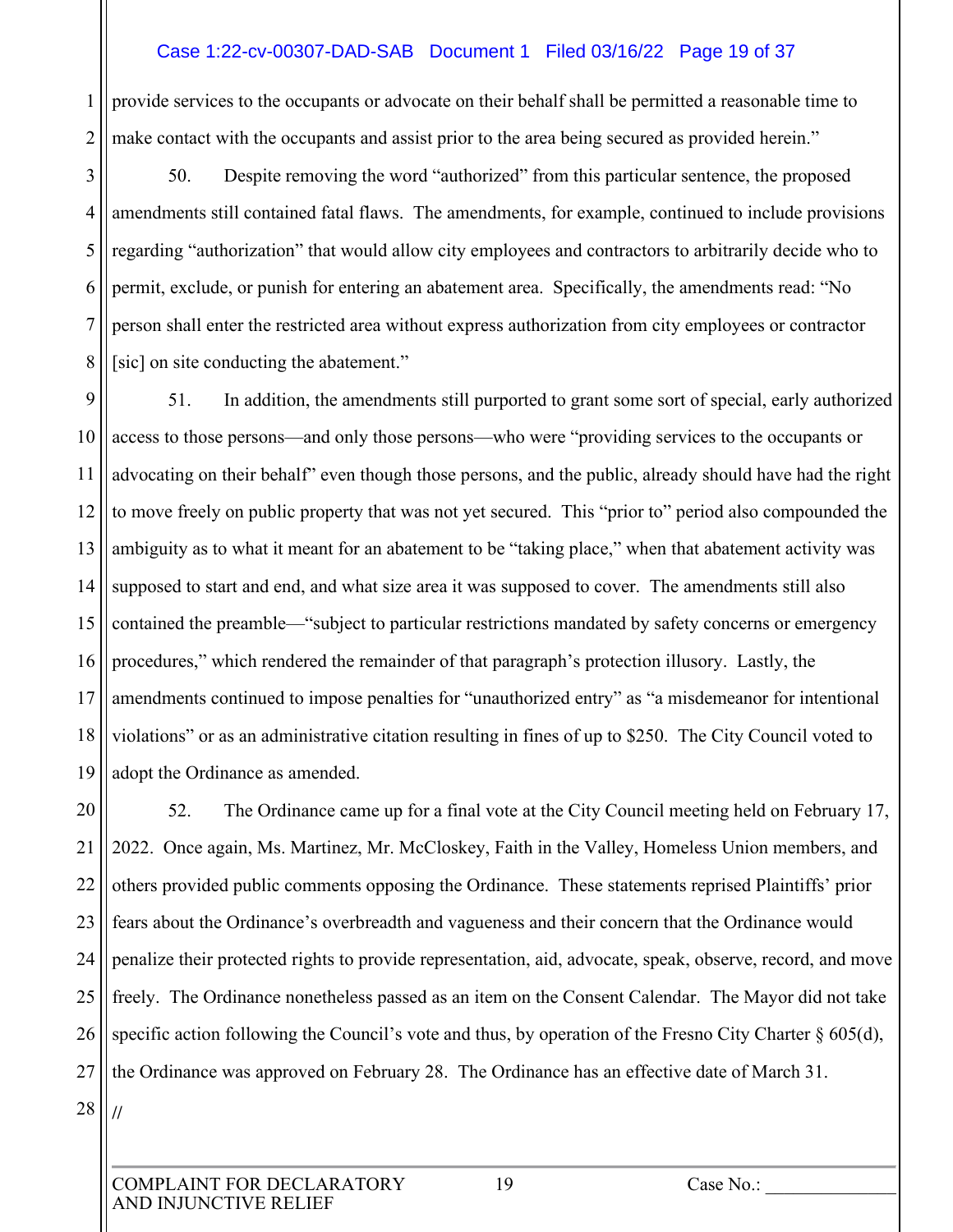|                       |     | Case 1:22- |  |
|-----------------------|-----|------------|--|
|                       |     |            |  |
|                       |     |            |  |
|                       |     | <b>F</b>   |  |
|                       | 53. | Plai       |  |
| fully set forth here  |     |            |  |
|                       | 54. | The        |  |
| that no state shall ' |     |            |  |
| Substantive Due P     |     |            |  |
| position of danger,   |     |            |  |
| she would not have    |     |            |  |
| 2006) (alteration in  |     |            |  |
|                       |     | 55. The    |  |
| designates an "area   |     |            |  |
| enforcement, abate    |     |            |  |
| advocates, represer   |     |            |  |
| officials sweeping    |     |            |  |
| representation, the   |     |            |  |
| other unhoused ind    |     |            |  |
| excessive use of fc   |     |            |  |
| transparency and v    |     |            |  |
|                       |     |            |  |

1

2

3

4

5

# **LEGAL CLAIMS**

#### **FIRST CLAIM FOR RELIEF State-Created Danger (Fourteenth Amendment of the U.S. Constitution; 42 U.S.C. § 1983)**

intiffs incorporate by reference all foregoing and subsequent paragraphs as though  $\operatorname{in}$ .

6 7 8 9 10 11 54. The Due Process Clause of the Fourteenth Amendment to the U.S. Constitution provides "deprive any person of life, liberty, or property, without due process of law." rocess protects against government action that "affirmatively place[s] the plaintiff in a that is, where state action creates or exposes an individual to a danger which he or e otherwise faced." *Kennedy v. City of Ridgefield*, 439 F.3d 1055, 1061 (9th Cir. n original) (internal quotation marks, citation omitted).

12 13 14 15 16 17 18 19 20 21 E Ordinance gives the City the power to completely cut off public access to what it a... where an abatement is taking place" absent "express authorization" from law enforcement officers, and other city employees and contractors. By restricting the ability of ntatives, journalists, and concerned members of the public to observe and record City encampments and by preventing them from providing otherwise lawful assistance or City affirmatively places unhoused members of the Fresno Homeless Union and dividuals in known or obvious danger. Public scrutiny is an important deterrent to bree and property destruction. Without the safeguards of accountability and without witnesses on hand, there will be greater risk of escalated conflict, severe physical abuse, injury, and death.

22 23 24 25 26 27 28 56. Cutting off Plaintiffs from their unhoused community and cutting off unhoused people from their advocates and Union representatives with whom they wish to associate, will also likely lead to unsafe conditions by increasing the likelihood that life-sustaining items, such as tarps, tents, blankets, medicines, and mobility devices, will be destroyed. As described *supra*, advocates, representatives, and other eyewitnesses serve as a powerful deterrent against abuse. The Ordinance removes that deterrent. By design, the Ordinance shields from public scrutiny the City's abatement sweeps and removes from the scene those witnesses who would otherwise protect the rights and property of those most directly and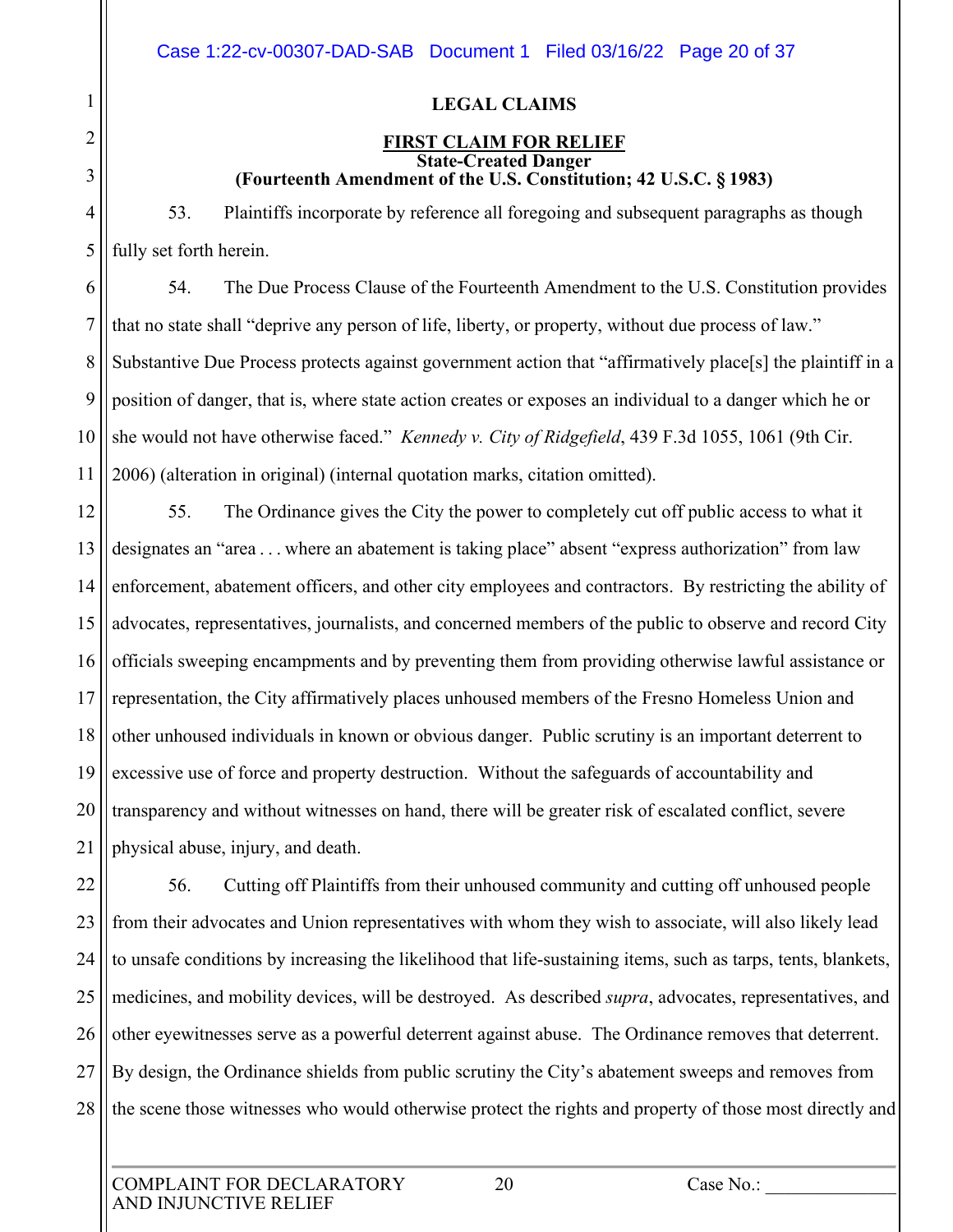## Case 1:22-cv-00307-DAD-SAB Document 1 Filed 03/16/22 Page 21 of 37

1 2 negatively impacted by sweeps—opening the door to more frequent, aggressive, and ultimately destructive abatements.

3 4 5 6 57. By conducting abatement sweeps at homeless encampments without the watchful eyes of Union representatives, advocates, and other would-be witnesses, the City will act in reckless disregard for unhoused individuals' safety, affirmatively placing members of the Fresno Homeless Union and other unhoused individuals in known or obvious danger.

#### **SECOND CLAIM FOR RELIEF State-Created Danger (Article I, Section 7 of the California Constitution)**

9 10 58. Plaintiffs incorporate by reference all foregoing and subsequent paragraphs as though fully set forth herein.

11 12 13 14 59. Article I, section 7 of the California Constitution provides that a "person may not be deprived of life, liberty, or property without due process of law." Substantive Due Process protects against government action that affirmatively places an individual in a position of danger that he or she would not have otherwise faced.

15 16 17 18 19 20 21 22 23 24 60. The Ordinance gives the City the power to completely cut off public access to what it designates an "area . . . where an abatement is taking place" absent "express authorization" from law enforcement, abatement officers, and other city employees and contractors. By restricting the ability of advocates, representatives, journalists, and concerned members of the public to observe and record City officials sweeping encampments and by preventing them from providing otherwise lawful assistance or representation, the City affirmatively places unhoused members of the Fresno Homeless Union and other unhoused individuals in known or obvious danger. Public scrutiny is an important deterrent to excessive use of force and property destruction. Without the safeguards of accountability and transparency and without witnesses on hand, there will be greater risk of escalated conflict, severe physical abuse, injury, and death.

25 26 27 28 61. Cutting off Plaintiffs from their unhoused community and cutting off unhoused people from their advocates and Union representatives with whom they wish to associate, will also likely lead to unsafe conditions by increasing the likelihood that life-sustaining items, such as tarps, tents, blankets, medicines, and mobility devices, will be destroyed. As described *supra*, advocates, representatives, and

7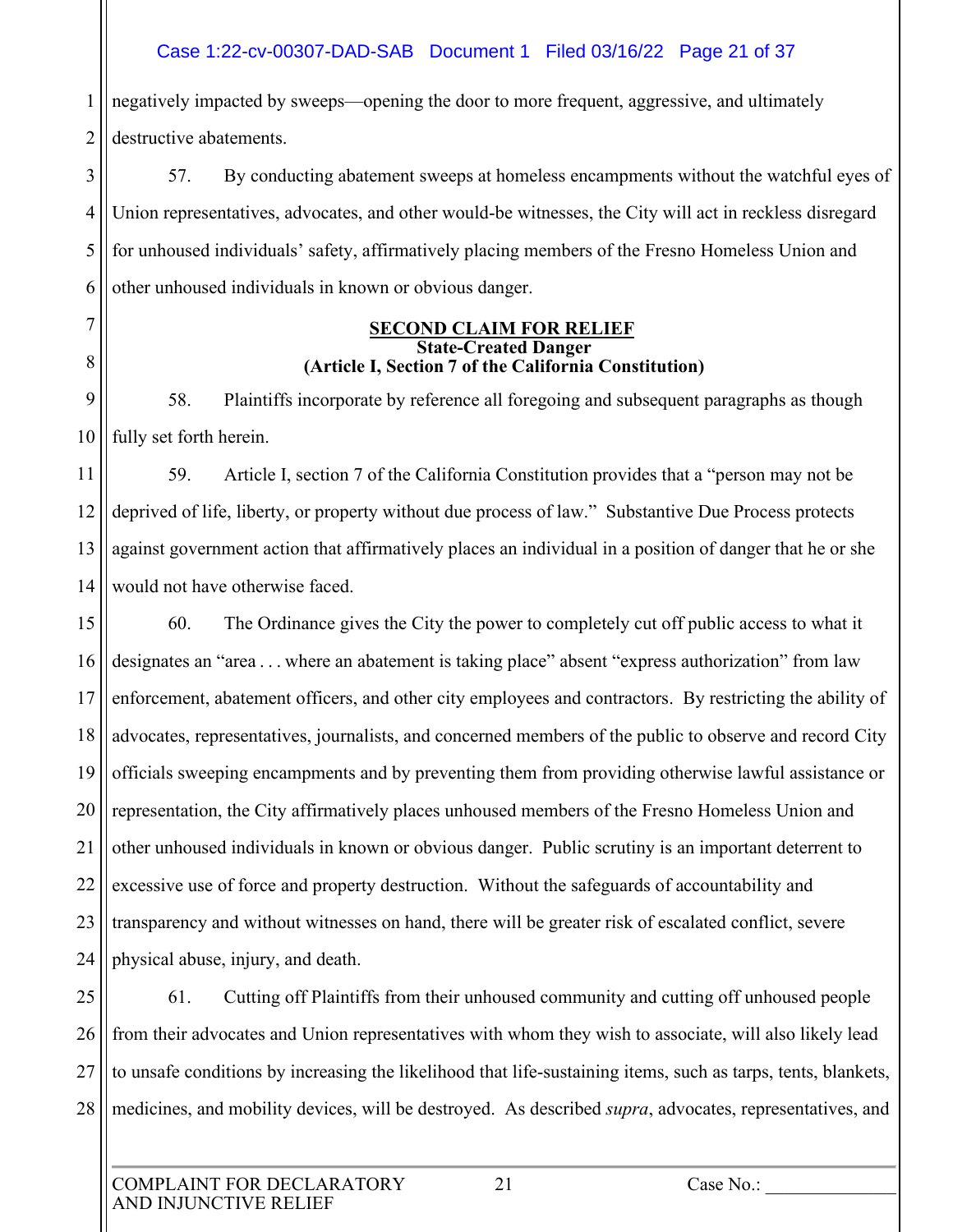# Case 1:22-cv-00307-DAD-SAB Document 1 Filed 03/16/22 Page 22 of 37

1 2 3 4 5 other eyewitnesses serve as a powerful deterrent against abuse. The Ordinance removes that deterrent. By design, the Ordinance shields from public scrutiny the City's abatement sweeps and removes from the scene those witnesses who would otherwise protect the rights and property of those most directly and negatively impacted by sweeps—opening the door to more frequent, aggressive, and ultimately destructive abatements.

6 7 8 9 62. By abating conducting abatement sweeps at homeless encampments without the watchful eyes of Union representatives, advocates, and other would-be witnesses, the City will act in reckless disregard for unhoused individuals' safety, affirmatively placing members of the Fresno Homeless Union and other unhoused individuals in known or obvious danger.

- 10
- 11

#### **THIRD CLAIM FOR RELIEF Violation of Freedom of Speech and Assembly (First and Fourteenth Amendments to the U.S. Constitution; 42 U.S.C. § 1983)**

12 13 63. Plaintiffs incorporate by reference all foregoing and subsequent paragraphs as though fully set forth herein.

14 15 16 17 18 19 20 64. The First Amendment, as applied to state and local government agencies and officials by the Fourteenth Amendment, prohibits government entities from "abridging the freedom of speech, or of the press; or the right of the people peaceably to assemble . . . ." The First Amendment protects the rights to advocate and protest, observe and record public officials engaged in the public discharge of their duties, and assemble and engage in expressive association. The Ordinance is substantially overbroad on its face and impermissibly burdens these protected speech, expressive conduct, and associational rights.

21 22 23 65. The Ordinance applies to homeless encampments located in public places historically associated with the free exercise of speech and expressive activities, such as parks, sidewalks, and streets. These places are considered traditional public forums.

24 25 26 66. The government's right to limit protected First Amendment activity in a traditional public forum "is sharply circumscribed" for both content-based and content-neutral restrictions. *S.O.C., Inc. v. Cnty. of Clark*, 152 F.3d 1136, 1145 (9th Cir. 1988) (internal quotation marks, citation omitted).

27 28 67. The Ordinance is an unconstitutional content-based regulation of speech and expression. Although facially content neutral, the Ordinance was adopted for a content-based purpose: the City's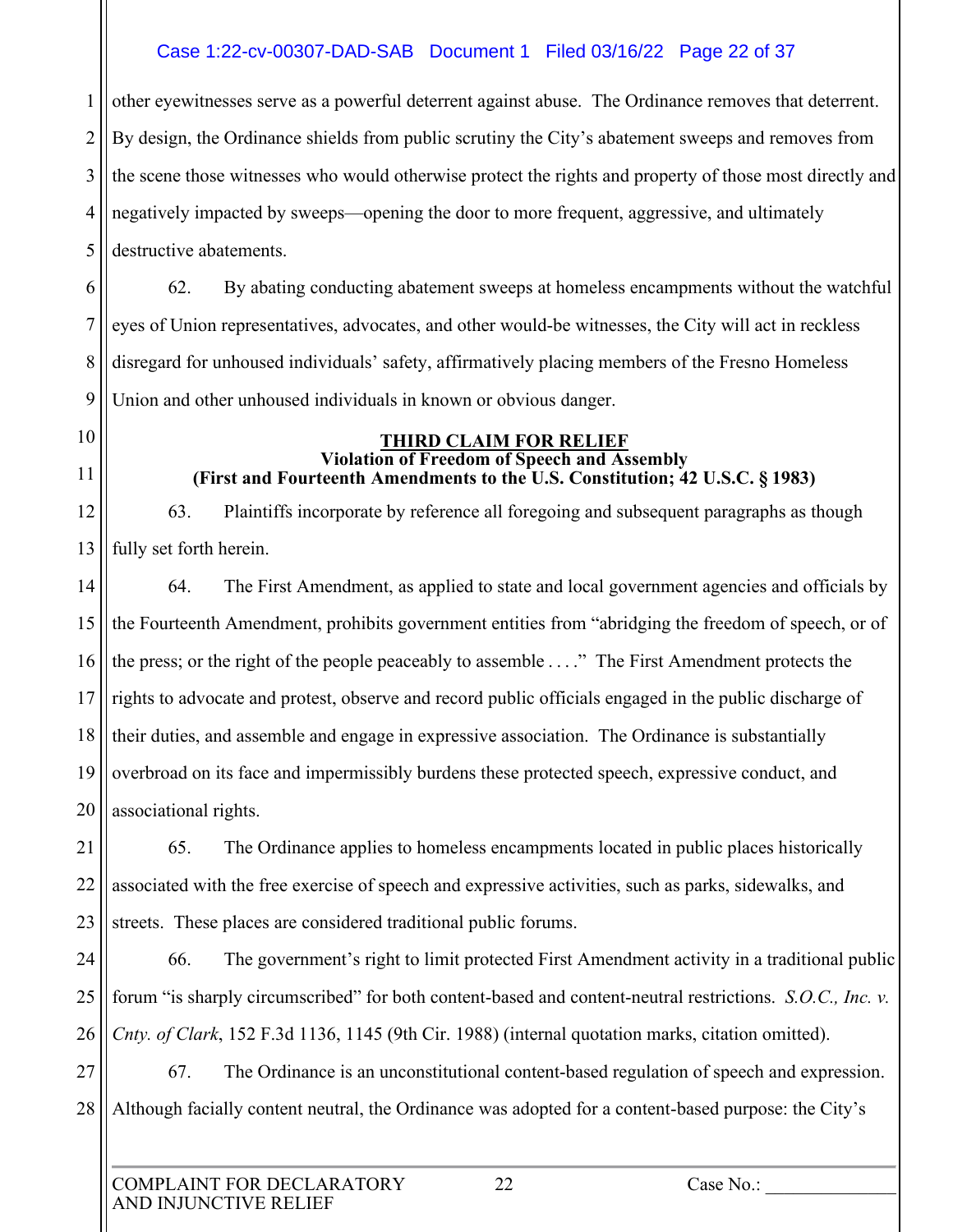#### Case 1:22-cv-00307-DAD-SAB Document 1 Filed 03/16/22 Page 23 of 37

1 2 3 4 5 6 7 "disagreement" with advocates' and representatives' exercise of their First Amendment speech, expression, and associational rights, including to protest, observe, and record officials sweeping encampments in public. *See Reed v. Town of Gilbert, Ariz.*, 576 U.S. 166, 164 (2015) (quoting *Ward v. Rock Against Racism*, 491 U.S. 781, 791 (1989)). Content-based laws "are presumptively unconstitutional and may be justified only if the government proves that they are narrowly tailored to serve compelling state interests." *Id.* at 163. The Ordinance is not narrowly tailored to further a government interest.

8 9 10 11 12 13 14 15 16 17 18 19 68. Even if considered content neutral, the Ordinance violates the First Amendment as an unreasonable time, place, and manner restriction that impermissibly burdens protected speech, expression, and associational rights in a public forum. A time, place, and manner restriction for a public forum must be narrowly tailored to serve a significant government interest, leave open ample alternative channels for expression, and—where, as here, the restriction requires advance governmental authorization—not delegate overly broad discretion to officials. *Kaahumanu v. Hawaii*, 682 F.3d 789, 802–03 (9th Cir. 2012). The Ordinance fails to satisfy these requirements. By requiring "express authorization" to enter an area subject to abatement, including a homeless encampment located in a traditional public forum like a park or a sidewalk, the Ordinance delegates overly broad discretion to law enforcement, abatement officers, and city workers. The Ordinance is also not narrowly tailored because it burdens substantially more speech, expressive conduct, and association than necessary and does not leave open alternative channels for expression.

20 21 22 23 24 25 26 27 28 69. Under the prior restraint doctrine, "a law cannot condition the free exercise of First Amendment rights on the unbridled discretion of government officials." *Desert Outdoor Adver., Inc. v. City of Moreno Valley*, 103 F.3d 814, 818 (9th Cir. 1996) (internal quotation marks, citation omitted). The Ordinance is an unconstitutional prior restraint because it requires advance "express authorization" to enter an abatement area, including when that area is in a traditional public forum, and vests law enforcement, abatement officers, and other city workers and contractors with sweeping discretion to arbitrarily suppress speech, expression, and associational rights. Such limitless discretion inherently creates an unacceptable risk of viewpoint discrimination, regardless of whether or how it is in fact exercised. *Kaahumanu*, 682 F.3d at 806.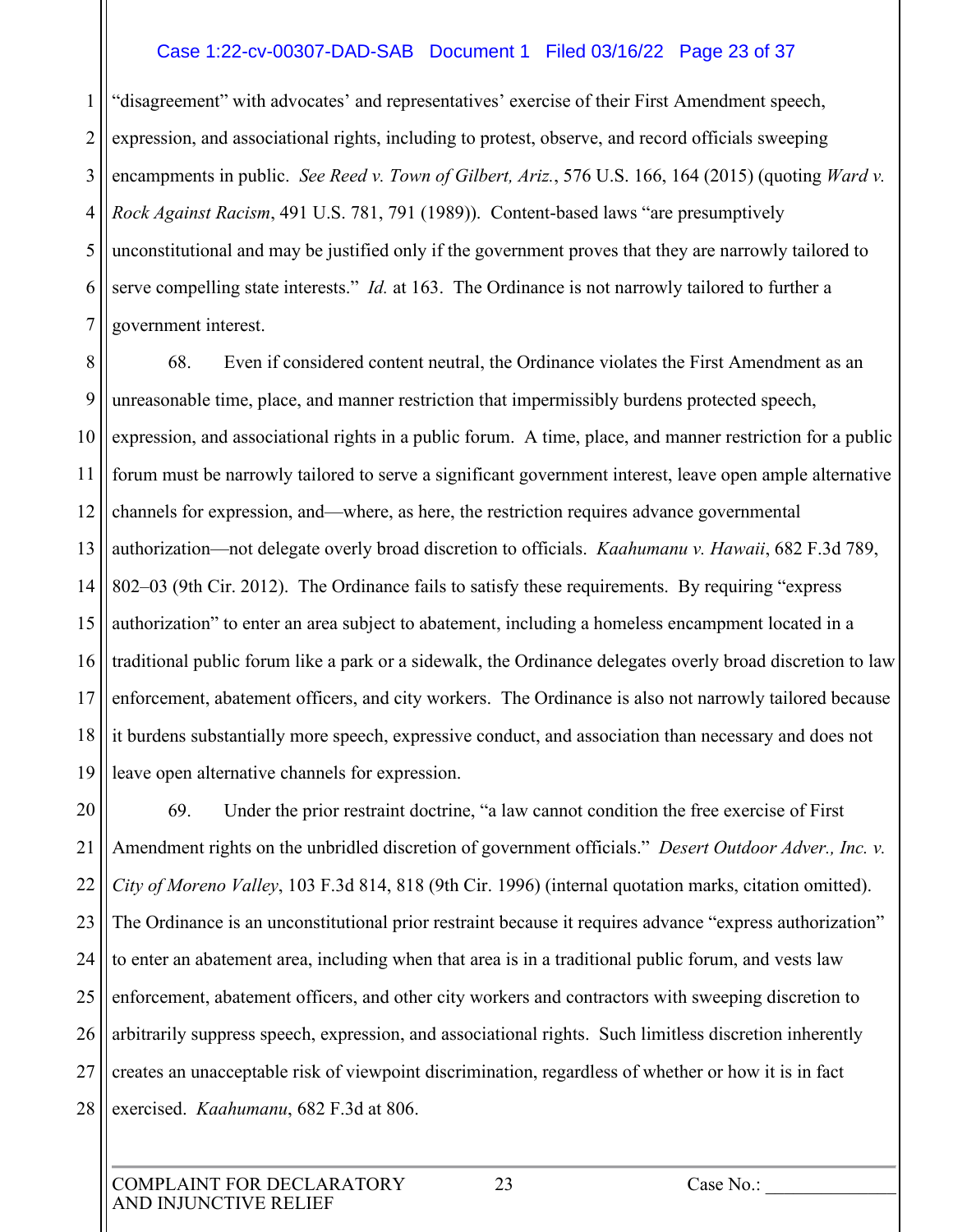Case 1:22-cv-00307-DAD-SAB Document 1 Filed 03/16/22 Page 24 of 37

1 2

8

9

70. The City is violating or imminently will violate the First Amendment by enforcing the Ordinance against protected speech, expressive conduct, and association.

3 4 5 6 7 71. When abatement sweeps occur, Plaintiffs would like to continue their protected First Amendment speech, expression, and association in areas—including homeless encampments located in traditional public forums—where they would likely be excluded under the Ordinance. The City's actions have and will continue to chill, deter, and infringe Plaintiffs' First Amendment free speech, expression, and associational rights in a traditional public forum.

#### **FOURTH CLAIM FOR RELIEF Violation of Freedom of Speech and Assembly (Article I, Sections 2 and 3 of the California Constitution)**

10 11 72. Plaintiffs incorporate by reference all foregoing and subsequent paragraphs as though fully set forth herein.

12 13 14 15 16 17 73. The California Constitution, Article I, section 2 prohibits laws that "restrain or abridge liberty of speech or press." The liberty of speech provision in California's Constitution "is at least as broad as and in some way is broader than the comparable provision of the federal Constitution's First Amendment." *Kasky v. Nike, Inc.*, 27 Cal. 4th 939, 958–59 (2002) (internal quotation marks, citations omitted). The California Constitution, Article I, section 3 protects the right to "assemble freely to consult for the common good."

18 19 20 21 22 74. The standards for evaluating whether a regulation is content based and whether a contentbased regulation is constitutional are similar under federal and state law. *See Glendale Assocs., Ltd. v. NLRB*, 347 F.3d 1145, 1155–56 (9th Cir. 2003). As under the United States Constitution, the Ordinance is a content-based regulation of protected speech, expressive conduct, and association that is not narrowly tailored to serve a compelling state interest.

23 24 25 26 27 28 75. The standard for evaluating time, place, and manner restrictions on protected speech and assembly rights in a public forum is similar under federal and state law. *Cuviello v. City of Vallejo*, 944 F.3d 816, 827 (9th Cir. 2019) (citing *Dulaney v. Mun. Court*, 11 Cal. 3d 77, 84–85 (1974)); *Int'l Soc'y for Krishna Consciousness of Cal., Inc. v. City of Los Angeles*, 48 Cal. 4th 446, 456–57 (2010)) (freedom of speech); *Chambers v. Mun. Court*, 65 Cal. App. 3d 904, 908 (1977) (right to freely assemble and associate). As under the United States Constitution, the Ordinance is not a reasonable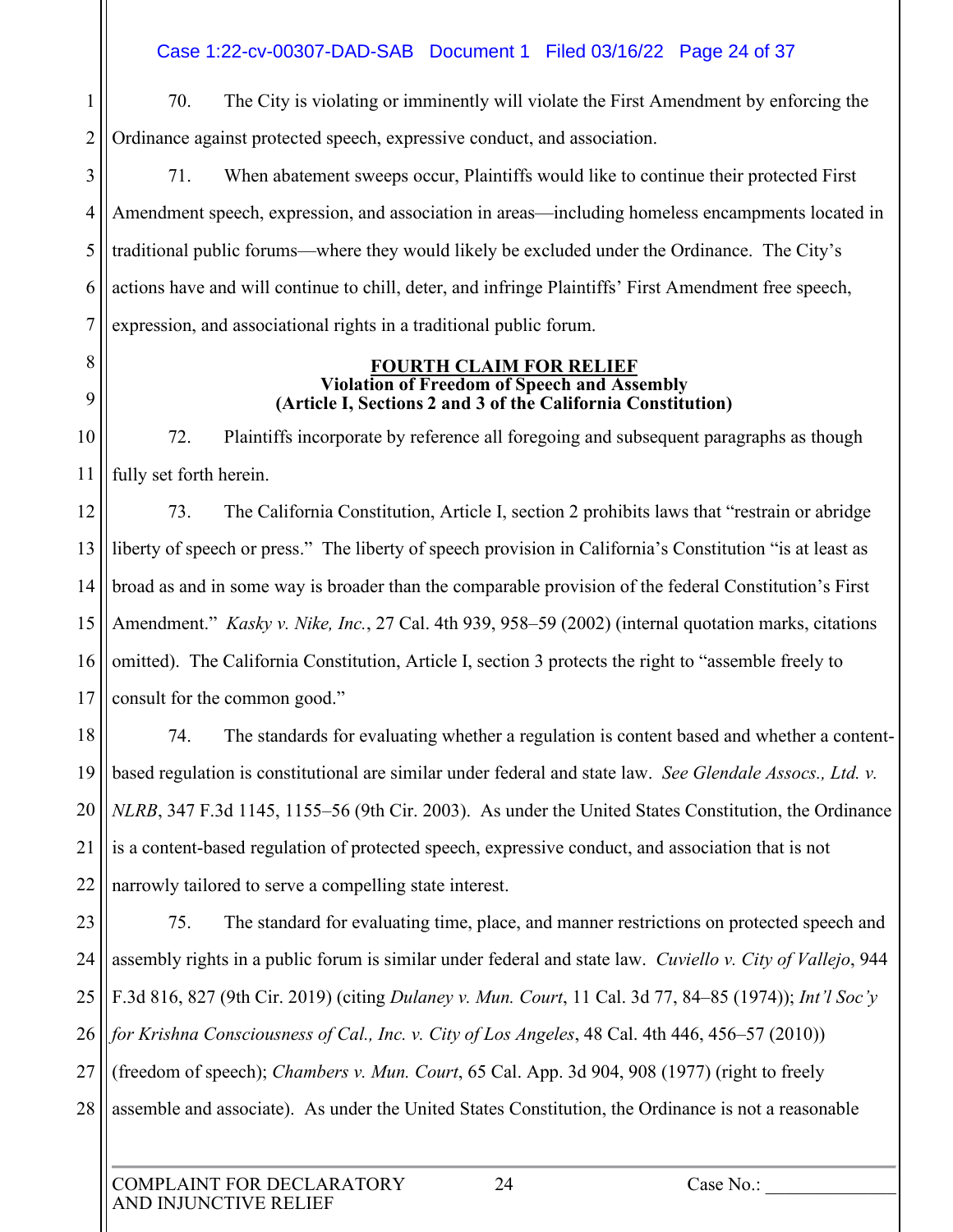#### Case 1:22-cv-00307-DAD-SAB Document 1 Filed 03/16/22 Page 25 of 37

1 2 3 4 5 6 7 time, place, and manner restriction on protected speech, expressive conduct, and association in a traditional public forum under the California Constitution. By requiring "express authorization" to enter an area subject to abatement, including a homeless encampment located in a traditional public forum like a park or sidewalk, the Ordinance delegates overly broad discretion to law enforcement, abatement officers, and other city workers and contractors. The Ordinance is also not narrowly tailored because it burdens substantially more speech, expressive conduct, and association than necessary and does not leave open alternative channels for expression.

8 9 10 11 12 13 14 15 16 17 76. The standard for evaluating the validity of a prior restraint is similar under federal and state law. *See Molinaro v. Molinaro*, 33 Cal. App. 5th 824, 832 (2019). A law cannot condition the free exercise of liberty of speech rights on the "unbounded discretion" of government officials. *People v. Fogelson*, 21 Cal. 3d 158, 166 (1978). The Ordinance is an unconstitutional prior restraint because it requires advance "express authorization" to enter an abatement area, including when that area is in a traditional public forum, and vests law enforcement, abatement officials, and other city workers and contractors with sweeping discretion to arbitrarily suppress speech, expressive conduct, and associational rights. Such "unbounded discretion" creates an unacceptable risk that officials will "base their determination on the content of the ideas sought to be expressed." *Id.* at 166 (internal quotation marks, citation omitted).

18 19 20 77. The City is violating or imminently will violate Article I, sections 2 and 3 of the California Constitution by enforcing the Ordinance against protected speech, expressive conduct, and association.

21 22 23 24 25 78. When abatement sweeps occur, Plaintiffs would like to continue their protected First Amendment speech, expression, and association in areas—including homeless encampments located in traditional public forums—where they would likely be excluded under the Ordinance. The City's actions have and will continue to chill, deter, and infringe Plaintiffs' liberty of speech, expressive conduct, and associational rights in a traditional public forum.

26

//

//

27

28 //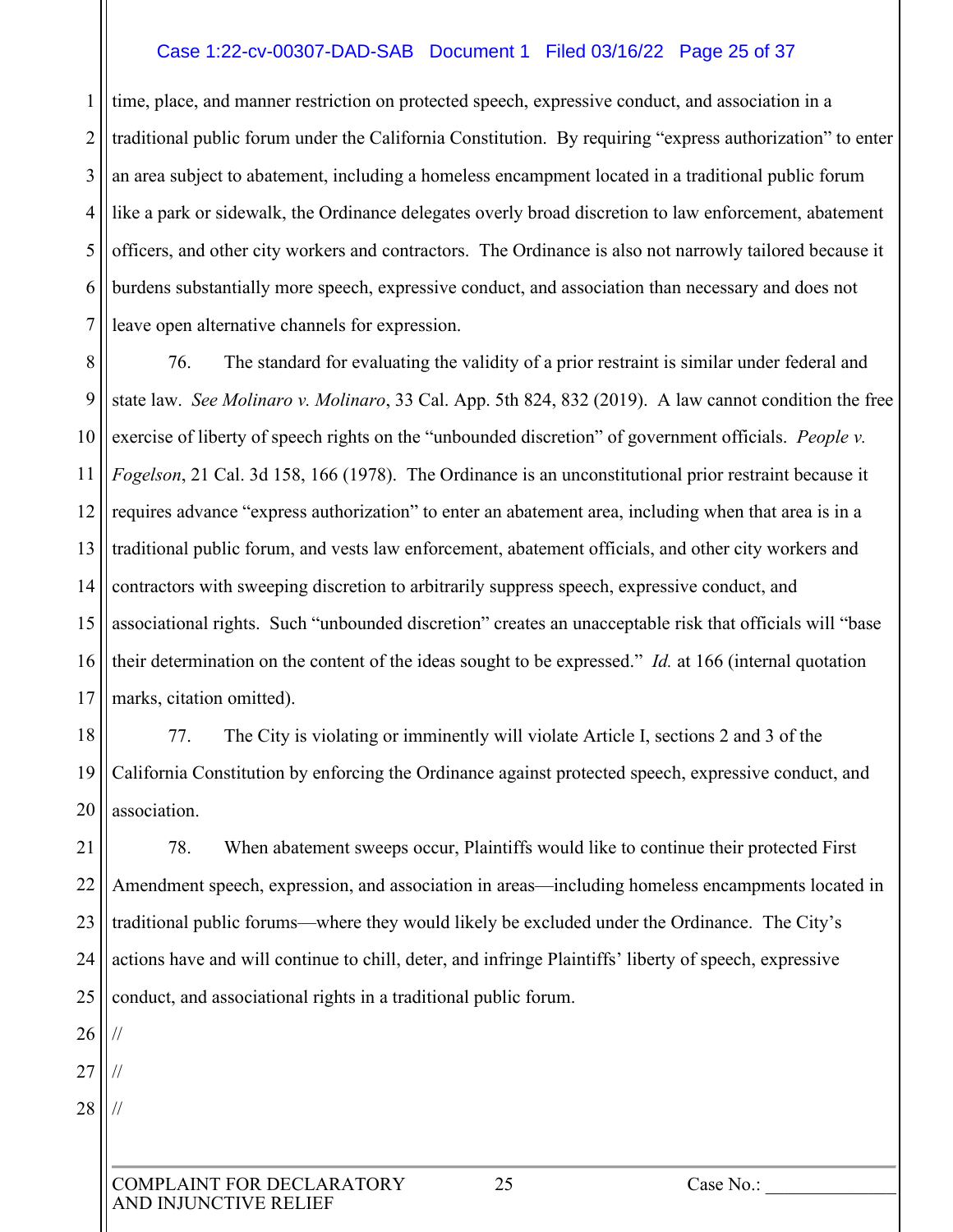#### **FIFTH CLAIM FOR RELIEF Substantive Due Process—Void for Vagueness (Fourteenth Amendment of the U.S. Constitution; 42 U.S.C. § 1983)**

3 4 79. Plaintiffs incorporate by reference all foregoing and subsequent allegations as though fully set forth herein.

5 6 7 8 9 10 11 80. The Due Process Clause of the Fourteenth Amendment to the U.S. Constitution provides that no state shall "deprive any person of life, liberty, or property, without due process of law." To satisfy Substantive Due Process, a municipal ordinance must be sufficiently definite to provide adequate notice of the conduct proscribed and sufficient guidelines for officials so that arbitrary and discriminatory enforcement does not occur. *FCC v. Fox Television Stations, Inc.*, 567 U.S. 239, 253 (2012). When First Amendment rights are at stake, an even greater degree of specificity is required to ensure that ambiguity does not chill protected speech and expression. *Id.* at 253–54.

12 13 14 15 16 17 18 19 81. The Ordinance fails to provide adequate notice of the conduct proscribed because it relies on ambiguous and undefined terms. Section  $(b)(1)$  of the Ordinance prohibits unauthorized entry into a "restricted area" "where an abatement is taking place" and "while an abatement is in progress." The Ordinance fails to define what activities constitute abatement, when that abatement activity "is in progress," and how wide a perimeter will be established around "where" abatement is "taking place." The restriction on entry is particularly vague because the pre-amendment language in section (b) makes clear that the statute applies to "the work of abatement" as well as "any necessary act preliminary to or incidental to such work"—an application so broad as to have no limits at all.

20 21 22 23 24 25 26 27 28 82. In addition, under the Ordinance, persons shall not "obstruct, impede or interfere with any officer, employee, contractor or authorized representative of the city" engaged in that boundless range of abatement work—but "obstruct, impede, or interfere" is likewise not defined. Moreover, while the Ordinance purports to allow limited access "prior to an area being secured" to "persons providing services to the occupants or advocating on their behalf," the Ordinance conditions that access on vague "particular restrictions mandated by safety concerns or emergency procedures." It also does not explain how this category of persons will be identified or why they, or anyone else, would need statutory permission to any public area that has not yet been "secured"—further compounding the ambiguity of when an abatement is "taking place." Finally, although the type of punishment varies depending on

1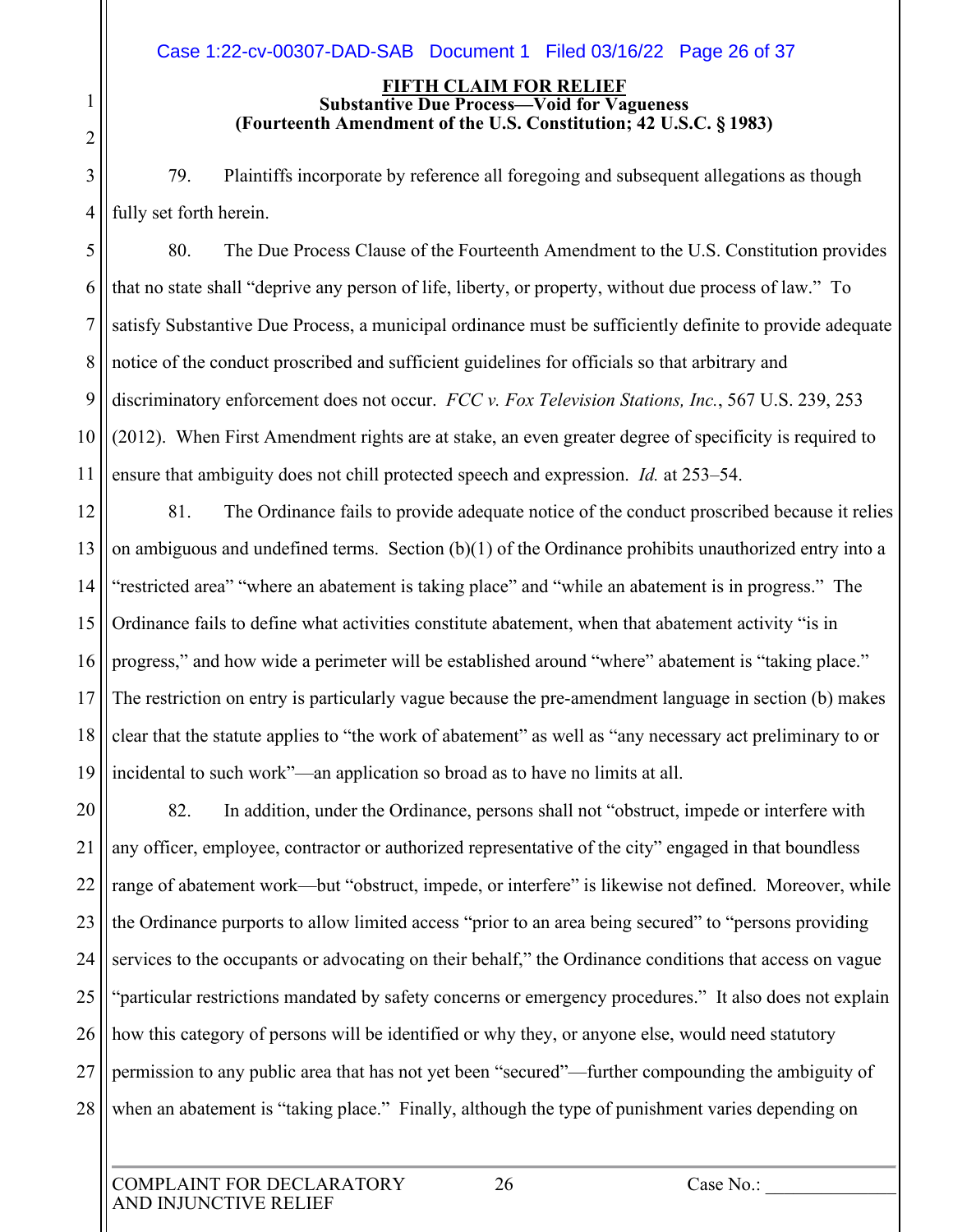# Case 1:22-cv-00307-DAD-SAB Document 1 Filed 03/16/22 Page 27 of 37

1 2 whether the violation is "intentional," the Ordinance fails to clarify the difference between "intentional" and unintentional violations.

3 4 5 6 7 8 9 10 11 12 13 14 15 83. Furthermore, the Ordinance fails to provide adequate guidelines or standards so as to prevent arbitrary and discriminatory enforcement. For example, although the Ordinance vests law enforcement, abatement officers, and other city workers and contractors with discretionary authority to create a restricted abatement area "[t]o protect [] health and safety," the Ordinance provides no guidance on when a restriction will protect health and safety or what standards guide that determination. In addition, the Ordinance mandates "express authorization from city employees or contractor[s] on site" to enter a restricted area but does not explain how to obtain authorization or what standards will guide whether authorization is granted. And, as explained *supra*, the Ordinance provides no clarity on who will determine who is a "person<sup>[]</sup> providing services to the occupants or advocating on their behalf" entitled to some preliminary but undefined access and how those unidentified officials will make that determination. Thus, under the Ordinance, law enforcement, abatement officers, and other city workers and contractors will be able to arbitrarily decide who to authorize, exclude, and punish for entering an abatement area.

16 17 18 84. The Ordinance should therefore be declared unconstitutionally vague on its face in violation of Substantive Due Process protections under the Fourteenth Amendment to the U.S. Constitution.

19 20 21

22

#### **SIXTH CLAIM FOR RELIEF Substantive Due Process—Void for Vagueness (Article I, Section 7 of the California Constitution)**

85. Plaintiffs incorporate by reference all foregoing and subsequent paragraphs as though fully set forth herein.

23 24 25 26 27 28 86. Article I, section 7 of the California Constitution provides that a "person may not be deprived of life, liberty, or property without due process of law." To satisfy Substantive Due Process, a municipal ordinance must be sufficiently definite to provide adequate notice of the conduct proscribed and provide sufficient guidelines for officials so that arbitrary and discriminatory enforcement does not occur. *Williams v. Garcetti*, 5 Cal. 4th 561, 567–68 (1993). When First Amendment rights are at stake,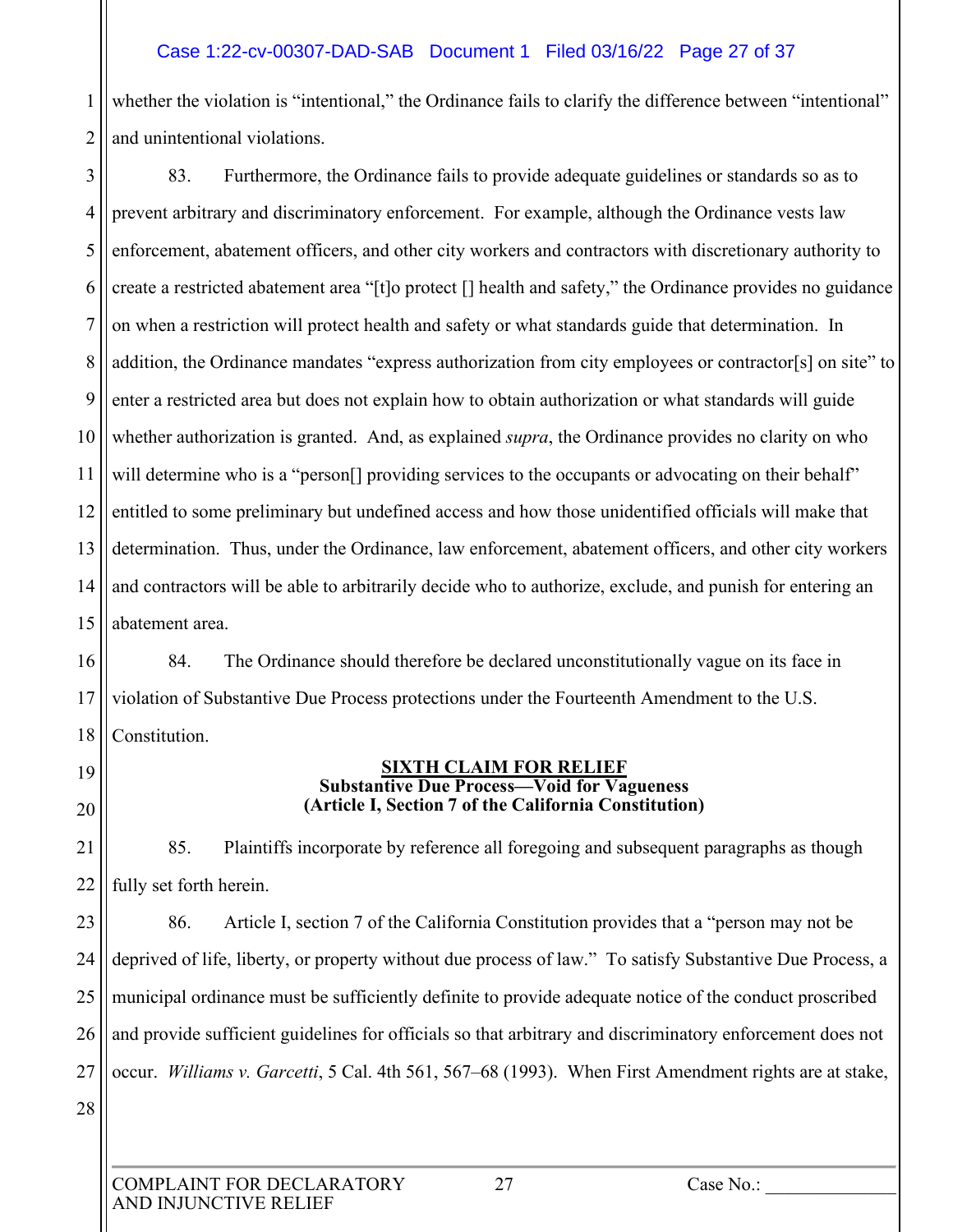#### Case 1:22-cv-00307-DAD-SAB Document 1 Filed 03/16/22 Page 28 of 37

1 2 an even greater degree of specificity is required to ensure that ambiguity does not chill protected speech. *Franklin v. Leland Stanford Junior Univ.*, 172 Cal. App. 3d 322, 347 (1985).

3 4 5 6 7 8 9 10 87. The Ordinance fails to provide adequate notice of the conduct proscribed because it relies on ambiguous and undefined terms. Section (b)(1) of the Ordinance prohibits unauthorized entry into a "restricted area" "where an abatement is taking place" and "while an abatement is in progress." The Ordinance fails to define what activities constitute abatement, when that abatement activity "in in progress," and how wide a perimeter will be established around "where" abatement is "taking place." The restriction on entry is particularly vague because the pre-amendment language in section (b) makes clear that the statute applies to "the work of abatement" as well as "any necessary act preliminary to or incidental to such work"—an application so potentially broad as to have no limits at all.

11 12 13 14 15 16 17 18 19 20 21 88. In addition, under the Ordinance, persons shall not "obstruct, impede or interfere with any officer, employee, contractor or authorized representative of the city" engaged in that boundless range of abatement work—but "obstruct, impede, or interfere" is not defined either. Moreover, while the Ordinance purports to allow limited access "prior to an area being secured" to "persons providing services to the occupants or advocating on their behalf," the Ordinance conditions that access on vague "particular restrictions mandated by safety concerns or emergency procedures." It also does not explain how this category of persons will be identified or why they, or anyone else, would need statutory permission to a public area that has not yet been "secured"—further compounding the ambiguity of when an abatement is "taking place." Finally, although the type of punishment varies depending on whether the violation is "intentional," the Ordinance fails to clarify the difference between "intentional" and unintentional violations.

22 23 24 25 26 27 28 89. Furthermore, the Ordinance fails to provide adequate guidelines or standards so as to prevent arbitrary and discriminatory enforcement. For example, although the Ordinance vests law enforcement, abatement officers, and other city workers and contractors with discretionary authority to create a restricted abatement area "[t]o protect [] health and safety," the Ordinance provides no guidance on when a restriction will protect health and safety or what standards guide that determination. In addition, under the Ordinance, "No person shall enter the restricted area without express authorization from city employees or contractor[s] on site conducting the abatement." But the Ordinance does not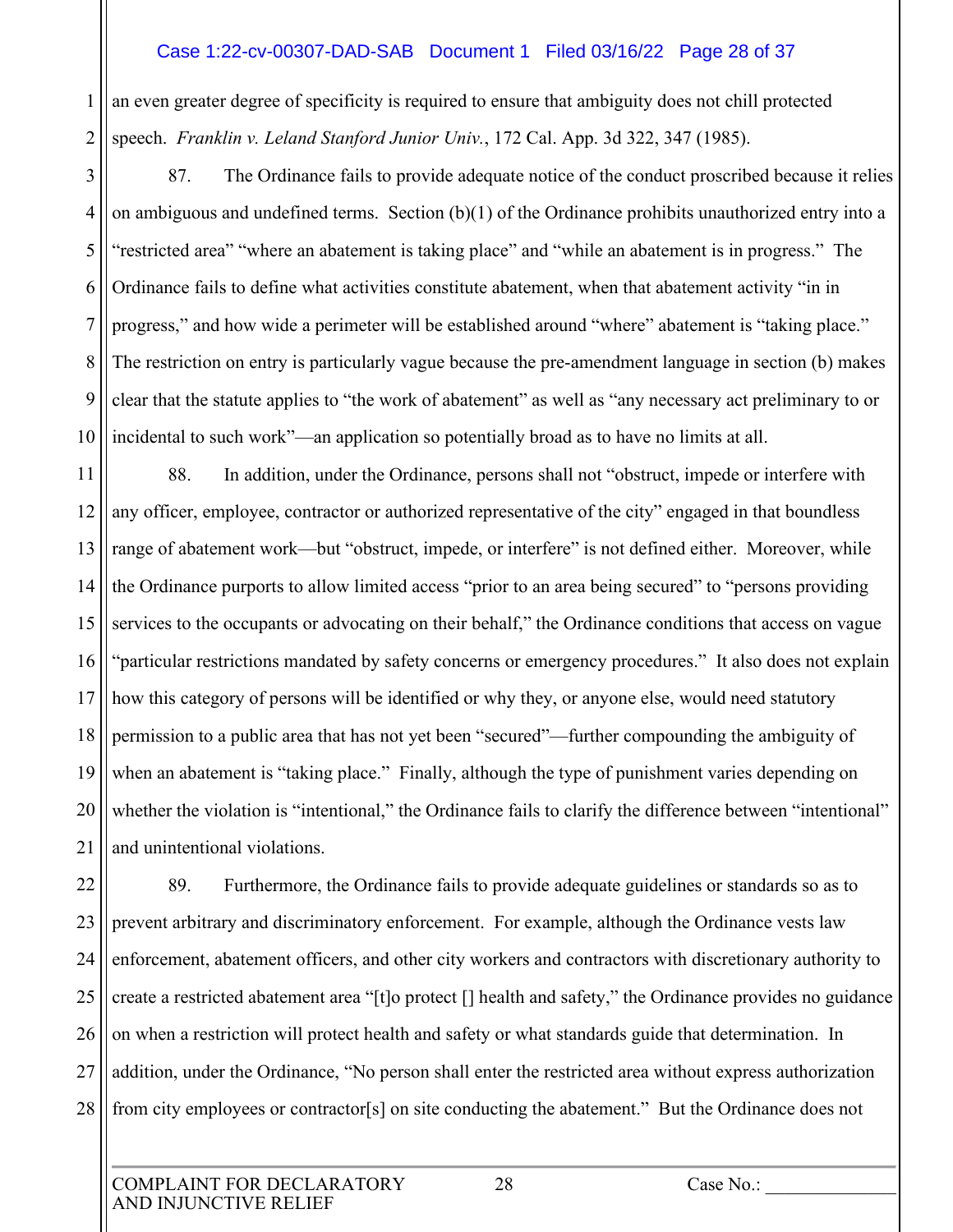#### Case 1:22-cv-00307-DAD-SAB Document 1 Filed 03/16/22 Page 29 of 37

1 2 3 4 explain the process for obtaining express authorization or the standards for weighing whether to grant such authorization. Thus, under the Ordinance, law enforcement, abatement officers, and other city workers and contractors will be able to arbitrarily decide who to authorize, exclude, and punish for entering an abatement area.

90. The Ordinance should therefore be declared unconstitutionally vague on its face in violation of Substantive Due Process protections under Article I, section 2 of the California Constitution.

> **SEVENTH CLAIM FOR RELIEF Right to Free Movement and Travel (Fourteenth Amendment of the U.S. Constitution; 42 U.S.C. § 1983)**

9 10 11 12 13 14 15 16 17 18 19 91. Plaintiffs incorporate by reference all foregoing and subsequent paragraphs as though fully set forth herein. Even before the adoption of the U.S. Constitution, residents of all states have "possessed the fundamental right, inherent in citizens of all free governments, peacefully to dwell within the limits of their respective states, to move at will from place to place therein, and to have free ingress thereto and egress therefrom . . . ." *United States v. Wheeler*, 254 U.S. 281, 293 (1920). The fundamental right to travel and to "peacefully dwell," although not explicitly enumerated in the U.S. Constitution, has been consistently recognized by the courts and has been found to be embedded within the Commerce Clause and the Privileges and Immunities, Due Process, and Equal Protection Clauses of the Fourteenth Amendment. Although sometimes referred to in shorthand fashion as a "right to travel" or "right to freedom of movement," this fundamental right encompasses not only both intrastate and interstate travel, but also the right to remain, free from disturbance, in the place where one has arrived.

20 21 22 23 24 92. Because the right of freedom of movement is a fundamental right, under the Equal Protection Clause of the Fourteenth Amendment to the U.S. Constitution, any ordinance restricting exercise of that right is "presumptively invidious" and is invalid unless the government can prove the restriction has been "precisely tailored to serve a compelling governmental interest." *Plyler v. Doe*, 457 U.S. 202, 216–17 (1982).

25 26 27 93. By requiring "express authorization" to enter an abatement area in a public place, the Ordinance interferes with the right to move freely and is not precisely tailored to serve a compelling interest.

28

**//**

5

6

7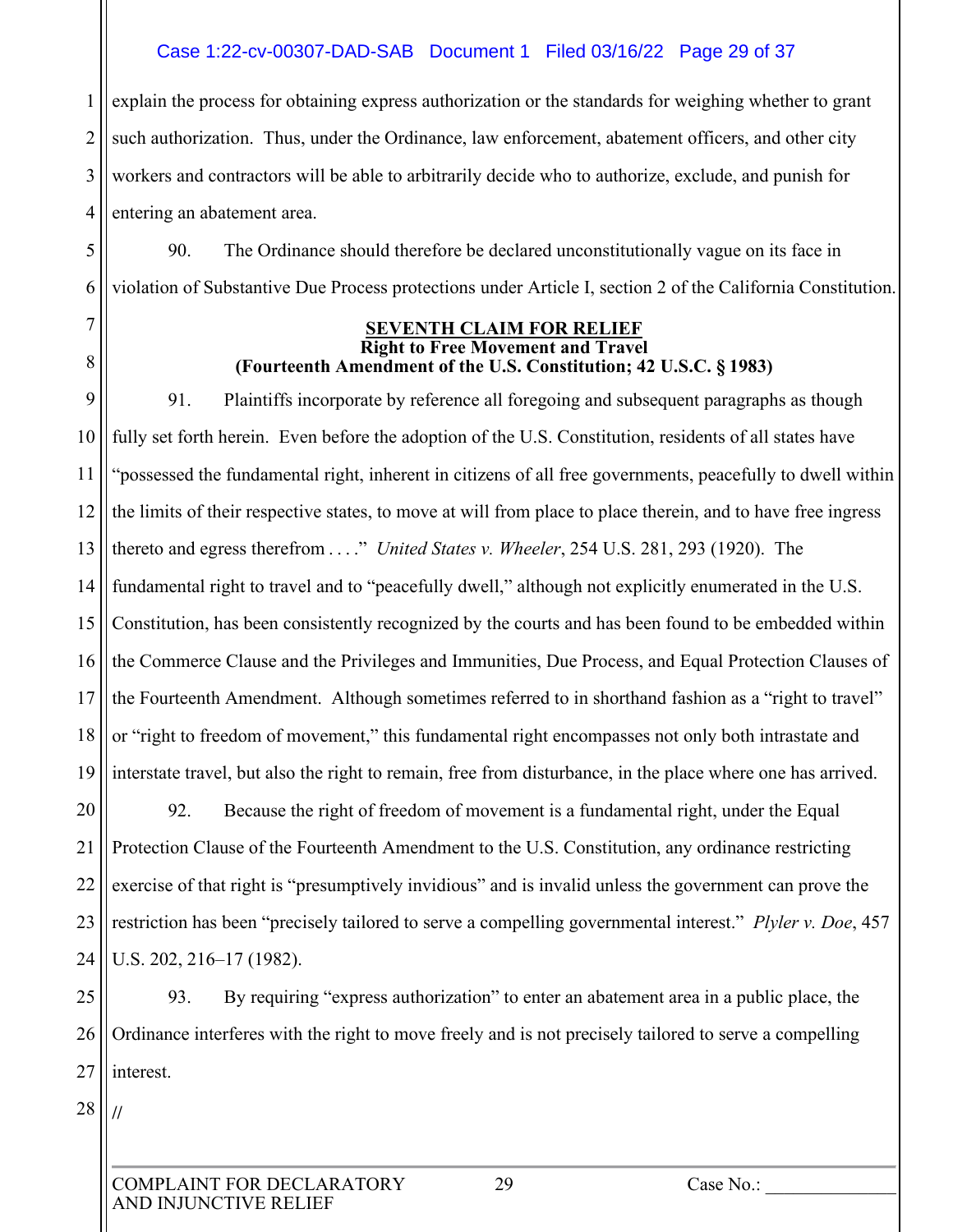#### **EIGHTH CLAIM FOR RELIEF Right to Free Movement and Travel (Article I, Sections 7 and 24 of the California Constitution)**

3 4 94. Plaintiffs incorporate by reference all foregoing and subsequent paragraphs as though fully set forth herein.

5 6 7 8 9 10 95. The California Constitution, Article I, sections 7 and 24, protects the right to travel and freedom of movement. "[T]he right to intrastate travel (which includes intramunicipal travel) is a basic human right . . . . implicit in the concept of a democratic society . . . ." *In re White*, 97 Cal. App. 3d 141, 148 (1979). "This personal liberty consists in the power of locomotion, of changing situation or moving one's person to whatever place one's inclination may direct, without imprisonment or restraint." *Id.* at 149 (citation omitted).

11 12 13 14 15 96. Because the right of freedom of movement is a fundamental right, under the Equal Protection Clause of the California Constitution, any ordinance restricting exercise of that right "should be regarded with skepticism. If available alternative means exist which are less violative of the constitutional right and are narrowly drawn so as to correlate more closely with the purposes contemplated, those alternatives should be used." *Id.* at 150.

16 17 18 19 97. By requiring "express authorization" to enter an abatement area in a public place, the Ordinance interferes with the right to move freely. There are available alternative means that further and are more closely correlated with the City's interests in health and safety that are less violative of the right of freedom of movement.

20 21

1

2

#### **NINTH CLAIM FOR RELIEF Preemption (Article XI, Sections 5 and 7 of the California Constitution)**

22 23 98. Plaintiffs incorporate by reference all foregoing and subsequent paragraphs as though fully set forth herein.

24 25 26 27 28 99. The California Constitution, Article XI, section 7, provides that a "city may make and enforce within its limits all local, police, sanitary, and other ordinances and regulations not in conflict with general laws." Under the "home rule" doctrine, Article XI, section 5 reserves to charter cities, such as Fresno, the right to adopt and enforce ordinances that conflict with general state laws so long as the subject of the regulation is a "municipal affair" rather than one of "statewide concern."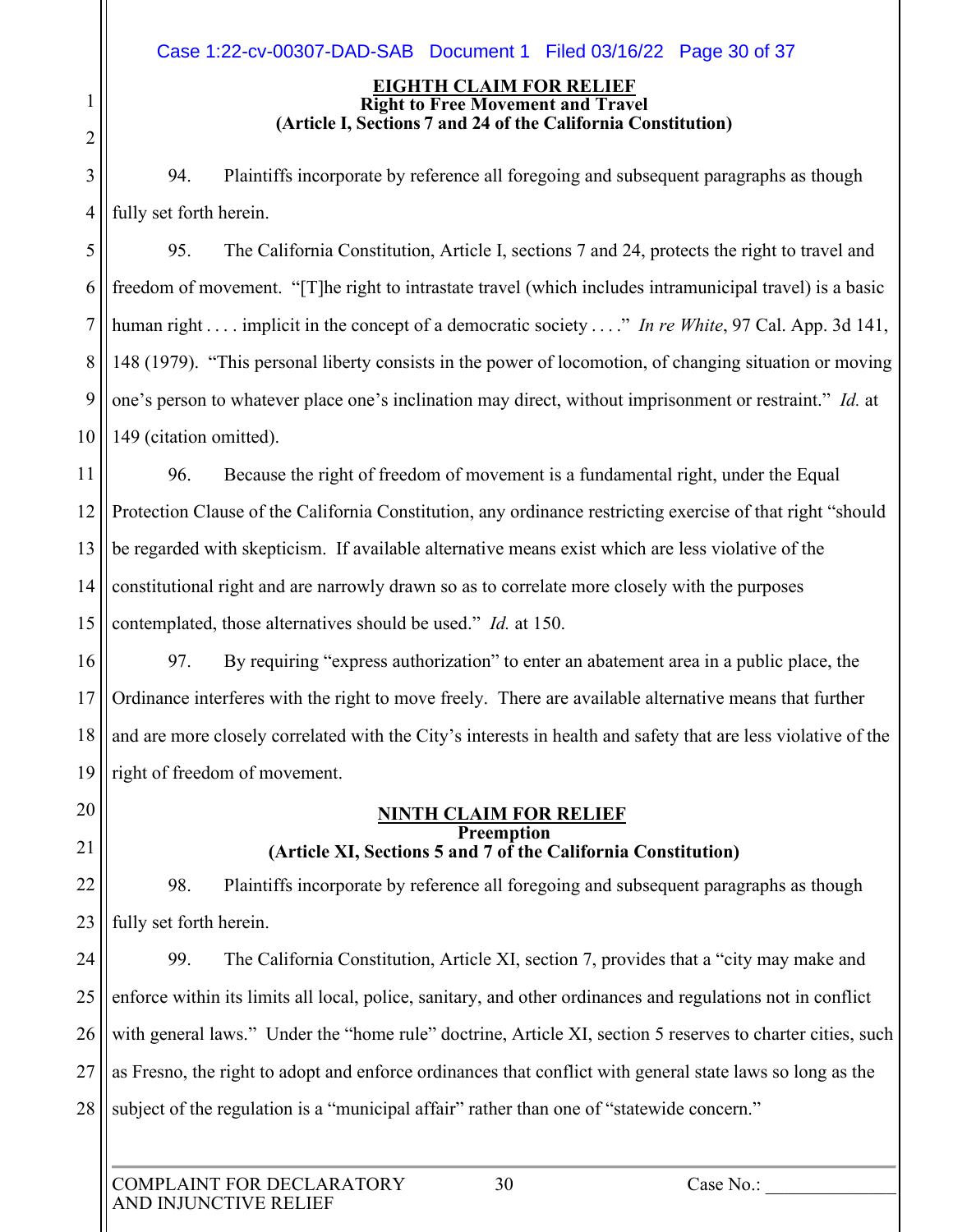#### Case 1:22-cv-00307-DAD-SAB Document 1 Filed 03/16/22 Page 31 of 37

1 2 3 4 5 6 7 8 9 10 100. There is an actual or genuine conflict between the California Government Tort Claims Act and the Ordinance. "A conflict between state law and an ordinance exists if the ordinance duplicates or is coextensive therewith, is contradictory or inimical thereto, or enters an area either expressly or impliedly fully occupied by general law."  *Am. Fin. Servs. Ass'n v. City of Oakland*, 34 Cal. 4th 1239, 1251 (2005). The California Government Tort Claims Act prohibits a public entity from enacting an ordinance "expanding its statutory immunities." *Societa per Azioni de Navigazione Italia v. City of Los Angeles*, 31 Cal. 3d 446, 463 (1982). The Ordinance expands its statutory immunity by immunizing the City's officers, agents, contractors, and employees from "personal liability for any damage occurred or alleged to have be[en] incurred as a result of any act required, permitted or authorized to be done or performed in the discharge of his duties pursuant to" the Ordinance.

11 12 13 101. The Ordinance impacts a subject of statewide concern rather than purely municipal affairs because liability under the California Government Tort Claims Act "is a matter of general state concern." *Id.* (internal quotation marks, citation omitted).

14 15 102. Because the Ordinance conflicts with state law that regulates a subject of statewide concern, Section (c) of the Ordinance is preempted and void.

16

17

21

#### **PRAYER FOR RELIEF**

Based on the foregoing, Plaintiffs respectfully request the following relief:

18 19 1. Declare that Fresno Municipal Code Section 10-616 violates the First and Fourteenth Amendments of the U.S. Constitution; and Article I, sections 2 and 3 of the California Constitution;

20 22 2. Declare that the Fresno Municipal Code Section 10-616 is void and unenforceable under the Fourteenth Amendment of the U.S. Constitution; and Article I, sections 7 and 24 of the California Constitution;

23 24 25 3. Declare that the Fresno Municipal Code Section 10-616 is void because it conflicts with the California Government Tort Claims Act and is thus preempted under Article XI, sections 5 and 7 of the California Constitution;

26 27 28 4. Issue a preliminary and permanent injunction prohibiting the City from enforcing Fresno Municipal Code Section 10-616; prohibiting the City from issuing any administrative citations or from prosecuting any criminal sanctions under Section 10-616; and further directing the City to cease all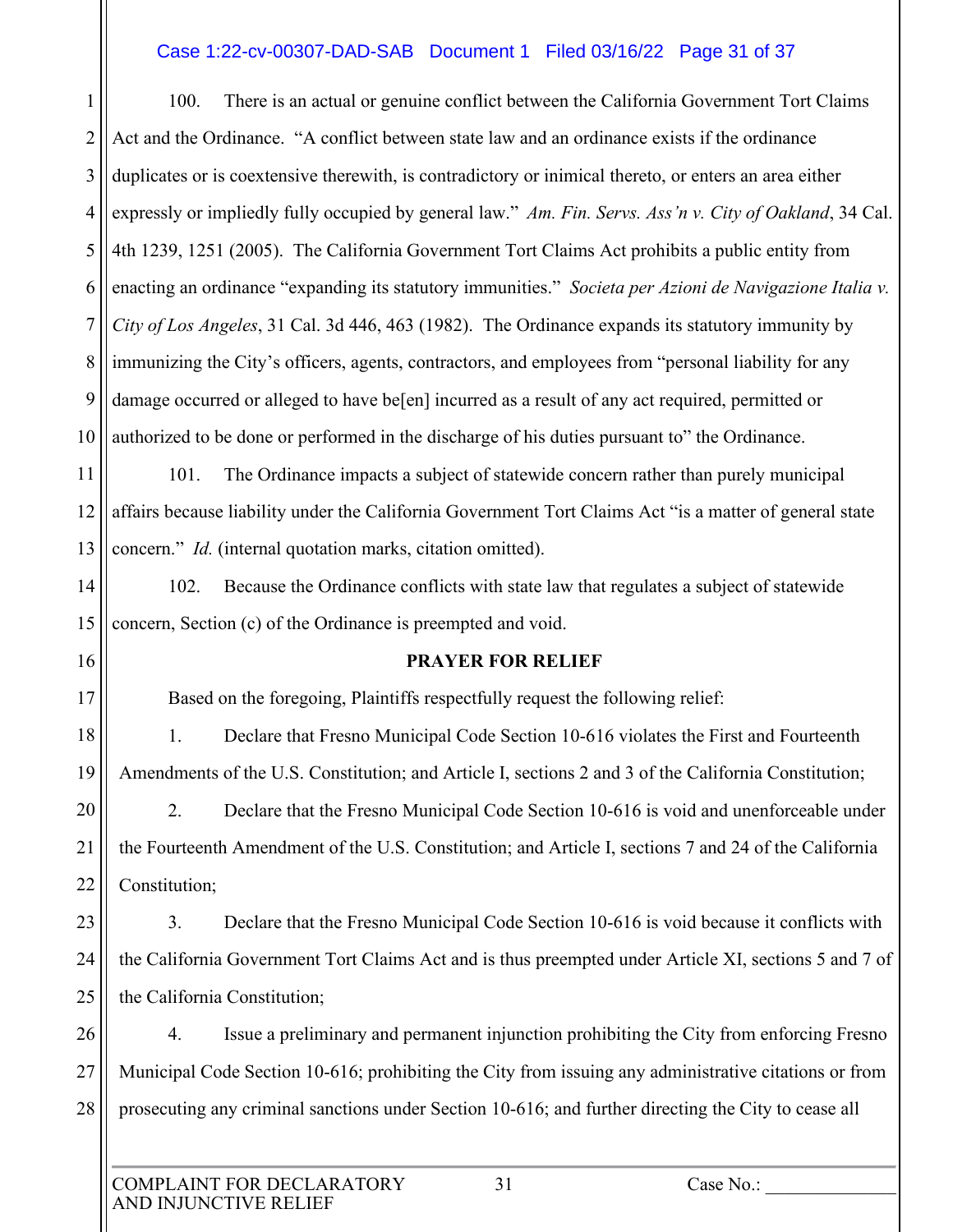# Case 1:22-cv-00307-DAD-SAB Document 1 Filed 03/16/22 Page 32 of 37

| I              | efforts to conduct nuisance abatements pursuant to Section 10-616 until a lawful authorizing ordinance |                                                                  |                                                                                      |  |  |  |
|----------------|--------------------------------------------------------------------------------------------------------|------------------------------------------------------------------|--------------------------------------------------------------------------------------|--|--|--|
| $\overline{2}$ |                                                                                                        |                                                                  |                                                                                      |  |  |  |
|                | is adopted;                                                                                            |                                                                  |                                                                                      |  |  |  |
| 3              | 5.                                                                                                     |                                                                  | Award Plaintiffs reasonable attorneys' fees pursuant to 42 U.S.C. § 1988, 42 U.S.C.  |  |  |  |
| 4              |                                                                                                        | § 12205, Cal. Civ. Code § 52, and Cal. Civ. Proc. Code § 1021.5; |                                                                                      |  |  |  |
| 5              | 6.                                                                                                     |                                                                  | Order such other and further relief that the Court deems just and proper.            |  |  |  |
| 6              |                                                                                                        |                                                                  |                                                                                      |  |  |  |
| $\overline{7}$ | Dated:                                                                                                 | March 16, 2022                                                   | Respectfully submitted,                                                              |  |  |  |
| 8              |                                                                                                        |                                                                  |                                                                                      |  |  |  |
| 9              |                                                                                                        |                                                                  | AMERICAN CIVIL LIBERTIES UNION<br>FOUNDATION OF NORTHERN CALIFORNIA,                 |  |  |  |
| 10             |                                                                                                        |                                                                  | INC.                                                                                 |  |  |  |
| 11             |                                                                                                        |                                                                  | /s/ Chessie Thacher                                                                  |  |  |  |
| 12             |                                                                                                        |                                                                  | Chessie Thacher (SBN 296767)<br>Hannah Kieschnick (SBN 319011)                       |  |  |  |
| 13             |                                                                                                        |                                                                  | Angelica Salceda (SBN 296152)                                                        |  |  |  |
| 14             | Shilpi Agarwal (SBN 270749)                                                                            |                                                                  |                                                                                      |  |  |  |
| 15             |                                                                                                        |                                                                  | <b>CALIFORNIA HOMELESS UNION</b><br>STATEWIDE ORGANIZING COUNCIL                     |  |  |  |
| 16             | LAW OFFICES OF ANTHONY D. PRINCE                                                                       |                                                                  |                                                                                      |  |  |  |
| 17             |                                                                                                        |                                                                  |                                                                                      |  |  |  |
| 18             |                                                                                                        |                                                                  | <b>/s/ Anthony Prince (authorized March 16, 2022)</b><br>Anthony Prince (SBN 202892) |  |  |  |
| 19             |                                                                                                        |                                                                  | <b>Attorneys for Plaintiffs</b>                                                      |  |  |  |
| 20             |                                                                                                        |                                                                  |                                                                                      |  |  |  |
| 21             |                                                                                                        |                                                                  |                                                                                      |  |  |  |
| 22             |                                                                                                        |                                                                  |                                                                                      |  |  |  |
| 23             |                                                                                                        |                                                                  |                                                                                      |  |  |  |
| 24             |                                                                                                        |                                                                  |                                                                                      |  |  |  |
| 25             |                                                                                                        |                                                                  |                                                                                      |  |  |  |
| 26             |                                                                                                        |                                                                  |                                                                                      |  |  |  |
| 27             |                                                                                                        |                                                                  |                                                                                      |  |  |  |
| 28             |                                                                                                        |                                                                  |                                                                                      |  |  |  |
|                |                                                                                                        |                                                                  |                                                                                      |  |  |  |
|                |                                                                                                        | COMPLAINT FOR DECLARATORY<br>AND INJUNCTIVE RELIEF               | 32<br>Case No.:                                                                      |  |  |  |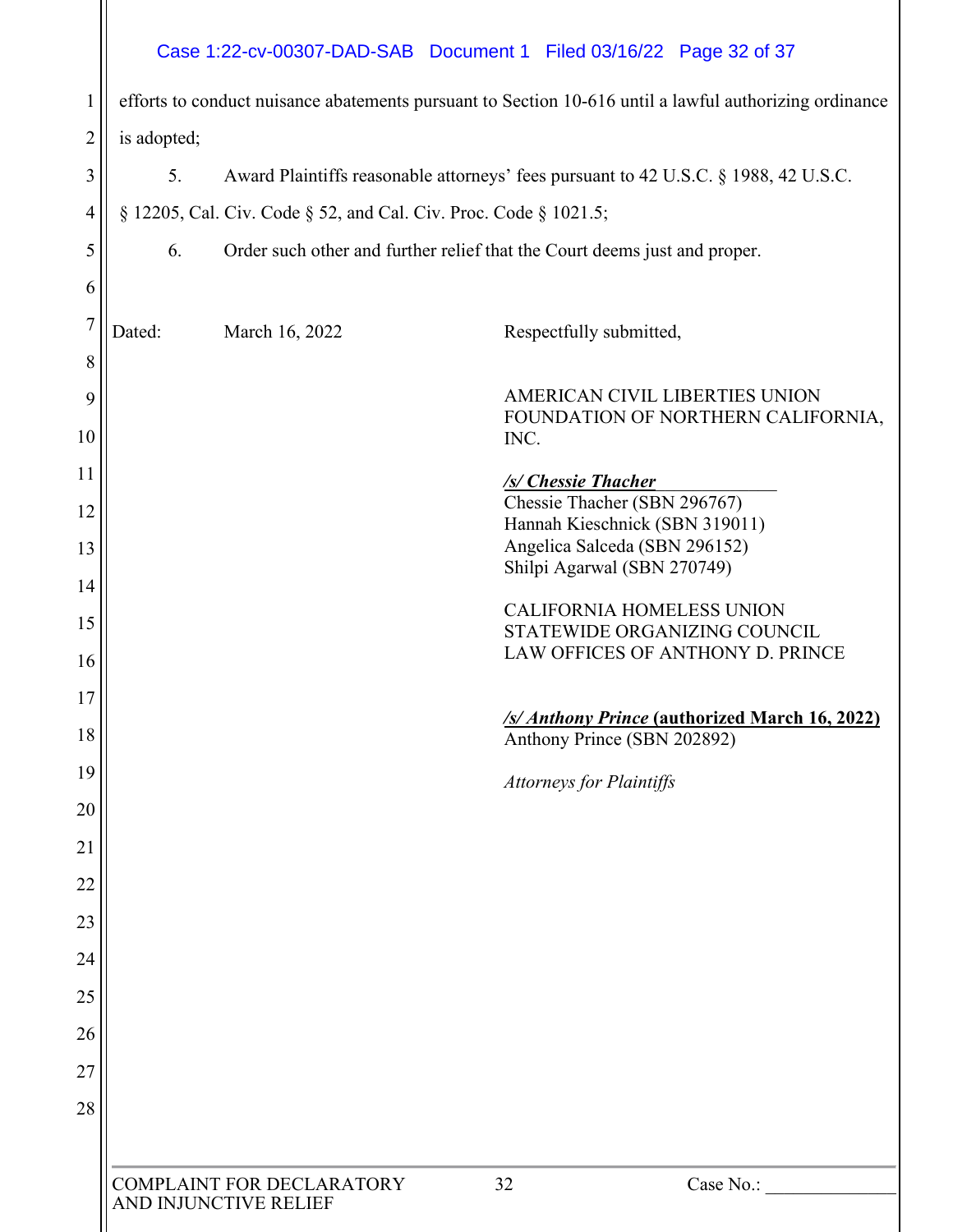<span id="page-32-0"></span>Case 1:22-cv-00307-DAD-SAB Document 1 Filed 03/16/22 Page 33 of 37

# **EXHIBIT A**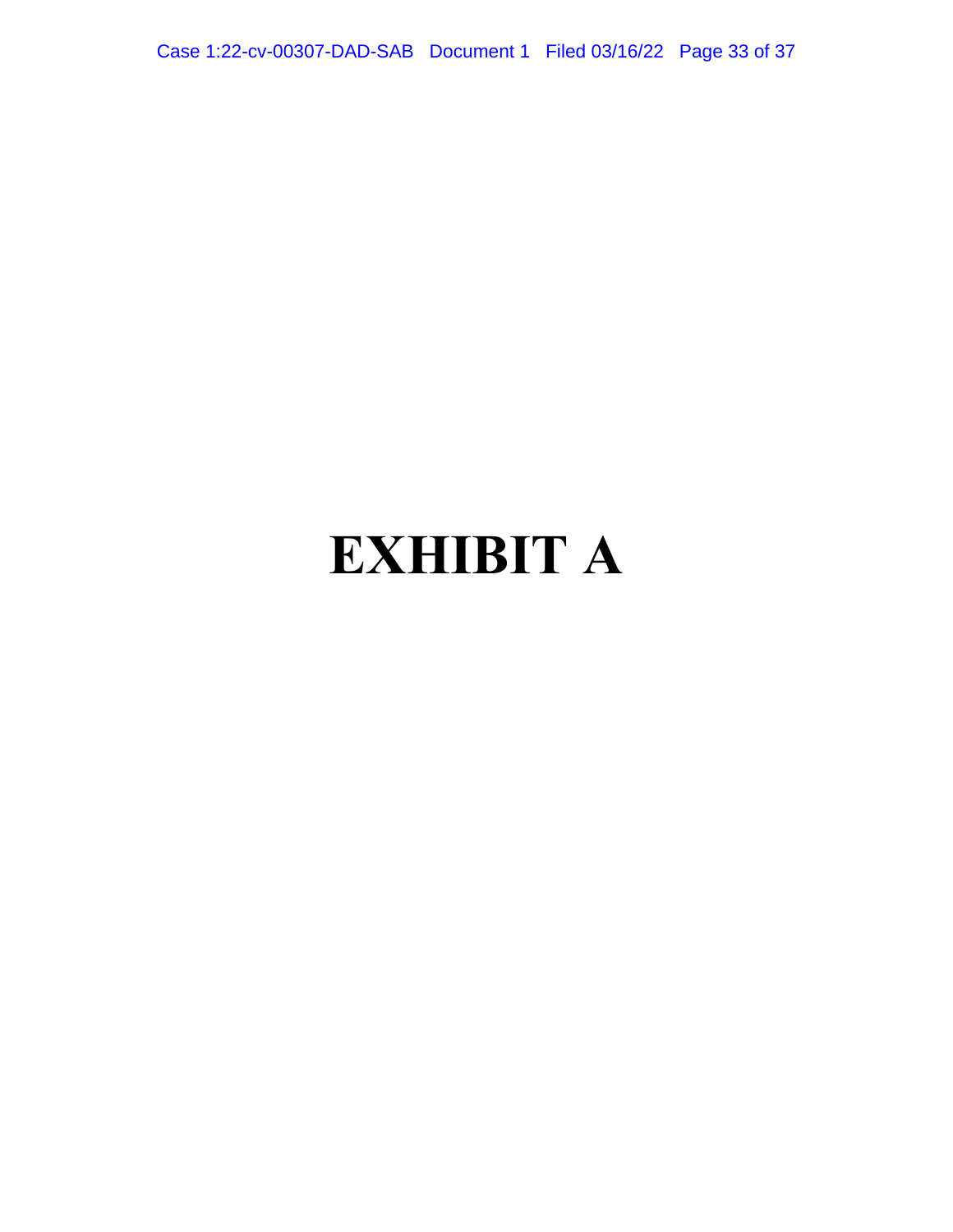

BILL NO. B-2

ORDINANCE NO. 2022-002

AN ORDINANCE OF THE CITY OF FRESNO, CALIFORNIA, AMENDING SECTION 10-616 OF THE FRESNO MUNICIPAL CODE

SECTION 1. Section 10-616 of the Fresno Municipal Code is amended to read. SECTION 10-616. ADMINISTRATIVE ABATEMENT.

> (a) Abatement of the nuisance may in the discretion of the Director be performed by city forces or by a contractor retained pursuant to the provisions of this Code.

> (b) [City employees or a contractor retained by the City) The DiFector may enter upon private [or public) property *to* abate the nuisance pursuant to the provisions of this article. No person shall obstruct, impede or interfere with any officer, employee, contractor or authorized representative of the city whenever such person is engaged in the work of abatement, pursuant to the provisions of this article, or in performing any necessary act preliminary to or incidental to such work or authorized or directed pursuant to this article.

> $(1)$  To protect the health and safety of the public and city employees while an abatement is in progress, city employees or a retained contractor may designate a restricted area by erecting a barrier or cordon off an area of public or private property where an abatement is taking place. No person shall enter the restricted area without express authorization from city employees or contractor on site conducting the abatement.

Date Adopted: 02/17/2022 Date Approved: 02/28/2022 Effective Date: 03/31/2022

Ordinance No. 2022-002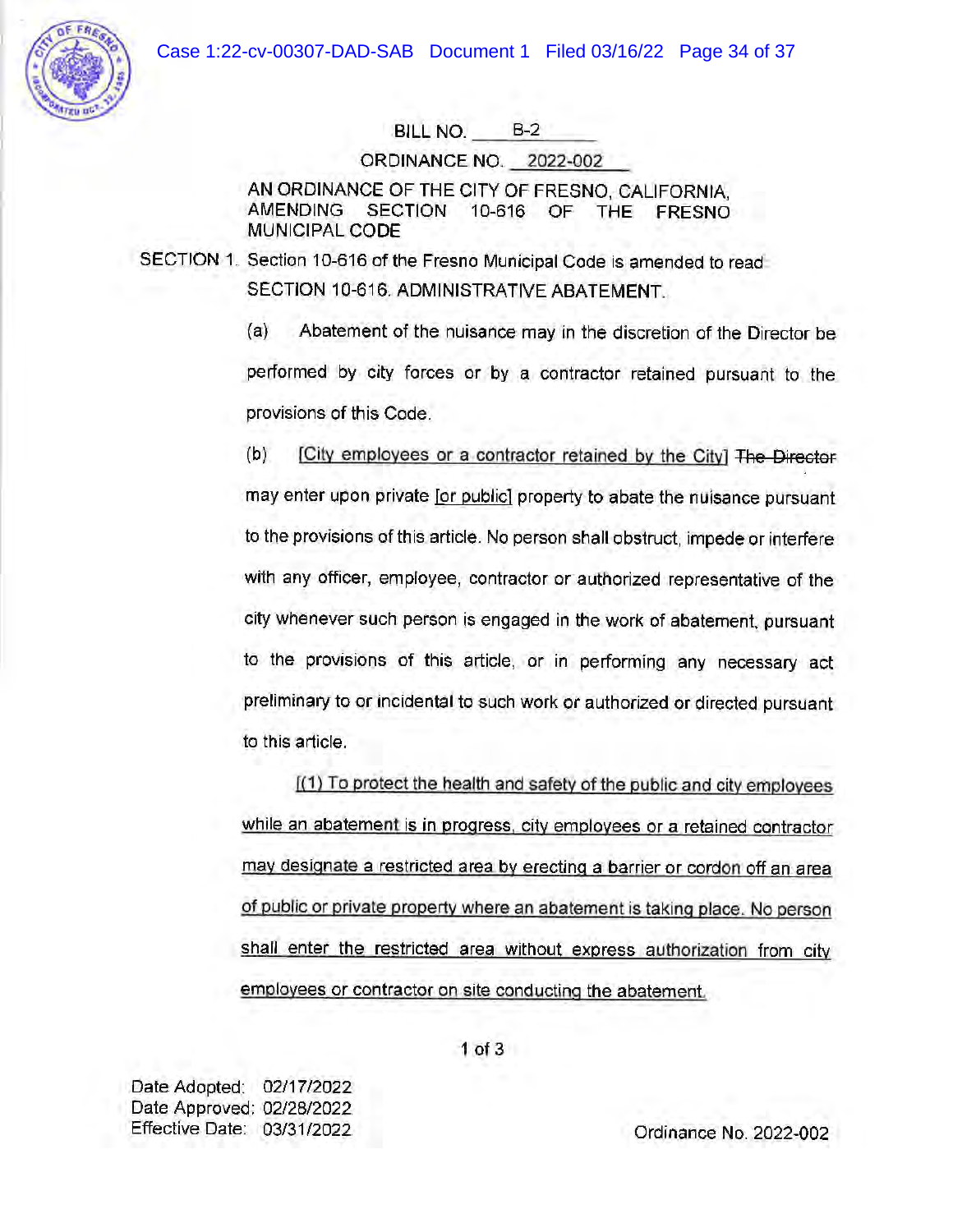

(2) Subject to particular restrictions mandated by safety concerns or emergency procedures. prior to any abatement taking place at an occupied location. those persons providing services to the occupants or advocating on their behalf shall be permitted a reasonable time to make contact with the occupants and assist prior to the area being secured as provided herein:

(3) Unauthorized entry into the restricted area or other violation of this section shall be punishable either as a misdemeanor for intentional violations, or as an administrative citation with administrative penalty of up to \$250 pursuant to Section 1-308, at the election of the City Attorney: prior to any person being cited for either a misdemeanor or administrative citation, first a verbal warning shall be provided to vacate the area with opportunity to comply.}

(c) No officer, agent, [contractor] or employee of the city shall be personally liable for any damage incurred or alleged to be incurred as a result of any act required, permitted or authorized to be done or performed in the discharge of his duties pursuant to this article.

(d) The Director may charge an hourly fee, as established in the Master Fee Schedule, for the enforcement of this ordinance.

(e) Upon completion of the abatement, the costs of abatement may be collected under the provisions of Chapter 1, Article 5 of this Code.

SECTION 2. This ordinance shall become effective and in full force and effect at 12:01 a.m. on the thirty-first day after its final passage.

\* \* \* \* \* \* \* \* \* \* w \* \* \*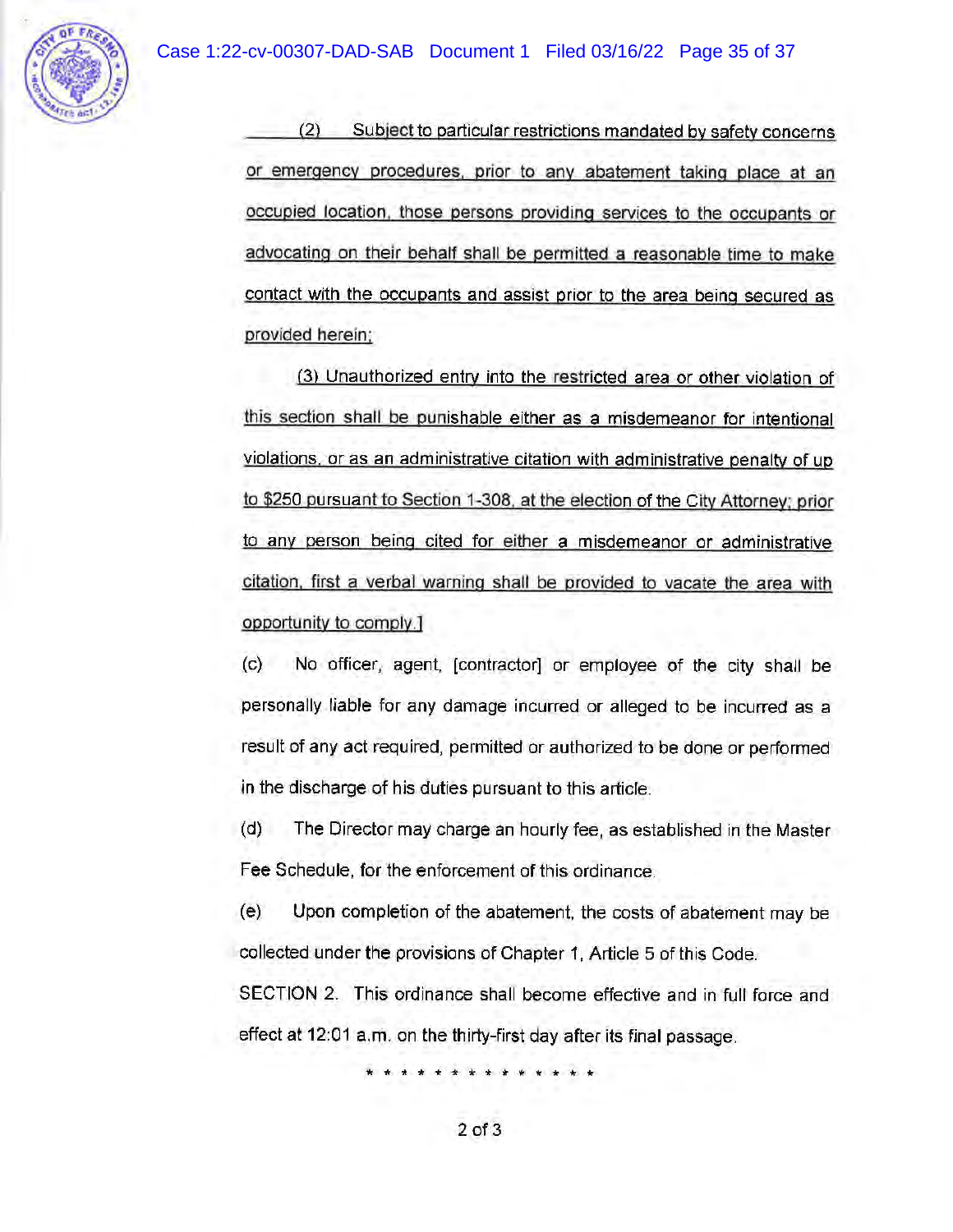

STATE OF CALIFORNIA ) COUNTY OF FRESNO ) ss. CITY OF FRESNO (1)

I, TODD STERMER, City Clerk of the City of Fresno, certify that the foregoing ordinance was adopted by the Council of the City of Fresno, at a regular meeting held on the  $17<sup>th</sup>$  day of February 2022.

AYES :Soria, Karbassi, Arias, Chavez, Bredefeld, Esparza NOES :None ABSENT :Maxwell ABSTAIN :None

| Mayor Approval:           | <b>N/A</b>    | 2022 |
|---------------------------|---------------|------|
| Mayor Approval/No Return: | February 28th | 2022 |
| Mayor Veto:               | N/A           | 2022 |
| Council Override Veto:    | N/A           | 2022 |

TODD STERMER, CMG City Clerk

 $Bx:Brainin$  3/2/2027 Deputy

APPROVED AS TO FORM: DOUGLAS T. SLOAN *City* Attorney

APPROVED AS TO FORM:<br>DOUGLAS T. SLOAN<br>City Attorney<br>BY: Christina Roberson

Christina Roberson Assistant City Attorney

Date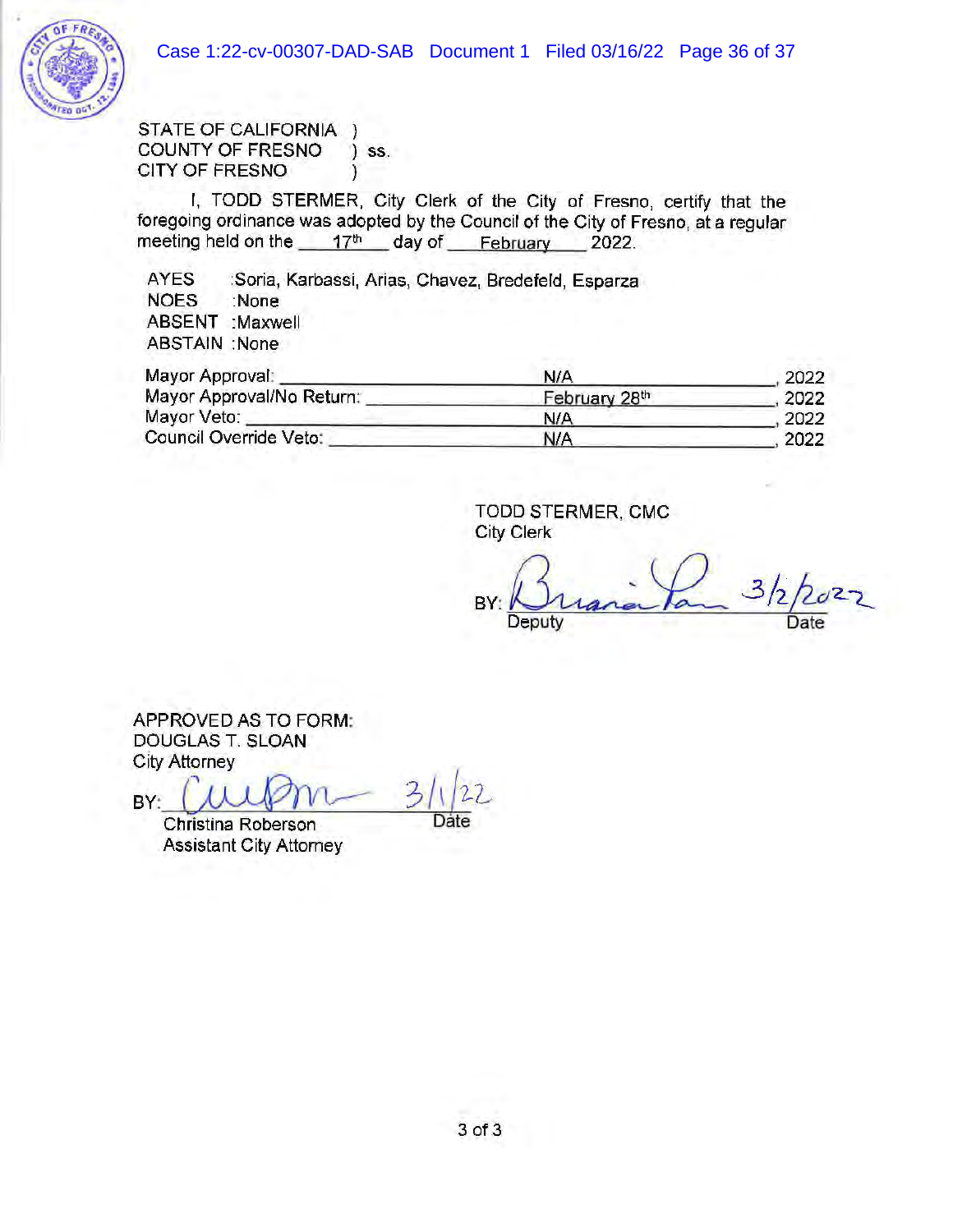Case 1:22-cv-00307-DAD-SAB Document 1 Filed 03/16/22 Page 37 of 37

ΓO.

*ruary 18, 2022* 

Council Adoption: 02/17/2022 Mayor Approval: Mayor Veto: Override Request:

JERRY DYER

FROM TODD STERMER, CMC City Clerk

SUBJECT: TRANSMITTAL OF COUNCIL ACTION FOR APPROVAL OR VETO

At the City Council meeting of February 17, 2022 Council adopted the attached Bill No. B-2, Ordinance No. 2022-002, entitled **"'\*\*BILL No. 2 (Re-intro'd 2/10/2022) (For Adoption)** - **Amending Administrative Abatement, FMC section 10-616, to clarify limits on access to restricted areas where abatements are taking place (Subject to Mayor's Veto).** Item 1-B, File ID 22-316, by the following vote:

| Ayes        | ۰ | Soria, Karbassi, Arias, Chavez, Bredefeld, Esparza |
|-------------|---|----------------------------------------------------|
| <b>Noes</b> |   | None                                               |
| Absent      |   | Maxwell                                            |
| Abstain     |   | None                                               |

Please indicate either your formal approval or veto by completing the following sections and executing and dating your action. Please file the completed memo with the Clerk's office on or before February 28, 2022. In computing the ten day period required by Charter, the first day has been excluded and the tenth day has been included unless the 10<sup>th</sup> day is a Saturday, Sunday, or holiday, in which case it has also been excluded. Failure to file this memo with the Clerk's office within the reguired time limit shall constitute approval of the ordinance, resolution or action, and it shall take effect without the Mayor's signed approval.

# **APPROVED INO RETURN:**

**VETOED** for the following reasons: (Written objections are required by Charter; attach additional sheets if necessary.)

|                   |                                 | Date:            |
|-------------------|---------------------------------|------------------|
| Jerry Dyer, Mayor |                                 |                  |
|                   | <b>COUNCIL OVERRIDE ACTION:</b> | Date:            |
| Ayes              |                                 |                  |
| <b>Noes</b>       |                                 |                  |
| Absent            |                                 |                  |
| Abstain           |                                 |                  |
|                   |                                 | <b>CLERK COP</b> |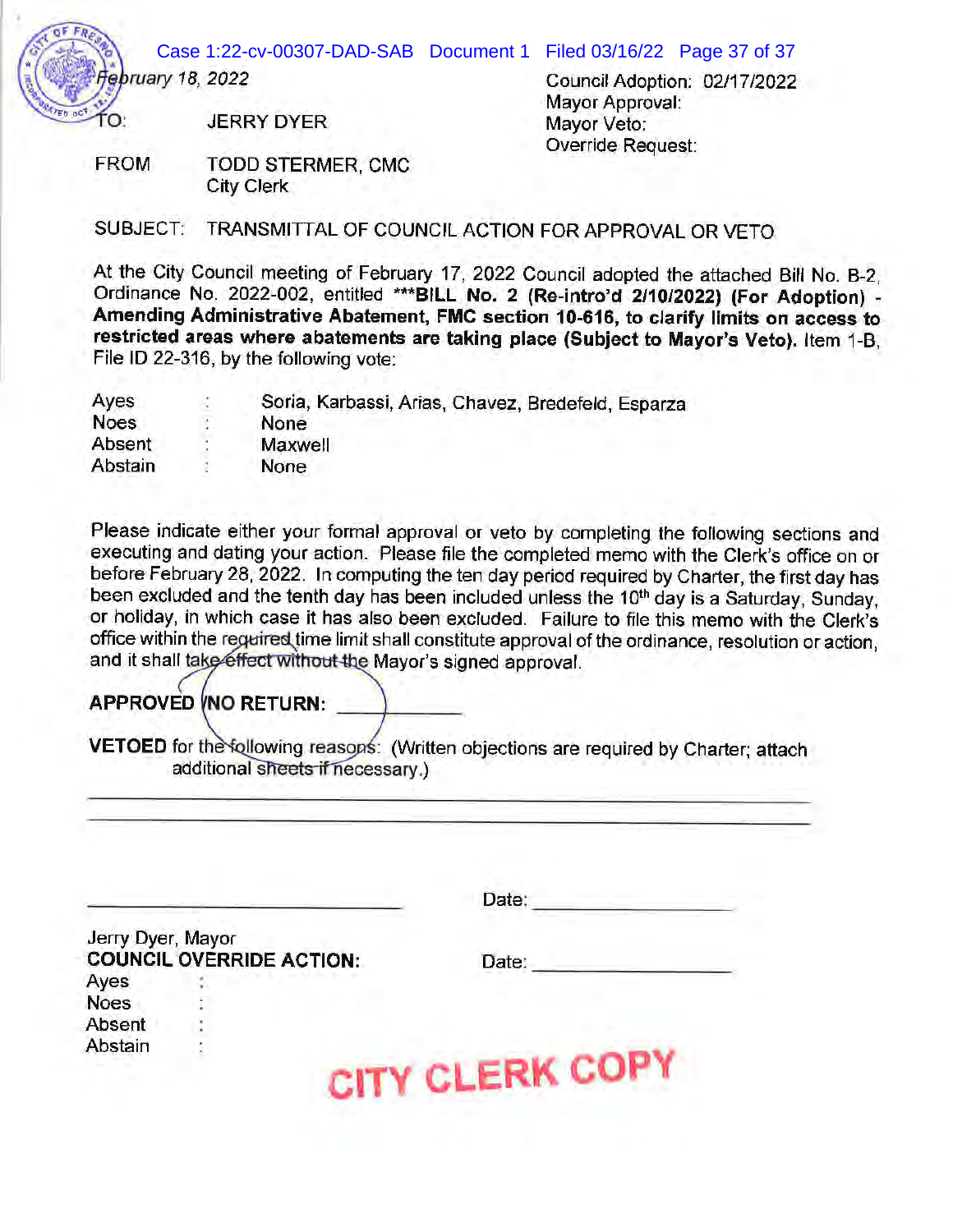|  | 344 (Rev. 04/21) |                                                    |  |
|--|------------------|----------------------------------------------------|--|
|  |                  | $\sim$ 10.44 $\sim$ 10.11 $\sim$ 0.000 $\sim$ 0.26 |  |

# JS 44 (Rev. 04/21) CIVIL COVER SHEET

|                                                                                                                  |                                                                              |                                                                | Crynd CO y din bindd i<br>The JS 44 civil cover sheelaft She incanal of condition Term Apple Post Post with a film and led Confiedings or the Green's afternined by law, except as<br>provided by local rules of court. This form, approved by the Judicial Conference of the United States in September 1974, is required for the use of the Clerk of Court for the |                                                                                    |                                                               |  |
|------------------------------------------------------------------------------------------------------------------|------------------------------------------------------------------------------|----------------------------------------------------------------|----------------------------------------------------------------------------------------------------------------------------------------------------------------------------------------------------------------------------------------------------------------------------------------------------------------------------------------------------------------------|------------------------------------------------------------------------------------|---------------------------------------------------------------|--|
| purpose of initiating the civil docket sheet. (SEE INSTRUCTIONS ON NEXT PAGE OF THIS FORM.)<br><b>DEFENDANTS</b> |                                                                              |                                                                |                                                                                                                                                                                                                                                                                                                                                                      |                                                                                    |                                                               |  |
| I. (a) PLAINTIFFS<br>Valley, and Robert McCloskey                                                                | Desiree Martinez, Fresno Homeless Union, Faith in the                        |                                                                | The City of Fresno                                                                                                                                                                                                                                                                                                                                                   |                                                                                    |                                                               |  |
| County of Residence of First Listed Plaintiff<br>(b)                                                             |                                                                              | Fresno                                                         |                                                                                                                                                                                                                                                                                                                                                                      | County of Residence of First Listed Defendant                                      |                                                               |  |
|                                                                                                                  | (EXCEPT IN U.S. PLAINTIFF CASES)                                             |                                                                |                                                                                                                                                                                                                                                                                                                                                                      | (IN U.S. PLAINTIFF CASES ONLY)                                                     |                                                               |  |
|                                                                                                                  |                                                                              |                                                                | NOTE:                                                                                                                                                                                                                                                                                                                                                                | IN LAND CONDEMNATION CASES, USE THE LOCATION OF<br>THE TRACT OF LAND INVOLVED.     |                                                               |  |
| (c)                                                                                                              | Attorneys (Firm Name, Address, and Telephone Number)                         |                                                                | Attorneys (If Known)                                                                                                                                                                                                                                                                                                                                                 |                                                                                    |                                                               |  |
| See attachment.                                                                                                  |                                                                              |                                                                |                                                                                                                                                                                                                                                                                                                                                                      |                                                                                    |                                                               |  |
| <b>II. BASIS OF JURISDICTION</b> (Place an "X" in One Box Only)                                                  |                                                                              |                                                                | <b>III. CITIZENSHIP OF PRINCIPAL PARTIES</b> (Place an "X" in One Box for Plaintiff                                                                                                                                                                                                                                                                                  |                                                                                    |                                                               |  |
| U.S. Government<br>$\Box$<br>Plaintiff                                                                           | <b>Federal Question</b><br>$ \mathbf{x} $ 3<br>(U.S. Government Not a Party) |                                                                | (For Diversity Cases Only)<br>and One Box for Defendant)<br><b>DEF</b><br><b>PTF</b><br><b>DEF</b><br>PTF<br>Citizen of This State<br>Incorporated or Principal Place<br>$\vert$ 1<br> 4<br>-1<br>of Business In This State                                                                                                                                          |                                                                                    |                                                               |  |
| U.S. Government<br>$\overline{12}$<br>Defendant                                                                  | Diversity<br>4                                                               | (Indicate Citizenship of Parties in Item III)                  | Citizen of Another State<br>$\frac{1}{2}$                                                                                                                                                                                                                                                                                                                            | Incorporated and Principal Place<br>$\overline{c}$<br>of Business In Another State | 5<br>$\frac{15}{2}$                                           |  |
|                                                                                                                  |                                                                              |                                                                | Citizen or Subject of a<br>Foreign Country                                                                                                                                                                                                                                                                                                                           | 3<br>Foreign Nation                                                                | $\vert$   6<br>6                                              |  |
| IV. NATURE OF SUIT (Place an "X" in One Box Only)<br><b>CONTRACT</b>                                             |                                                                              | <b>TORTS</b>                                                   | <b>FORFEITURE/PENALTY</b>                                                                                                                                                                                                                                                                                                                                            | Click here for: Nature of Suit Code Descriptions.<br><b>BANKRUPTCY</b>             | <b>OTHER STATUTES</b>                                         |  |
| 110 Insurance<br>120 Marine                                                                                      | PERSONAL INJURY<br>310 Airplane                                              | PERSONAL INJURY<br>365 Personal Injury -                       | 625 Drug Related Seizure<br>of Property 21 USC 881                                                                                                                                                                                                                                                                                                                   | 422 Appeal 28 USC 158<br>423 Withdrawal                                            | 375 False Claims Act<br>376 Qui Tam (31 USC                   |  |
| 130 Miller Act                                                                                                   | 315 Airplane Product                                                         | Product Liability                                              | 690 Other                                                                                                                                                                                                                                                                                                                                                            | 28 USC 157                                                                         | 3729(a)                                                       |  |
| 140 Negotiable Instrument<br>150 Recovery of Overpayment                                                         | Liability<br>320 Assault, Libel &                                            | 367 Health Care/<br>Pharmaceutical                             |                                                                                                                                                                                                                                                                                                                                                                      | <b>INTELLECTUAL</b><br><b>PROPERTY RIGHTS</b>                                      | 400 State Reapportionment<br>410 Antitrust                    |  |
| & Enforcement of Judgment                                                                                        | Slander                                                                      | Personal Injury                                                |                                                                                                                                                                                                                                                                                                                                                                      | 820 Copyrights                                                                     | 430 Banks and Banking                                         |  |
| 151 Medicare Act                                                                                                 | 330 Federal Employers'                                                       | Product Liability                                              |                                                                                                                                                                                                                                                                                                                                                                      | 830 Patent                                                                         | 450 Commerce                                                  |  |
| 152 Recovery of Defaulted<br><b>Student Loans</b>                                                                | Liability<br>340 Marine                                                      | 368 Asbestos Personal<br><b>Injury Product</b>                 |                                                                                                                                                                                                                                                                                                                                                                      | 835 Patent - Abbreviated                                                           | 460 Deportation<br>470 Racketeer Influenced and               |  |
| (Excludes Veterans)                                                                                              | 345 Marine Product                                                           | Liability                                                      |                                                                                                                                                                                                                                                                                                                                                                      | New Drug Application<br>840 Trademark                                              | Corrupt Organizations                                         |  |
| 153 Recovery of Overpayment                                                                                      | Liability                                                                    | PERSONAL PROPERTY                                              | <b>LABOR</b>                                                                                                                                                                                                                                                                                                                                                         | 880 Defend Trade Secrets                                                           | 480 Consumer Credit                                           |  |
| of Veteran's Benefits                                                                                            | 350 Motor Vehicle                                                            | 370 Other Fraud                                                | 710 Fair Labor Standards                                                                                                                                                                                                                                                                                                                                             | Act of 2016                                                                        | $(15$ USC 1681 or 1692)                                       |  |
| 160 Stockholders' Suits<br>190 Other Contract                                                                    | 355 Motor Vehicle<br><b>Product Liability</b>                                | 371 Truth in Lending<br>380 Other Personal                     | Act<br>720 Labor/Management                                                                                                                                                                                                                                                                                                                                          | <b>SOCIAL SECURITY</b>                                                             | 485 Telephone Consumer<br>Protection Act                      |  |
| 195 Contract Product Liability                                                                                   | 360 Other Personal                                                           | <b>Property Damage</b>                                         | Relations                                                                                                                                                                                                                                                                                                                                                            | 861 HIA (1395ff)                                                                   | 490 Cable/Sat TV                                              |  |
| 196 Franchise                                                                                                    | Injury                                                                       | 385 Property Damage                                            | 740 Railway Labor Act                                                                                                                                                                                                                                                                                                                                                | 862 Black Lung (923)                                                               | 850 Securities/Commodities/                                   |  |
|                                                                                                                  | 362 Personal Injury -<br>Medical Malpractice                                 | Product Liability                                              | 751 Family and Medical<br>Leave Act                                                                                                                                                                                                                                                                                                                                  | 863 DIWC/DIWW (405(g))<br>864 SSID Title XVI                                       | Exchange<br>890 Other Statutory Actions                       |  |
| <b>REAL PROPERTY</b>                                                                                             | <b>CIVIL RIGHTS</b>                                                          | <b>PRISONER PETITIONS</b>                                      | 790 Other Labor Litigation                                                                                                                                                                                                                                                                                                                                           | $865$ RSI $(405(g))$                                                               | 891 Agricultural Acts                                         |  |
| 210 Land Condemnation                                                                                            | $\times$ 440 Other Civil Rights                                              | <b>Habeas Corpus:</b>                                          | 791 Employee Retirement                                                                                                                                                                                                                                                                                                                                              |                                                                                    | 893 Environmental Matters                                     |  |
| 220 Foreclosure                                                                                                  | 441 Voting                                                                   | 463 Alien Detainee                                             | Income Security Act                                                                                                                                                                                                                                                                                                                                                  | <b>FEDERAL TAX SUITS</b>                                                           | 895 Freedom of Information                                    |  |
| 230 Rent Lease & Ejectment                                                                                       | 442 Employment                                                               | 510 Motions to Vacate                                          |                                                                                                                                                                                                                                                                                                                                                                      | 870 Taxes (U.S. Plaintiff                                                          | Act<br>896 Arbitration                                        |  |
| 240 Torts to Land<br>245 Tort Product Liability                                                                  | 443 Housing/<br>Accommodations                                               | Sentence<br>530 General                                        |                                                                                                                                                                                                                                                                                                                                                                      | or Defendant)<br>871 IRS-Third Party                                               | 899 Administrative Procedure                                  |  |
| 290 All Other Real Property                                                                                      | 445 Amer. w/Disabilities                                                     | 535 Death Penalty                                              | <b>IMMIGRATION</b>                                                                                                                                                                                                                                                                                                                                                   | 26 USC 7609                                                                        | Act/Review or Appeal of                                       |  |
|                                                                                                                  | Employment                                                                   | Other:                                                         | 462 Naturalization Application                                                                                                                                                                                                                                                                                                                                       |                                                                                    | <b>Agency Decision</b>                                        |  |
|                                                                                                                  | 446 Amer. w/Disabilities<br>Other                                            | 540 Mandamus & Other<br>550 Civil Rights                       | 465 Other Immigration<br>Actions                                                                                                                                                                                                                                                                                                                                     |                                                                                    | 950 Constitutionality of<br><b>State Statutes</b>             |  |
|                                                                                                                  | 448 Education                                                                | 555 Prison Condition                                           |                                                                                                                                                                                                                                                                                                                                                                      |                                                                                    |                                                               |  |
|                                                                                                                  |                                                                              | 560 Civil Detainee -<br>Conditions of                          |                                                                                                                                                                                                                                                                                                                                                                      |                                                                                    |                                                               |  |
|                                                                                                                  |                                                                              | Confinement                                                    |                                                                                                                                                                                                                                                                                                                                                                      |                                                                                    |                                                               |  |
| $\overline{\mathbf{V}}$ . <b>ORIGIN</b> (Place an "X" in One Box Only)                                           |                                                                              |                                                                |                                                                                                                                                                                                                                                                                                                                                                      |                                                                                    |                                                               |  |
| Original<br>$ \mathbf{x} ^{1}$<br>Proceeding                                                                     | $\Box$ 2 Removed from<br>3<br><b>State Court</b>                             | Remanded from<br>Appellate Court                               | 5 Transferred from<br>74 Reinstated or<br>Reopened<br>(specify)                                                                                                                                                                                                                                                                                                      | 6 Multidistrict<br><b>Another District</b><br>Litigation -<br>Transfer             | 8 Multidistrict<br>Litigation -<br>Direct File                |  |
|                                                                                                                  |                                                                              |                                                                | Cite the U.S. Civil Statute under which you are filing (Do not cite jurisdictional statutes unless diversity):                                                                                                                                                                                                                                                       |                                                                                    |                                                               |  |
|                                                                                                                  |                                                                              | Fourteenth Amendment of the U.S. Constitution; 42 U.S.C. §1983 |                                                                                                                                                                                                                                                                                                                                                                      |                                                                                    |                                                               |  |
| VI. CAUSE OF ACTION                                                                                              | Brief description of cause:                                                  |                                                                |                                                                                                                                                                                                                                                                                                                                                                      |                                                                                    |                                                               |  |
|                                                                                                                  |                                                                              |                                                                | 1st Amend., state-created danger, violation of freedom of speech & assembly, substantive due process, right to free movement & travel, preemption                                                                                                                                                                                                                    |                                                                                    |                                                               |  |
| VII. REQUESTED IN<br>CHECK IF THIS IS A CLASS ACTION<br>UNDER RULE 23, F.R.Cv.P.<br><b>COMPLAINT:</b>            |                                                                              |                                                                | <b>DEMAND \$</b>                                                                                                                                                                                                                                                                                                                                                     | <b>JURY DEMAND:</b>                                                                | CHECK YES only if demanded in complaint:<br>Yes<br>$\vert$ No |  |
| VIII. RELATED CASE(S)<br><b>IF ANY</b>                                                                           | (See instructions):                                                          |                                                                |                                                                                                                                                                                                                                                                                                                                                                      |                                                                                    |                                                               |  |
|                                                                                                                  |                                                                              | <b>JUDGE</b>                                                   |                                                                                                                                                                                                                                                                                                                                                                      | DOCKET NUMBER                                                                      |                                                               |  |
| <b>DATE</b>                                                                                                      |                                                                              | SIGNATURE OF ATTORNEY OF RECORD                                |                                                                                                                                                                                                                                                                                                                                                                      |                                                                                    |                                                               |  |
| Mar 16, 2022                                                                                                     |                                                                              | /s/ Chessie Thacher                                            |                                                                                                                                                                                                                                                                                                                                                                      |                                                                                    |                                                               |  |
| <b>FOR OFFICE USE ONLY</b>                                                                                       |                                                                              |                                                                |                                                                                                                                                                                                                                                                                                                                                                      |                                                                                    |                                                               |  |
| <b>RECEIPT#</b>                                                                                                  | <b>AMOUNT</b>                                                                | <b>APPLYING IFP</b>                                            | <b>JUDGE</b>                                                                                                                                                                                                                                                                                                                                                         | MAG. JUDGE                                                                         |                                                               |  |